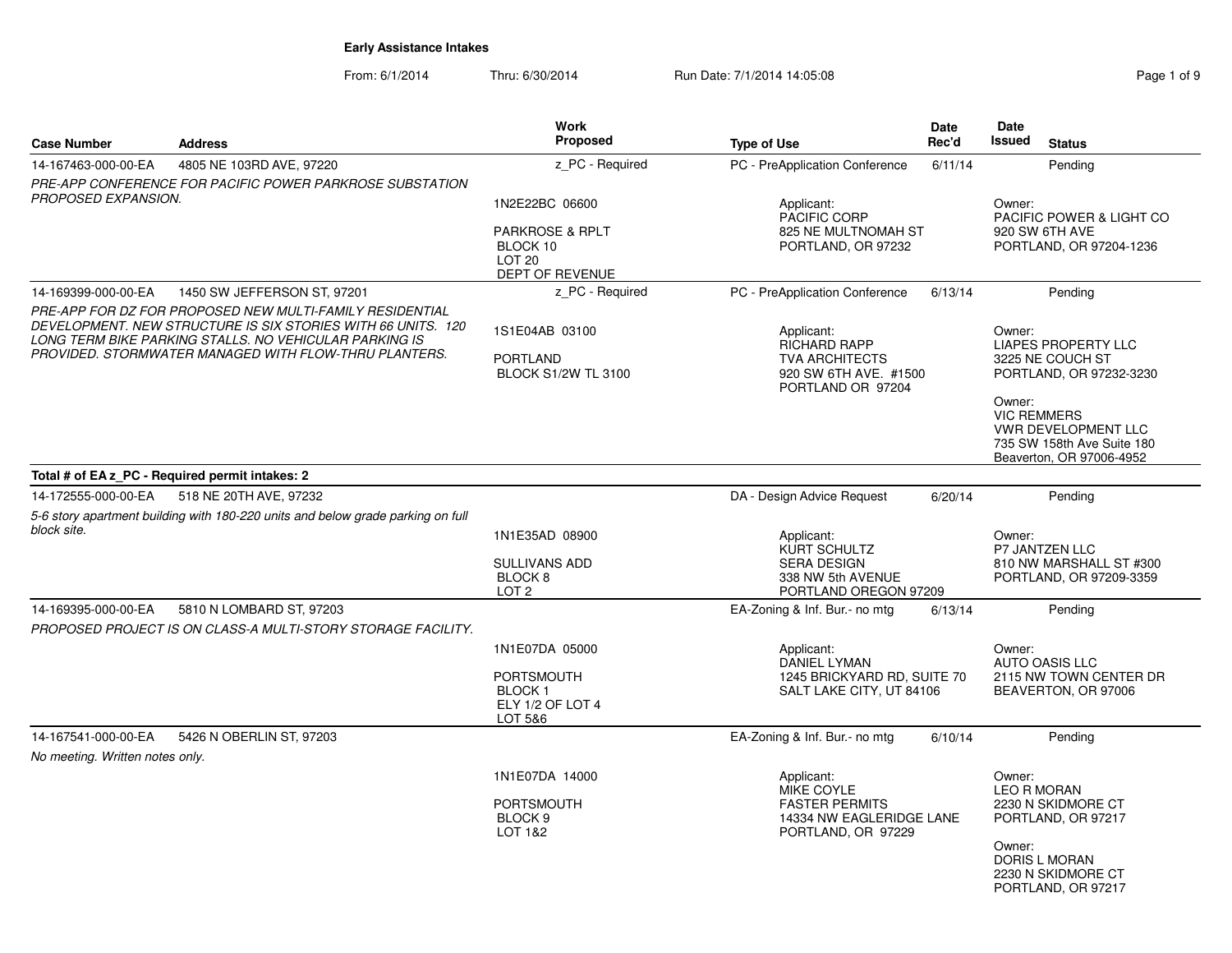From: 6/1/2014Thru: 6/30/2014 Run Date: 7/1/2014 14:05:08 Research 2010 2 of 9

| <b>Case Number</b>          | <b>Address</b>                                                                                                                              | Work<br><b>Proposed</b>                                  | <b>Type of Use</b>                                                             | <b>Date</b><br>Rec'd | Date<br><b>Issued</b><br><b>Status</b>                                                                                                                                                                       |
|-----------------------------|---------------------------------------------------------------------------------------------------------------------------------------------|----------------------------------------------------------|--------------------------------------------------------------------------------|----------------------|--------------------------------------------------------------------------------------------------------------------------------------------------------------------------------------------------------------|
| 14-163768-000-00-EA         | 6518 SE DIVISION ST - Unit A&B, 97206                                                                                                       |                                                          | EA-Zoning & Inf. Bur.- no mtg                                                  | 6/2/14               | Completed                                                                                                                                                                                                    |
|                             | Early Assistance for proposed 9-unit multi-dwelling development.                                                                            |                                                          |                                                                                |                      |                                                                                                                                                                                                              |
|                             |                                                                                                                                             | 1S2E05CC 06500<br>SECTION 05 1S 2E<br>TL 6500 0.18 ACRES | Applicant:<br>PHILLIP E OWEN<br>5320 SW 18TH DR<br>PORTLAND, OR 97201-2103     |                      | Owner:<br>6518 SE DIVISION ST LLC<br>5320 SW 18TH DR<br>PORTLAND, OR 97239-2103                                                                                                                              |
| 14-165752-000-00-EA         | 7558 SE DIVISION ST, 97206                                                                                                                  |                                                          | EA-Zoning & Inf. Bur.- no mtg                                                  | 6/5/14               | Completed                                                                                                                                                                                                    |
|                             | Applicant proposing to develop Triplexes on each property (R252461 and                                                                      |                                                          |                                                                                |                      |                                                                                                                                                                                                              |
|                             | R579789) utilizing the "a"-Alternative Design Density Overlay Section<br>33.405.070.B of Title 33. Questions for Planning & Service Bureaus | 1S2E05DC 13900                                           | Applicant:<br><b>MIKE COYLE</b>                                                |                      | Owner:<br><b>MONIQUE LUM</b>                                                                                                                                                                                 |
|                             |                                                                                                                                             | <b>RASCHIOS ADD</b><br>LOT 3 EXC E 100'                  | <b>FASTER PERMITS</b><br>14334 NW EAGLERIDGE LANE<br>PORTLAND, OR 97229        |                      | 4110 SE HAWTHORNE BLVD #634<br>PORTLAND, OR 97214                                                                                                                                                            |
| 14-174723-000-00-EA         | 8301 SE DIVISION ST, 97216                                                                                                                  |                                                          | EA-Zoning & Inf. Bur.- w/mtg                                                   | 6/25/14              | Application                                                                                                                                                                                                  |
|                             | EXPANSION OF EXISTING METAL BUILDING AND PARKING LOT                                                                                        |                                                          |                                                                                |                      |                                                                                                                                                                                                              |
| <i><b>IMPROVEMENTS.</b></i> |                                                                                                                                             | 1S2E04CC 07200                                           | Applicant:<br><b>SCOTT DALKE</b>                                               |                      | Owner:<br><b>QUY N TRAN</b>                                                                                                                                                                                  |
|                             |                                                                                                                                             | SECTION 04 1S 2E<br>TL 7200 0.69 ACRES                   | DALKE CONSTRUCTION<br>2180 16TH ST NE<br>SALEM OR 97301                        |                      | 1745 NW 38TH AVE<br>CAMAS, WA 98607                                                                                                                                                                          |
| 14-175315-000-00-EA         | 4021 SE 100TH AVE, 97266                                                                                                                    |                                                          | EA-Zoning & Inf. Bur.- w/mtg                                                   | 6/26/14              | Pending                                                                                                                                                                                                      |
| <b>FOUR OR FIVE LOTS.</b>   | PROPOSAL FOR A LAND DIVISION OF SUBJECT PROPERTY TO CREATE                                                                                  |                                                          |                                                                                |                      |                                                                                                                                                                                                              |
|                             |                                                                                                                                             | 1S2E09DD 08600<br>SECTION 09 1S 2E                       | Applicant:<br>ANDREW TULL<br>5075 SW GRIFFITH, SUITE 150                       |                      | Owner:<br><b>XUE HUI CHEN</b><br>4021 SE 100TH AVE                                                                                                                                                           |
|                             |                                                                                                                                             | TL 8600 0.50 ACRES                                       | BEAVERTON, OR 97005                                                            |                      | PORTLAND, OR 97266                                                                                                                                                                                           |
| 14-175668-000-00-EA         | 8820 SE RHONE ST, 97266                                                                                                                     |                                                          | EA-Zoning & Inf. Bur.- w/mtg                                                   | 6/26/14              | Application                                                                                                                                                                                                  |
|                             |                                                                                                                                             | 1S2E09CA 05000                                           | Applicant:<br>Scott Earl<br>Permit-It.com<br>PO Box 998<br>Washougal, WA 98671 |                      | Owner:<br>AMOS E GRIFFITH<br>1834 SE 111TH AVE<br>PORTLAND, OR 97216-3200<br>Owner:<br><b>LINDA ERNST</b><br>1834 SE 111TH AVE<br>PORTLAND, OR 97216-3200<br>Owner:<br>MICHAEL GRIFFITH<br>1834 SE 111TH AVE |
|                             |                                                                                                                                             |                                                          |                                                                                |                      | PORTLAND, OR 97216-3200                                                                                                                                                                                      |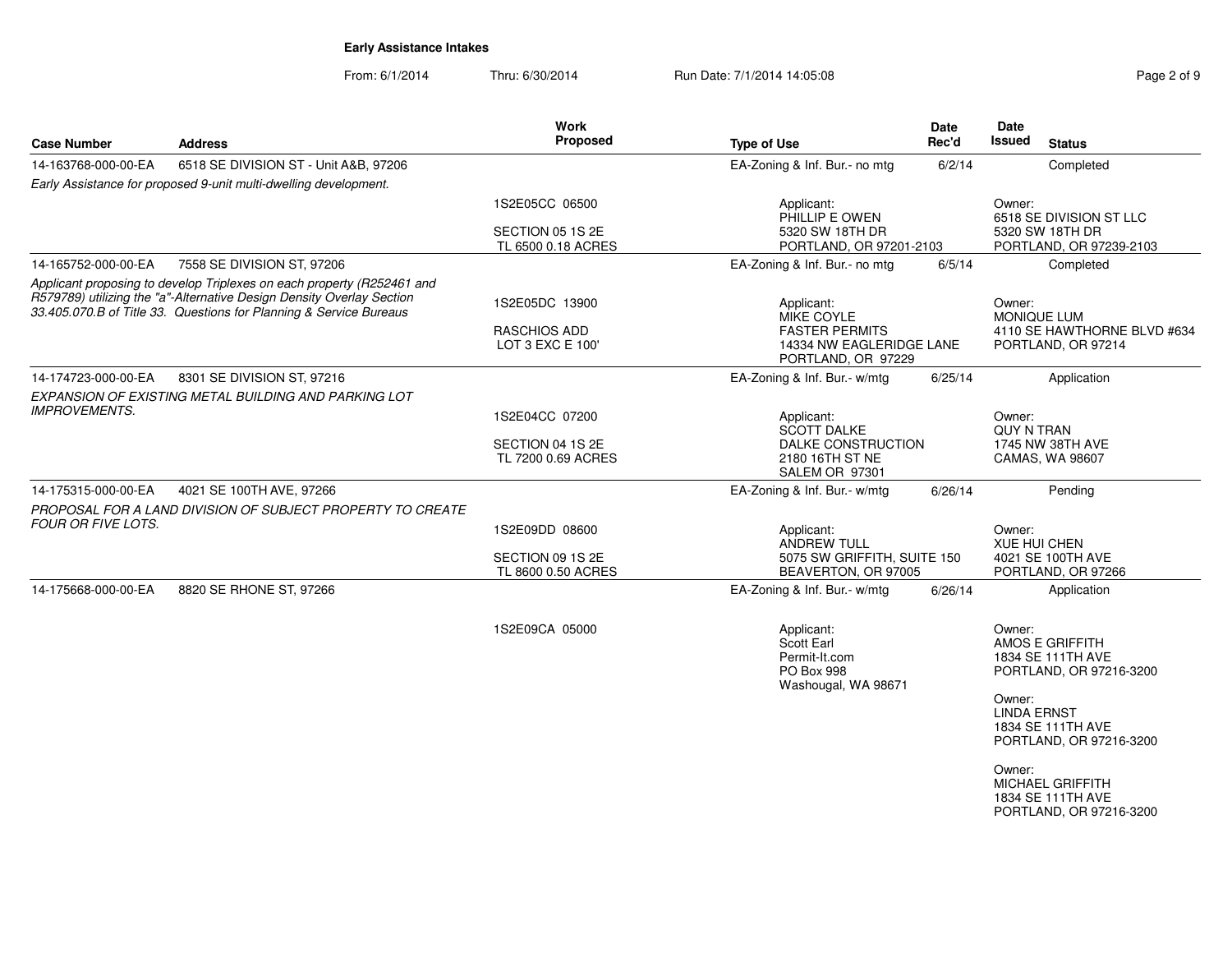| <b>Case Number</b>     | <b>Address</b>                                                                                                                                              | Work<br>Proposed                                                                                          | <b>Type of Use</b>                                                                                                          | <b>Date</b><br>Rec'd | Date<br>Issued<br><b>Status</b>                                                       |
|------------------------|-------------------------------------------------------------------------------------------------------------------------------------------------------------|-----------------------------------------------------------------------------------------------------------|-----------------------------------------------------------------------------------------------------------------------------|----------------------|---------------------------------------------------------------------------------------|
| 14-175551-000-00-EA    | 6135 SW MILL ST, 97221                                                                                                                                      |                                                                                                           | EA-Zoning & Inf. Bur.- w/mtg                                                                                                | 6/26/14              | Application                                                                           |
|                        | EA - Looking at how to proceed with placment of structure straddeling property<br>line also Multnomah County line. 2 properties same owner county boundary. | 1S1E06CB 00600<br>SECTION 06 1S 1E<br>TL 600 1.50 ACRES<br>SPLIT LEVY & SPLIT MAP R523367<br>(R991064150) | Applicant:<br><b>G. SCOTT MILLER</b><br>PO BOX 2260<br>CLACKAMAS OR 97015                                                   |                      | Owner:<br>CAROLYNN D LOACKER<br>6135 SW MILL ST<br>PORTLAND, OR 97221-1451            |
| 14-166317-000-00-EA    | 5000 N WILLAMETTE BLVD, 97217                                                                                                                               |                                                                                                           | EA-Zoning & Inf. Bur.- w/mtg                                                                                                | 6/6/14               | Pending                                                                               |
| Plan                   | Early Assistance for modifiying paving, walkways, and landscaping btween<br>Chiles Center and Etzel Field, in conformance with the Conditional Use Master   | 1N1E18A 00100<br>SECTION 18 1N 1E<br>TL 100 80.73 ACRES                                                   | Applicant:<br><b>ISAAC HARRIS</b><br>SODERSTROM ARCHITECTURE<br>1200 NW NAITO PKWY SUITE 410<br>PORTLAND OR 97209           |                      | Owner:<br>UNIVERSITY OF PORTLAND<br>5000 N WILLAMETTE BLVD<br>PORTLAND, OR 97203-5798 |
| 14-176204-000-00-EA    | 5250 N VANCOUVER AVE, 97217                                                                                                                                 |                                                                                                           | EA-Zoning & Inf. Bur.- w/mtg                                                                                                | 6/27/14              | Application                                                                           |
| request--EA 14-168715) | MEETING TO DISCUSS EIGHT LOT LAND DIVISION. (converted from pre-app.                                                                                        | 1N1E22AB 07700                                                                                            | Applicant:<br><b>COREY MARTIN</b><br>THA ARCHITECTURE INC<br>733 SW OAK ST<br>PORTLAND OR 97205                             |                      | Owner:<br>5250 VANCOUVER LLC<br>5250 N VANCOUVER AVE<br>PORTLAND, OR 97217            |
| 14-166868-000-00-EA    | 1916 SE 50TH AVE, 97215                                                                                                                                     |                                                                                                           | EA-Zoning & Inf. Bur.- w/mtg                                                                                                | 6/9/14               | Pending                                                                               |
|                        |                                                                                                                                                             | 1S2E06CA 03900<br><b>HAWTHORNE PL</b><br>BLOCK <sub>9</sub><br>LOT 1&2                                    | Applicant:<br><b>DAVID MULLENS</b><br><b>SK HOFF</b><br>735 SW 158th Ave<br>Beaverton, OR 97006                             |                      | Owner:<br><b>NEIL O MARKS</b><br>1525 SE 52ND AVE<br>PORTLAND, OR 97215-3315          |
| 14-176550-000-00-EA    | .97216                                                                                                                                                      |                                                                                                           | EA-Zoning & Inf. Bur.- w/mtg                                                                                                | 6/30/14              | Pending                                                                               |
|                        | CONSTRUCT A 40' X 80' X32' TALL STEEL STRUCTURE FOR STORAGE OF<br>PALLETIZED MATERIALS ON STORAGE RACKS.                                                    | 1N2E34DD 16200<br><b>VENTURA PK</b><br>BLOCK <sub>23</sub><br>LOT 19&20                                   | Applicant:<br><b>CHUCK GREGORY</b><br>AKS ENGINEERING & FORESTRY<br>12965 SW HERMAN ROAD, SUITE<br>100<br>TUALATIN OR 97062 |                      | Owner:<br><b>THOMAS L JENNE</b><br>4411 SE GLEN ECHO AVE<br>MILWAUKIE, OR 97267-6909  |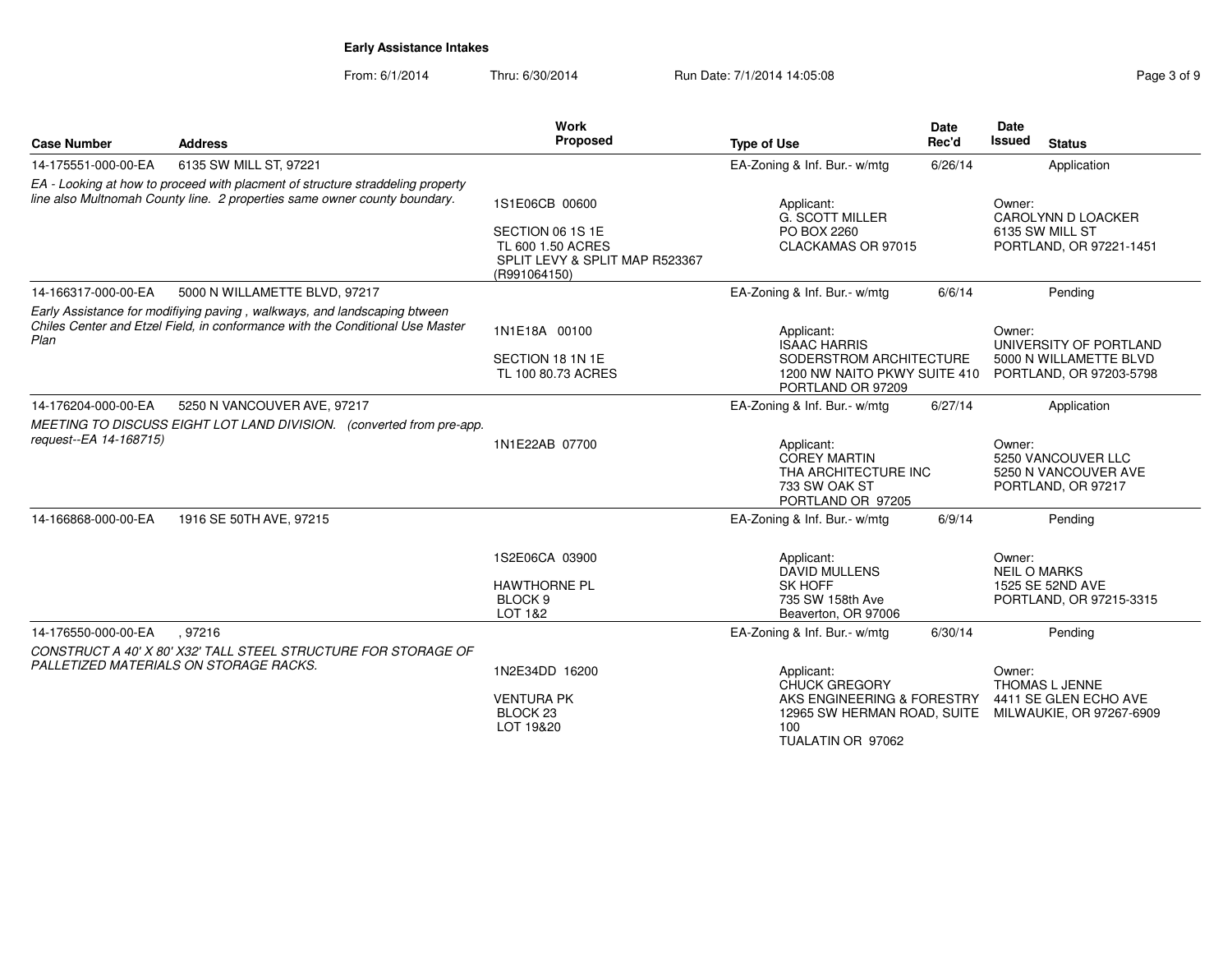From: 6/1/2014Thru: 6/30/2014 **Run Date: 7/1/2014 14:05:08** Rage 4 of 9

| Page 4 of 9 |  |  |
|-------------|--|--|
|             |  |  |

|                                                   |                                                                       | <b>Work</b>                                                                   |                                                                                                                                | <b>Date</b> | Date                                    |                                                                                                                                    |
|---------------------------------------------------|-----------------------------------------------------------------------|-------------------------------------------------------------------------------|--------------------------------------------------------------------------------------------------------------------------------|-------------|-----------------------------------------|------------------------------------------------------------------------------------------------------------------------------------|
| Case Number                                       | <b>Address</b>                                                        | Proposed                                                                      | <b>Type of Use</b>                                                                                                             | Rec'd       | Issued                                  | <b>Status</b>                                                                                                                      |
| 14-167485-000-00-EA                               |                                                                       |                                                                               | EA-Zoning & Inf. Bur.- w/mtg                                                                                                   | 6/10/14     |                                         | Pending                                                                                                                            |
|                                                   | R5, 9 lot subdivision, keeping the existing house. no street created. |                                                                               |                                                                                                                                |             |                                         |                                                                                                                                    |
|                                                   |                                                                       |                                                                               | Applicant:<br><b>ROB HUMPHREY</b><br><b>FASTER PERMITS</b><br>14334 NW EAGLERIDGE LANE<br>PORTLAND, OR 97229                   |             | Owner:                                  | NATHAN G DUNKLEY<br>5950 SE 141ST AVE<br>PORTLAND, OR 972364452                                                                    |
|                                                   |                                                                       |                                                                               | Applicant:<br>NEAL FERNANDO<br>EMERIO DESIGN, LLC<br>6107 SW MURRAY BLVD, STE 147<br>BEAVERTON, OR 97008                       |             |                                         |                                                                                                                                    |
| 14-165809-000-00-EA                               | 2246 NW PETTYGROVE ST, 97210                                          |                                                                               | EA-Zoning & Inf. Bur.- w/mtg                                                                                                   | 6/5/14      |                                         | Pending                                                                                                                            |
| EA meeting with infrastructure bureaus            |                                                                       |                                                                               |                                                                                                                                |             |                                         |                                                                                                                                    |
|                                                   |                                                                       | 1N1E33BA 07100<br><b>COUCHS ADD</b><br>LOT 10 BLOCK 307                       | Applicant:<br>ALEXANDRE ASSELINEAU<br><b>COLAB ARCHITECTURE</b><br>421 SW 6TH AVENUE, SUITE 1250 PORTLAND, OR 97210            |             | Owner:<br><b>GREGG OPSAHL</b>           | 1845 NW 23RD PL                                                                                                                    |
|                                                   |                                                                       |                                                                               | PORTLAND, OR 97204                                                                                                             |             |                                         |                                                                                                                                    |
| 14-173393-000-00-EA<br>Construct new home on lot. | 7240 SW BURLINGAME AVE, 97219                                         |                                                                               | EA-Zoning & Inf. Bur.- w/mtg                                                                                                   | 6/23/14     |                                         | Pending                                                                                                                            |
|                                                   |                                                                       | 1S1E21AC 01100<br><b>BURLINGAME</b><br>BLOCK <sub>25</sub><br>LOT 2&3 TL 1100 | Applicant:<br>MIKE COYLE<br><b>FASTER PERMITS</b><br>14334 NW EAGLERIDGE LANE<br>PORTLAND, OR 97229                            |             | Owner:<br><b>MARK S MYERS</b><br>Owner: | 7240 SW BURLINGAME AVE<br>PORTLAND, OR 97219-2135<br><b>CATHERINE M MYERS</b><br>7240 SW BURLINGAME AVE<br>PORTLAND, OR 97219-2135 |
| 14-171965-000-00-EA                               | 2561 NW UPSHUR ST, 97210                                              |                                                                               | EA-Zoning & Inf. Bur.- w/mtg                                                                                                   | 6/19/14     |                                         | Pending                                                                                                                            |
| EA with DZ and infrastructure bureaus             |                                                                       |                                                                               |                                                                                                                                |             |                                         |                                                                                                                                    |
|                                                   |                                                                       | 1N1E29DD 03100                                                                | Applicant:<br><b>MEG MATSUSHIMA</b><br><b>HENNEBERY EDDY ARCHITECTS</b><br>921 SW Washington Street #250<br>Portland, OR 97205 |             | Owner:                                  | <b>FAIRMOUNT HOTEL LLC</b><br>6312 SW CAPITOL HWY POB #505<br>PORTLAND, OR 97239-1938                                              |
| 14-177286-000-00-EA<br>various site improvements  | 3700 SE 17TH AVE, 97202                                               |                                                                               | EA-Zoning & Inf. Bur.- w/mtg                                                                                                   | 6/30/14     |                                         | Application                                                                                                                        |
|                                                   |                                                                       | 1S1E11DB 06300                                                                | Applicant:<br>PHILLIP CHUBB                                                                                                    |             | Owner:                                  | PORTLAND GENERAL ELECTRIC                                                                                                          |
|                                                   |                                                                       | RIVERSIDE HMSTD<br><b>BLOCK 18 TL 6300</b>                                    | FFA INC<br>520 SW YAMHILL, SUITE 900                                                                                           |             | CO                                      | 121 SW SALMON ST 1WTC0510                                                                                                          |
|                                                   |                                                                       | <b>DEPT OF REVENUE</b>                                                        | PORTLAND, OR 97204                                                                                                             |             |                                         | PORTLAND, OR 97204-2901                                                                                                            |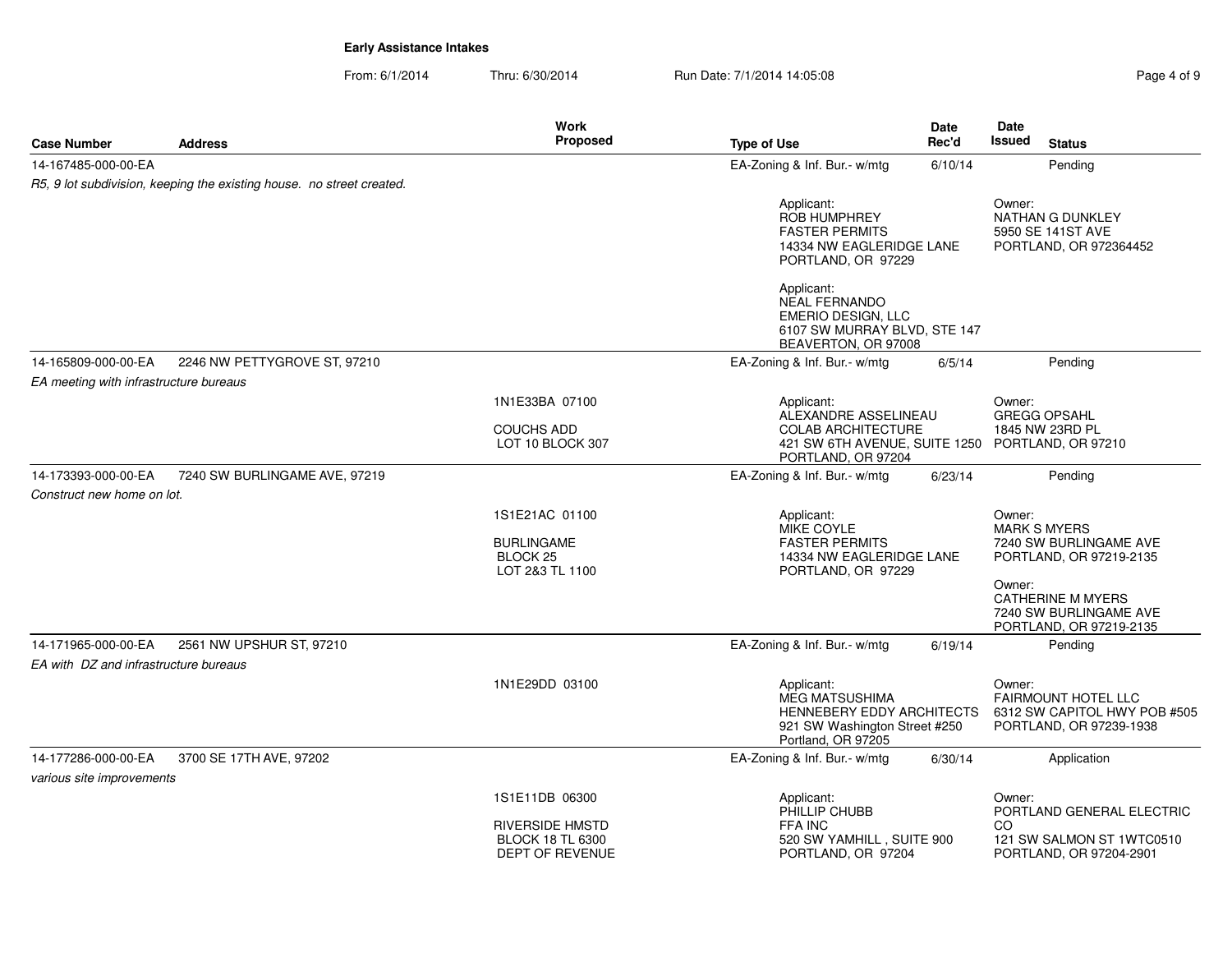From: 6/1/2014Thru: 6/30/2014 **Run Date: 7/1/2014 14:05:08** Rage 5 of 9

| <b>Case Number</b>                  | <b>Address</b>                                                                                                 | <b>Work</b><br><b>Proposed</b>                                               | <b>Type of Use</b>                                                                                                                  | <b>Date</b><br>Rec'd | <b>Date</b><br><b>Issued</b><br><b>Status</b>                                                                                                                                                           |
|-------------------------------------|----------------------------------------------------------------------------------------------------------------|------------------------------------------------------------------------------|-------------------------------------------------------------------------------------------------------------------------------------|----------------------|---------------------------------------------------------------------------------------------------------------------------------------------------------------------------------------------------------|
| 14-170266-000-00-EA                 | 8014 N LOMBARD ST, 97203                                                                                       |                                                                              | EA-Zoning & Inf. Bur.- w/mtg                                                                                                        | 6/17/14              | Pending                                                                                                                                                                                                 |
| Storefront remodel                  |                                                                                                                |                                                                              |                                                                                                                                     |                      |                                                                                                                                                                                                         |
|                                     |                                                                                                                | 1N1W12AA 15500<br>ELIZABETH CAPLES ADD<br><b>BLOCK A</b><br>LOT <sub>3</sub> | Applicant:<br>SIMONE GOLDFEDER<br>1337 SE 15th Ave<br>Portland, OR 97214                                                            |                      | Owner:<br>8014 NORTH LOMBARD LLC<br>2515 N BALDWIN ST<br>PORTLAND, OR 97217-6207                                                                                                                        |
| 14-169692-000-00-EA                 | 1811 SW MARKET ST, 97201                                                                                       |                                                                              | EA-Zoning & Inf. Bur.- w/mtg                                                                                                        | 6/16/14              | Pending                                                                                                                                                                                                 |
|                                     | Early assistance for future design review for 4-unit multi-dwelling development.                               |                                                                              |                                                                                                                                     |                      |                                                                                                                                                                                                         |
|                                     |                                                                                                                | 1S1E04BA 08500<br>CARTERS ADD TO P<br>SUB LOT 15 BLOCK A<br>ELY 75' OF LOT 4 | Applicant:<br><b>WILLIAM TRIPP</b><br><b>WILLIAM C TRIPP ARCHITECT</b><br>222 NW 11TH AVENUE<br>PORTLAND OR 97209                   |                      | Owner:<br><b>DYNAMO LLC</b><br>3743 NE 24TH AVE<br>PORTLAND, OR 97212-1514                                                                                                                              |
| 14-169413-000-00-EA                 | 11403 SE FOSTER RD, 97266                                                                                      |                                                                              | EA-Zoning & Inf. Bur.- w/mtg                                                                                                        | 6/13/14              | Pending                                                                                                                                                                                                 |
| PERIMETER AND INTERIOR LANDSCAPING. | PROJECT IS LIGHT INDUSTRIAL TENANT SPACE CONSISTING OF<br>PRE-ENGINEERED METAL BUILDING. PAVED PARKING LOT AND | 1S2E15DC 00900<br><b>GARBADE</b><br>BLOCK 4<br>LOT 1&2 TL 900                | Applicant:<br><b>DAN SYMONS</b><br><b>SYMONS ENGINEERING</b><br><b>CONSULTANTS INC</b><br>12805 SE FOSTER ROAD<br>PORTLAND OR 97236 |                      | Owner:<br>DAVID J NONNEMAN<br>10811 SE IDLEMAN RD<br>HAPPY VALLEY, OR 97086<br>Owner:<br><b>GAIL K NONNEMAN</b><br>10811 SE IDLEMAN RD<br>HAPPY VALLEY, OR 97086                                        |
| 14-167950-000-00-EA                 | 11111 NE KNOTT ST, 97220                                                                                       |                                                                              | EA-Zoning & Inf. Bur.- w/mtg                                                                                                        | 6/11/14              | Pending                                                                                                                                                                                                 |
|                                     | Expansion of Church Steeple to accommodate antennas for ATT.                                                   |                                                                              |                                                                                                                                     |                      |                                                                                                                                                                                                         |
|                                     |                                                                                                                | 1N2E27BD 03600<br><b>PARKROSE HTS</b><br>BLOCK 17<br>LOT 26-29               | Applicant:<br><b>SKIP GREENE</b><br><b>ODELIA PACIFIC</b><br>6233 SW ORCHID DR<br>PORTLAND OR 97219                                 |                      | Owner:<br>PARKROSE UNITED METHODIST<br><b>CHURCH</b><br>11111 NE KNOTT ST<br>PORTLAND, OR 97220-1702                                                                                                    |
| 14-167658-000-00-EA                 | 8028 SE 13TH AVE, 97202                                                                                        |                                                                              | EA-Zoning & Inf. Bur.- w/mtg                                                                                                        | 6/10/14              | Pending                                                                                                                                                                                                 |
| <b>RESIDENTIAL LIVING SPACE</b>     | 4 STORY MIXED USE PROJECT WITH GROUNG FLOOR COMMERCIAL AND                                                     | 1S1E23CA 07400<br><b>SELLWOOD</b><br><b>BLOCK 54</b><br>LOT <sub>11</sub>    | Applicant:<br><b>RICHARD RAPP</b><br><b>TVA ARCHITECTS</b><br>920 SW 6TH AVE. #1500<br>PORTLAND OR 97204                            |                      | Owner:<br><b>VICTOR REMMERS</b><br><b>VWR Development LLC</b><br>735 SW 158th Ave, Ste 180<br>Beaverton, OR 97006-4952<br>Owner:<br><b>GARY S SCRUTTON</b><br>6634 SE CHARLES ST<br>MILWAUKIE, OR 97222 |
|                                     |                                                                                                                |                                                                              |                                                                                                                                     |                      |                                                                                                                                                                                                         |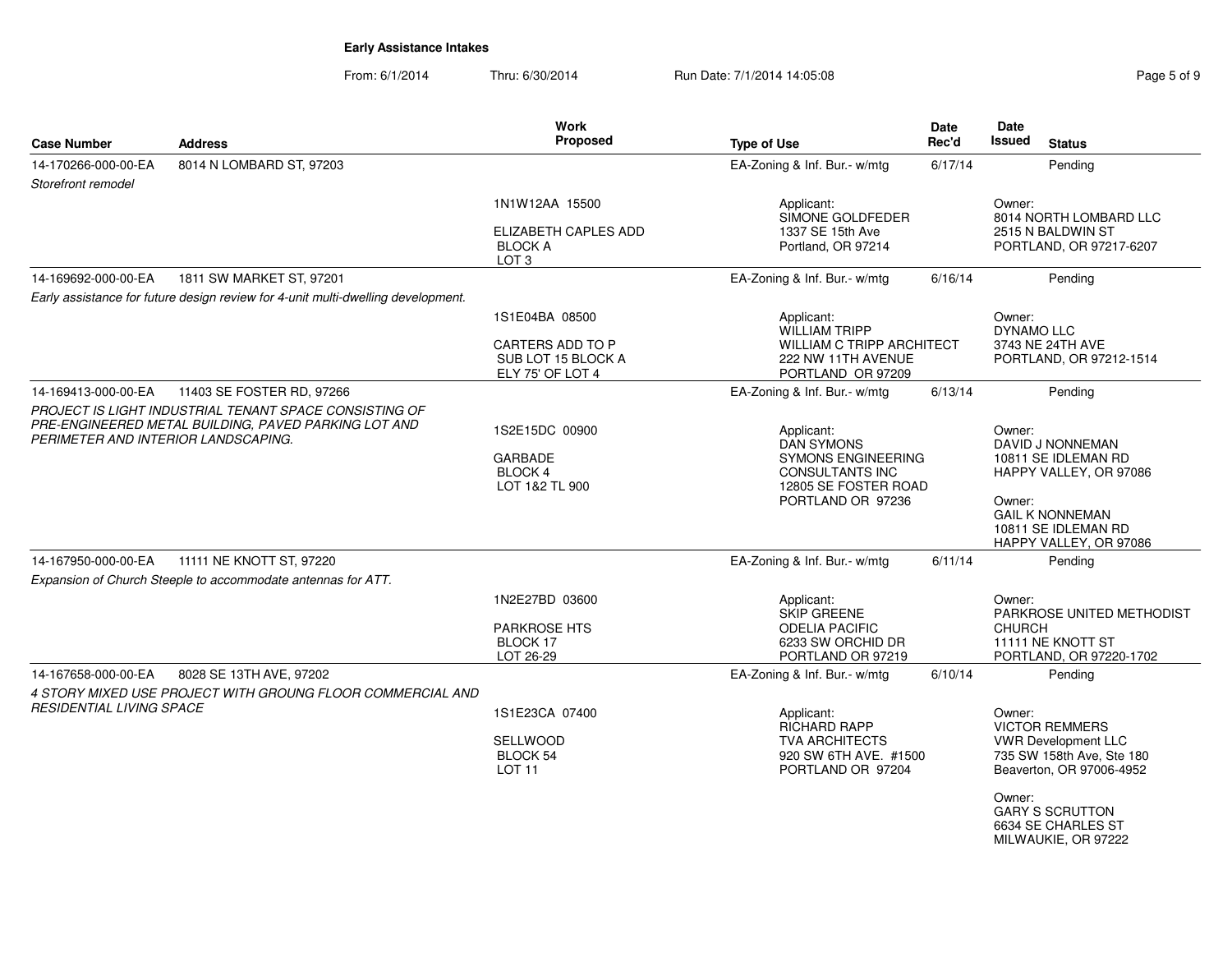From: 6/1/2014Thru: 6/30/2014 Run Date: 7/1/2014 14:05:08 Research 2010 2014 14:05:08

|                     |                                                                                                                                                                                                                                                                                                                 | Work                                                                    |                                                                                                                                                                                                          | <b>Date</b> | Date                                                                                                                                                                   |
|---------------------|-----------------------------------------------------------------------------------------------------------------------------------------------------------------------------------------------------------------------------------------------------------------------------------------------------------------|-------------------------------------------------------------------------|----------------------------------------------------------------------------------------------------------------------------------------------------------------------------------------------------------|-------------|------------------------------------------------------------------------------------------------------------------------------------------------------------------------|
| <b>Case Number</b>  | <b>Address</b>                                                                                                                                                                                                                                                                                                  | <b>Proposed</b>                                                         | <b>Type of Use</b>                                                                                                                                                                                       | Rec'd       | Issued<br><b>Status</b>                                                                                                                                                |
| 14-167493-000-00-EA | 5352 SW CUSTER ST, 97219                                                                                                                                                                                                                                                                                        |                                                                         | EA-Zoning & Inf. Bur.- w/mtg                                                                                                                                                                             | 6/10/14     | Pending                                                                                                                                                                |
|                     | R10cp, 5 lots proposed, lots outside environmental overlay zones, no street<br>proposed. Site is within the potential landslide hazard area so a Type III review is<br>required. this optional early assistance meeting is requested by owner, who<br>understands a preapplication conference will be required. | 1S1E19DB 02000<br><b>KIRCANNO</b><br><b>BLOCK 5</b><br>LOT 1&2          | Applicant:<br>Rob Humphrey<br>Faster Permits                                                                                                                                                             |             | Owner:<br><b>ELIZABETH M FOGARTY</b><br>11007 SW PALATINE CT<br>PORTLAND, OR 97219<br>Owner:<br><b>TIMOTHY G FOGARTY</b><br>11007 SW PALATINE CT<br>PORTLAND, OR 97219 |
| 14-176314-000-00-EA | , 97205                                                                                                                                                                                                                                                                                                         |                                                                         | EA-Zoning Only - w/mtg                                                                                                                                                                                   | 6/27/14     | Pending                                                                                                                                                                |
|                     |                                                                                                                                                                                                                                                                                                                 | 1N1E33CD 09200<br>AMOS N KINGS<br><b>BLOCK 3&amp;6 TL 9200</b>          | Applicant:<br>TIM GRINSTEAD<br><b>GBD ARCHITECTS</b><br>1120 NW COUCH ST<br>PORTLAND, OR 97209<br>Applicant:<br><b>COLE LATHROP</b><br>MULTNOMAH ATHLETIC CLUB<br>1849 SW SALMON ST<br>PORTLAND OR 97205 |             | Owner:<br>MULTNOMAH ATHLETIC CLUB<br>1849 SW SALMON ST<br>PORTLAND, OR 97205-1726                                                                                      |
| 14-168333-000-00-EA | 1840 SW HAWTHORNE TER, 97201                                                                                                                                                                                                                                                                                    |                                                                         | EA-Zoning Only - w/mtg                                                                                                                                                                                   | 6/11/14     | Pending                                                                                                                                                                |
|                     | EA for HR - THE WALTER S ZIMMERMAN HOUSE HISTORIC LANDMARK                                                                                                                                                                                                                                                      |                                                                         |                                                                                                                                                                                                          |             |                                                                                                                                                                        |
|                     |                                                                                                                                                                                                                                                                                                                 | 1S1E04CC 08000<br><b>GROVERS ADD</b><br>BLOCK 116<br>LOT 1 TL 8000      | Applicant:<br>PHIL CHEK<br>PHIL CHEK & ASSOCIATES<br>148 B AVENUE<br>LAKE OSWEGO, OR 97034                                                                                                               |             | Owner:<br>JEFFREY S EHLEN<br>1840 SW HAWTHORNE TER<br>PORTLAND, OR 97201-1736                                                                                          |
| 14-167943-000-00-EA | 11111 NE KNOTT ST, 97220                                                                                                                                                                                                                                                                                        |                                                                         | EA-Zoning Only - w/mtg                                                                                                                                                                                   | 6/11/14     | Cancelled                                                                                                                                                              |
|                     | Cancelled per HelpDesk Ticket--see folder comments<br>Expansion of Church Steeple to accommodate antennas for ATT.                                                                                                                                                                                              | 1N2E27BD 03600<br><b>PARKROSE HTS</b><br>BLOCK 17<br>LOT 26-29          | Applicant:<br><b>SKIP GREENE</b><br><b>ODELIA PACIFIC</b><br>6233 SW ORCHID DR<br>PORTLAND OR 97219                                                                                                      |             | Owner:<br>PARKROSE UNITED METHODIST<br><b>CHURCH</b><br>11111 NE KNOTT ST<br>PORTLAND, OR 97220-1702                                                                   |
| 14-165003-000-00-EA | 5210 SW CORBETT AVE, 97201                                                                                                                                                                                                                                                                                      |                                                                         | EA-Zoning Only - w/mtg                                                                                                                                                                                   | 6/4/14      | Pending                                                                                                                                                                |
|                     | Design Review anticipated for expansion of the International School                                                                                                                                                                                                                                             |                                                                         |                                                                                                                                                                                                          |             |                                                                                                                                                                        |
|                     |                                                                                                                                                                                                                                                                                                                 | 1S1E15BD 04000<br><b>TERWILLIGER HMSTD</b><br><b>BLOCK7</b><br>LOT 3-10 | Applicant:<br>DAN NAUGHTON<br>SHIELS OBLETZ JOHNSON, INC.<br>1140 SW 11TH AVENUE, STE. 500<br>PORTLAND OR                                                                                                |             | Owner:<br>LINDQUIST DEVELOPMENT CO IN(<br>PO BOX 42135<br>PORTLAND, OR 97242-0135                                                                                      |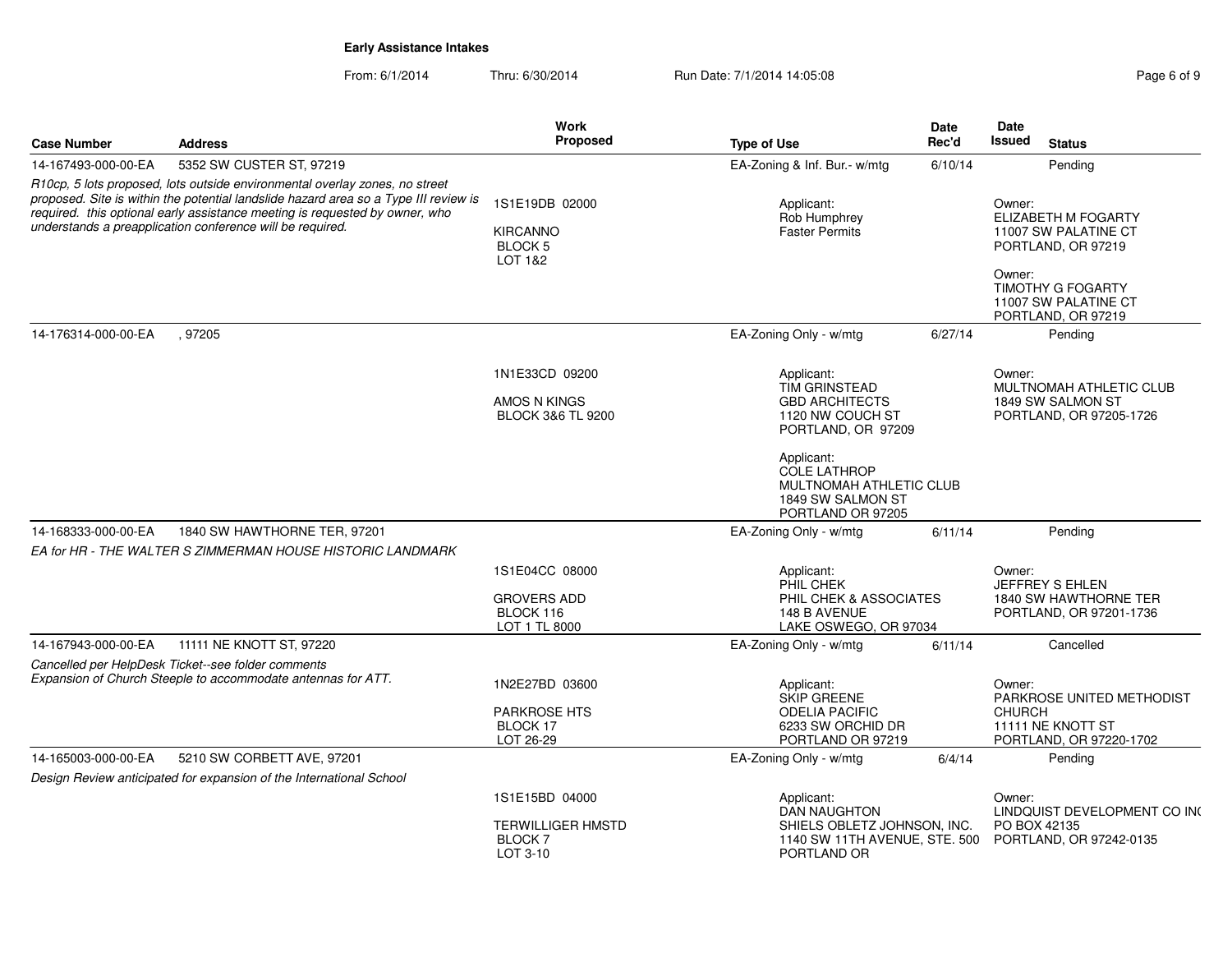From: 6/1/2014Thru: 6/30/2014 **Run Date: 7/1/2014 14:05:08** Pag

| Page 7 of 9 |  |  |
|-------------|--|--|

|                            |                                                                                                                                                              | <b>Work</b>                            |                                                          | <b>Date</b> | <b>Date</b>                                     |
|----------------------------|--------------------------------------------------------------------------------------------------------------------------------------------------------------|----------------------------------------|----------------------------------------------------------|-------------|-------------------------------------------------|
| <b>Case Number</b>         | <b>Address</b>                                                                                                                                               | <b>Proposed</b>                        | <b>Type of Use</b>                                       | Rec'd       | Issued<br><b>Status</b>                         |
| 14-174176-000-00-EA        | 735 SW ST CLAIR AVE, 97205                                                                                                                                   |                                        | EA-Zoning Only - w/mtg                                   | 6/24/14     | Pending                                         |
| <b>Building upgrades</b>   |                                                                                                                                                              |                                        |                                                          |             |                                                 |
|                            |                                                                                                                                                              | 1N1E33CD 03800                         | Applicant:<br>PHILLIP BEYL                               |             | Owner:<br>735 ST CLAIR LLC                      |
|                            |                                                                                                                                                              | JOHNSONS ADD                           | <b>GBD Architects Inc</b>                                |             | 1331 NW LOVEJOY ST #775                         |
|                            |                                                                                                                                                              | <b>BLOCK 7 TL 3800</b>                 | 1120 NW Couch Street<br>Portland OR 97209                |             | PORTLAND, OR 97209                              |
|                            |                                                                                                                                                              |                                        | Applicant:                                               |             |                                                 |
|                            |                                                                                                                                                              |                                        | <b>CHRIS WAYBURN</b><br><b>GBD ARCHITECTS</b>            |             |                                                 |
|                            |                                                                                                                                                              |                                        | 1120 NW COUCH, STE 300                                   |             |                                                 |
|                            |                                                                                                                                                              |                                        | PORTLAND OR 97209                                        |             |                                                 |
| 14-170427-000-00-EA        | 2220 SW 1ST AVE, 97201<br>Design questions for NCNM site in South Auditorium PD                                                                              |                                        | EA-Zoning Only - w/mtg                                   | 6/17/14     | Pendina                                         |
|                            |                                                                                                                                                              | 1S1E03CC 00400                         | Applicant:                                               |             | Owner:                                          |
|                            |                                                                                                                                                              |                                        | <b>NICK BYERS</b>                                        |             | NATIONAL COLLEGE OF                             |
|                            |                                                                                                                                                              | SOUTH AUDITORIUM ADD<br><b>BLOCK H</b> | HENNEBERY EDDY ARCHITECTS<br>921 SW WASHINGTON, Ste. 250 |             | 049 SW PORTER ST<br>PORTLAND, OR 97201          |
|                            |                                                                                                                                                              | N 203' OF LOT 4                        | Portland, OR 97205                                       |             |                                                 |
|                            |                                                                                                                                                              |                                        |                                                          |             | Owner:<br>Keith North                           |
|                            |                                                                                                                                                              |                                        |                                                          |             | NATIONAL COLLEGE OF                             |
|                            |                                                                                                                                                              |                                        |                                                          |             | NATURAL MEDICINE<br>2828 SW NAITO PKWY SUITE300 |
|                            |                                                                                                                                                              |                                        |                                                          |             | PORTLAND OR 97201                               |
| 14-165630-000-00-EA        | 5409 SW PATTON RD, 97221                                                                                                                                     |                                        | PC - PreApplication Conference                           | 6/5/14      | Pending                                         |
| county.                    | R20,cp. 6-lot land division with new private street. unincorporated multnomah                                                                                |                                        |                                                          |             |                                                 |
|                            |                                                                                                                                                              | 1S1E07AC 01700                         | Applicant:<br><b>MARILYN BROWN</b>                       |             | Owner:<br><b>WILLIAM A SCHULTZ</b>              |
|                            |                                                                                                                                                              | SECTION 07 1S 1E                       | <b>LARRY BROWN INC</b>                                   |             | 5409 SW PATTON RD                               |
|                            |                                                                                                                                                              | TL 1700 3.00 ACRES                     | PO BOX 25444<br>PORTLAND, OR 972980444                   |             | PORTLAND, OR 97221-2226                         |
| 14-168715-000-00-EA        |                                                                                                                                                              |                                        | PC - PreApplication Conference                           | 6/12/14     | Completed                                       |
|                            | Optional Pre-App. Conference to discuss a Type IIx Land Division Review for an                                                                               |                                        |                                                          |             |                                                 |
|                            | 8- lot land division for attached houses. Existing multi-dwelling structure and<br>house will be demolished. Concurrent Adjustments may be included with the |                                        | Applicant:                                               |             | Owner:<br><b>CLIFFORD W JONES</b>               |
| land division application. |                                                                                                                                                              |                                        | Corey Martin<br><b>THA Architecture</b>                  |             | 1760 NE JUNIOR ST                               |
|                            |                                                                                                                                                              |                                        | 733 SW OAK ST<br>PORTLAND OR 97205                       |             | PORTLAND, OR 97211-4860                         |
|                            |                                                                                                                                                              |                                        |                                                          |             | Owner:                                          |
|                            |                                                                                                                                                              |                                        |                                                          |             | <b>CORA V JONES</b><br>1760 NE JUNIOR ST        |
|                            |                                                                                                                                                              |                                        |                                                          |             | PORTLAND, OR 97211-4860                         |
|                            |                                                                                                                                                              |                                        |                                                          |             | Owner:                                          |
|                            |                                                                                                                                                              |                                        |                                                          |             | <b>ANYELEY HALLOVA</b>                          |
|                            |                                                                                                                                                              |                                        |                                                          |             | 5250 VANCOUVER LLC<br>413 SW 13TH AVE SUITE 300 |
|                            |                                                                                                                                                              |                                        |                                                          |             | PORTLAND OR 97205                               |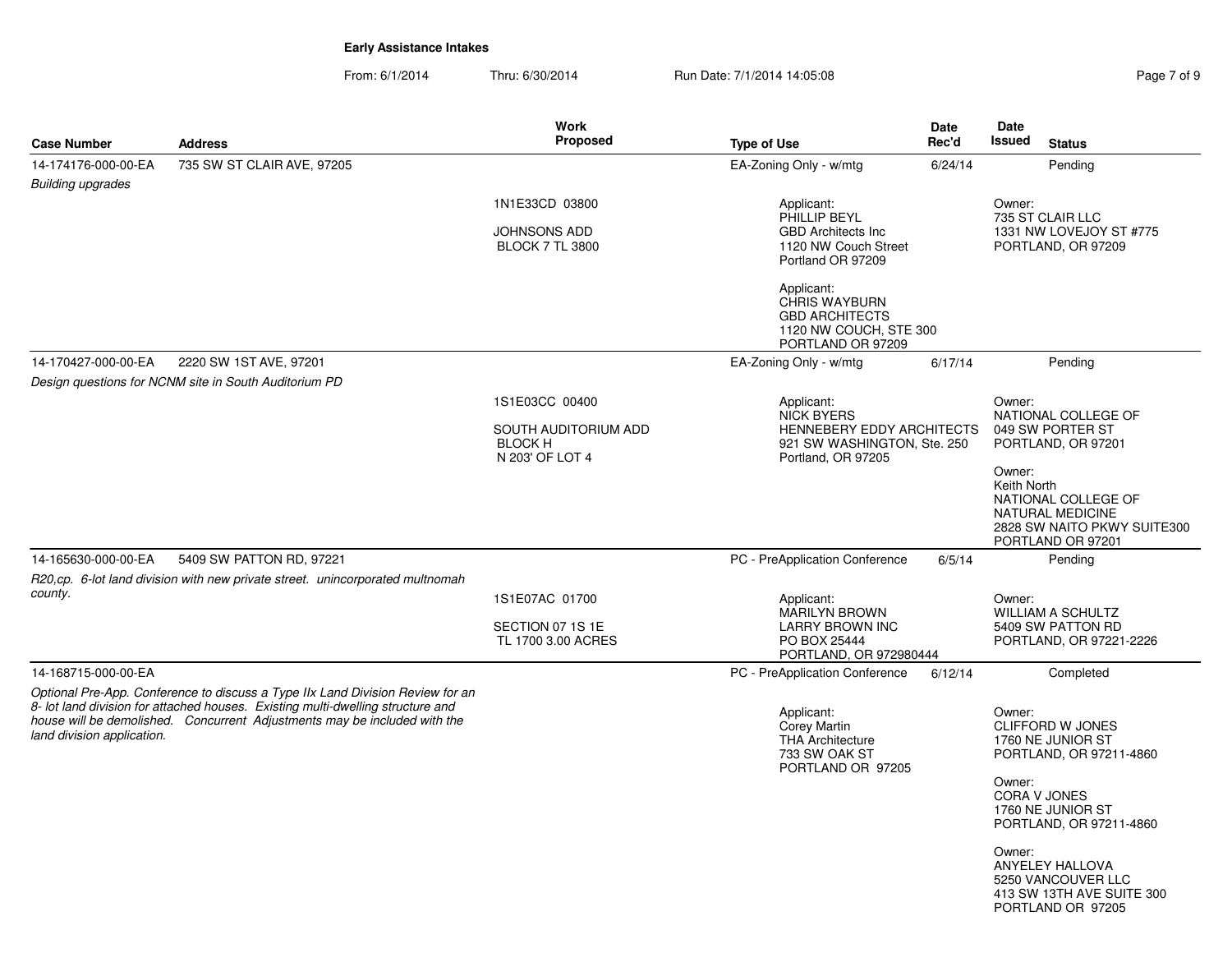From: 6/1/2014

|                                                                                                                                                                                                                                                                             |                                                                                                                                                                              | <b>Work</b>                                                                                                                     |                                                                                                                                                     | Date    | Date             |                                                                                                                                                  |
|-----------------------------------------------------------------------------------------------------------------------------------------------------------------------------------------------------------------------------------------------------------------------------|------------------------------------------------------------------------------------------------------------------------------------------------------------------------------|---------------------------------------------------------------------------------------------------------------------------------|-----------------------------------------------------------------------------------------------------------------------------------------------------|---------|------------------|--------------------------------------------------------------------------------------------------------------------------------------------------|
| <b>Case Number</b>                                                                                                                                                                                                                                                          | <b>Address</b>                                                                                                                                                               | <b>Proposed</b>                                                                                                                 | <b>Type of Use</b>                                                                                                                                  | Rec'd   | <b>Issued</b>    | <b>Status</b>                                                                                                                                    |
| 14-172881-000-00-EA                                                                                                                                                                                                                                                         | 2140 NW KEARNEY ST, 97210                                                                                                                                                    |                                                                                                                                 | PC - PreApplication Conference                                                                                                                      | 6/20/14 |                  | Pending                                                                                                                                          |
|                                                                                                                                                                                                                                                                             | PRE-APP. CONFERENCE FOR TYPE III HDZ TO RENOVATE SIX STORY<br>APARTMENT BUILDING INCLUDING REPLACING ALL EXTERIOR<br>CLADDING/WINDOWS AND COMPLETING NON-CONFORMING UPGRADES | 1N1E33BD 11800<br>KINGS 2ND ADD<br><b>BLOCK 1 TL 11800</b>                                                                      | Applicant:<br>DAVE OTTE<br><b>HOLST ARCHITECTURE</b><br>110 SE 8TH<br>PORTLAND OR 97214                                                             |         | Owner:           | HOME FORWARD DEVELOPMENT<br>135 SW ASH ST 5TH FLOOR<br>PORTLAND, OR 97204-3540                                                                   |
| 14-168895-000-00-EA                                                                                                                                                                                                                                                         | 1036 SE BELMONT ST, 97214                                                                                                                                                    |                                                                                                                                 | PC - PreApplication Conference                                                                                                                      | 6/12/14 |                  | Pending                                                                                                                                          |
|                                                                                                                                                                                                                                                                             | Pre-application conference for Central City Parking review, associated with<br>development currently under Design review, 14-125908 DZM                                      | 1S1E02BA 04100<br><b>HAWTHORNE PK</b><br>BLOCK 217<br><b>LOT 1-4</b><br>INC PT VAC ST LOT 5-8<br>SPLIT MAP R176891 (R366702110) | Applicant:<br>DANA KRAWCZUK<br>PERKINS COIE<br>1120 NW Couch, 10th Floor<br>Portland, OR 97229                                                      |         | Owner:           | BELMONT INVESTMENT LLC<br>500 E BROADWAY ST #110<br>VANCOUVER, WA 98660-3323                                                                     |
| 14-176278-000-00-EA                                                                                                                                                                                                                                                         | 306 SE IVON ST, 97202                                                                                                                                                        |                                                                                                                                 | PC - PreApplication Conference                                                                                                                      | 6/27/14 |                  | Pending                                                                                                                                          |
| Pre-Application Conference to discuss Comprehensive Plan Map and Zoning Map<br>Amendment from Industrrial Sanctuary designation and IH, Heavy Industrial zone<br>to EXd, Central Employment designation and zone. The River General overlay<br>zone would remain unchanged. |                                                                                                                                                                              | 1S1E10AA 00500<br><b>KERNS ADD</b><br>BLOCK G&H TL 500                                                                          | Applicant:<br>STEVEN PFEIFFER<br>PERKINS COIE, LLP<br>1120 NW COUCH ST 10TH FL<br>PORTLAND OR 97209                                                 |         | Owner:           | <b>OSB2LAN IVON LLC</b><br>3570 SW RIVER PKWY #1713<br>PORTLAND, OR 97239-4534                                                                   |
| 14-175034-000-00-EA                                                                                                                                                                                                                                                         | 14815 SE DIVISION ST, 97236                                                                                                                                                  |                                                                                                                                 | PC - PreApplication Conference                                                                                                                      | 6/25/14 |                  | Pending                                                                                                                                          |
| Pre-Application Conference to discuss Conditional Use Review or CU Master<br>Plan Review (with phased development) for the Serendipity Center, a private<br>school for at-risk students.                                                                                    |                                                                                                                                                                              | 1S2E01CD 05400<br>SECTION 01 1S 2E<br>TL 5400 0.62 ACRES                                                                        | Applicant:<br><b>BELINDA MARIER</b><br>SERENDIPITY CENTER, INC<br>14815 SE DIVISION ST<br>PORTLAND, OR 97236<br>Applicant:<br><b>Heather Austin</b> |         | Owner:           | SERENDIPITY CENTER INC<br>P O BOX 33350<br>PORTLAND, OR 97292-3350                                                                               |
|                                                                                                                                                                                                                                                                             |                                                                                                                                                                              |                                                                                                                                 | 5075 SW GRIFFITH DR SUITE 150<br>BEAVERTON, OR 97005                                                                                                |         |                  |                                                                                                                                                  |
| 14-166273-000-00-EA                                                                                                                                                                                                                                                         | , 97219<br>Public Works Inquiry - Basic Guidance. Construction of new SFR. Questions on                                                                                      |                                                                                                                                 | <b>Public Works Inquiry</b>                                                                                                                         | 6/6/14  |                  | Completed                                                                                                                                        |
|                                                                                                                                                                                                                                                                             | sewer / stormwater management, improvement requirements & dedications.                                                                                                       | 1S1E29DD 01000<br>SECTION 29 1S 1E<br>TL 1000 0.23 ACRES                                                                        | Applicant:<br>DAVID VANDYKE<br>2615 SW LURADEL<br>PORTLAND, 97219                                                                                   |         | Owner:<br>Owner: | <b>DENIS WILKINSON</b><br>10325 SW 28TH AVE<br>PORTLAND, OR 97219-6390<br><b>SUSAN WILKINSON</b><br>10325 SW 28TH AVE<br>PORTLAND, OR 97219-6390 |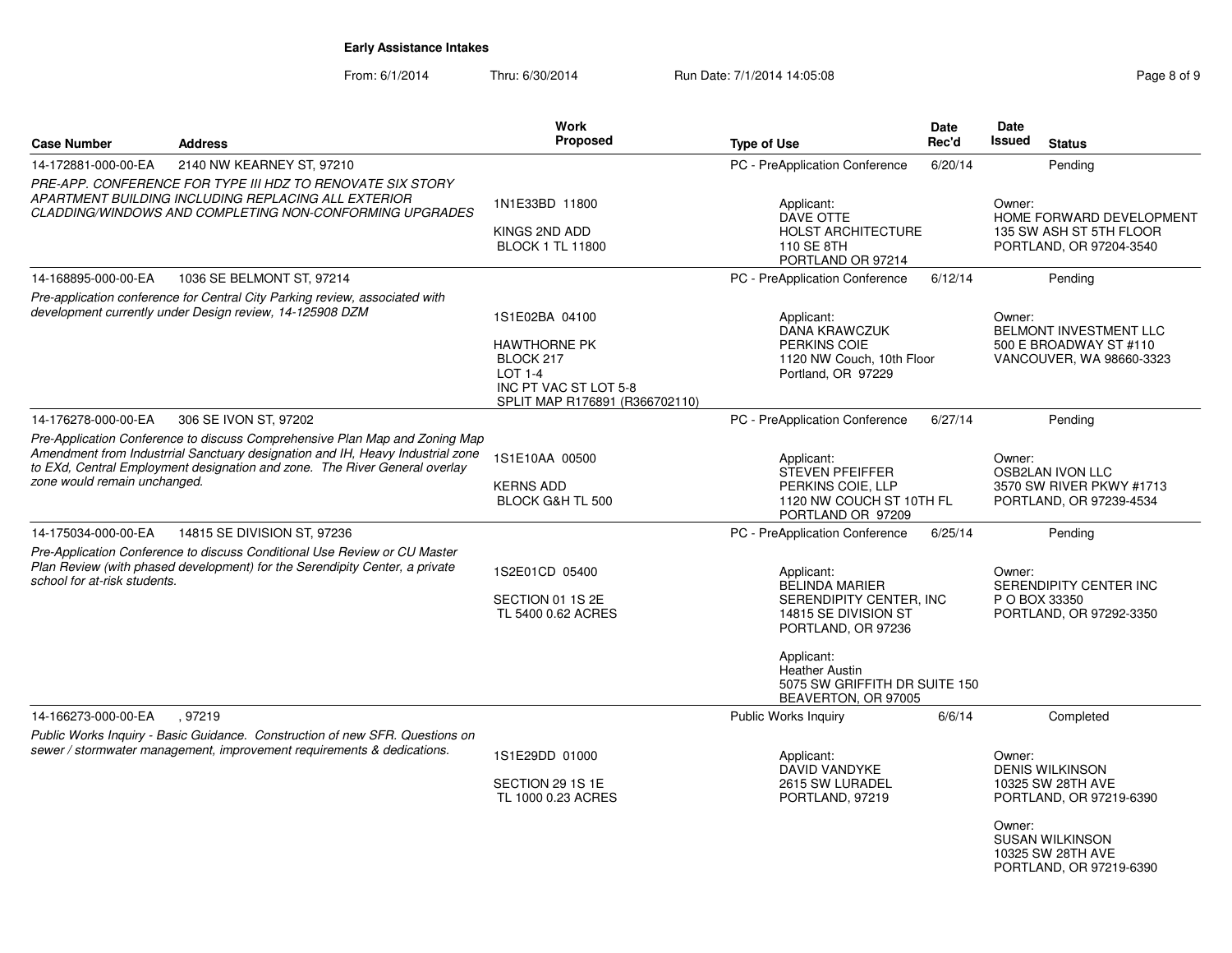From: 6/1/2014

Thru: 6/30/2014 Run Date: 7/1/2014 14:05:08 Research 2010 Rage 9 of 9

|                                         |                                                                                                                                                      | Work                                                                                                      |                                                                                        | <b>Date</b> | Date                  |                                                                               |
|-----------------------------------------|------------------------------------------------------------------------------------------------------------------------------------------------------|-----------------------------------------------------------------------------------------------------------|----------------------------------------------------------------------------------------|-------------|-----------------------|-------------------------------------------------------------------------------|
| <b>Case Number</b>                      | <b>Address</b>                                                                                                                                       | Proposed                                                                                                  | <b>Type of Use</b>                                                                     | Rec'd       | Issued                | <b>Status</b>                                                                 |
| 14-166066-000-00-EA                     | 6135 SW MILL ST, 97221                                                                                                                               |                                                                                                           | Public Works Inquiry                                                                   | 6/6/14      |                       | Cancelled                                                                     |
| requirements & dedications.             | Public Works Inquiry - Basic Guidance. Construction of new single story<br>detached garage. Questions on sewer / stormwater management, improvement  | 1S1E06CB 00600<br>SECTION 06 1S 1E<br>TL 600 1.50 ACRES<br>SPLIT LEVY & SPLIT MAP R523367<br>(R991064150) | Applicant:<br><b>G. SCOTT MILLER</b><br>PO BOX 2260<br>CLACKAMAS OR 97015              |             | Owner:                | CAROLYNN D LOACKER<br>6135 SW MILL ST<br>PORTLAND, OR 97221-1451              |
| 14-165477-000-00-EA                     | 3203 SW SPRING GARDEN ST, 97219                                                                                                                      |                                                                                                           | Public Works Inquiry                                                                   | 6/5/14      |                       | Completed                                                                     |
| improvement requirements & dedications. | Public Works Inquiry - Basic Guidance. Demolition of existing structure with<br>construction of new SFR. Questions on sewer / stormwater management, | 1S1E20DC 02400<br>PRIMROSE AC<br>E 100' OF W 185' OF LOT 4                                                | Applicant:<br>Sarah Lavoie<br>Emerick Arch.<br>208 SW 1ST AVE, STE. 320<br>PORTLAND OR |             | Owner:                | <b>MARK G MCDOUGAL</b><br>3203 SW SPRING GARDEN ST<br>PORTLAND, OR 97219-3825 |
| 14-174943-000-00-EA                     | 8206 SW 10TH AVE, 97219                                                                                                                              |                                                                                                           | Public Works Inquiry                                                                   | 6/25/14     |                       | Pending                                                                       |
| improvement requirements & dedications. | Public Works Inquiry - Basic Guidance. Demolition of existing structure with<br>construction of new SFR. Questions on sewer / stormwater management, | 1S1E21DB 07100<br><b>CARSON HTS</b><br>BLOCK 16<br>LOT 15&16                                              |                                                                                        |             | Owner:<br>SAUL BARBEE | 2919 SE 66TH AVE<br>PORTLAND, OR 97206                                        |

**Total # of Early Assistance intakes: 42**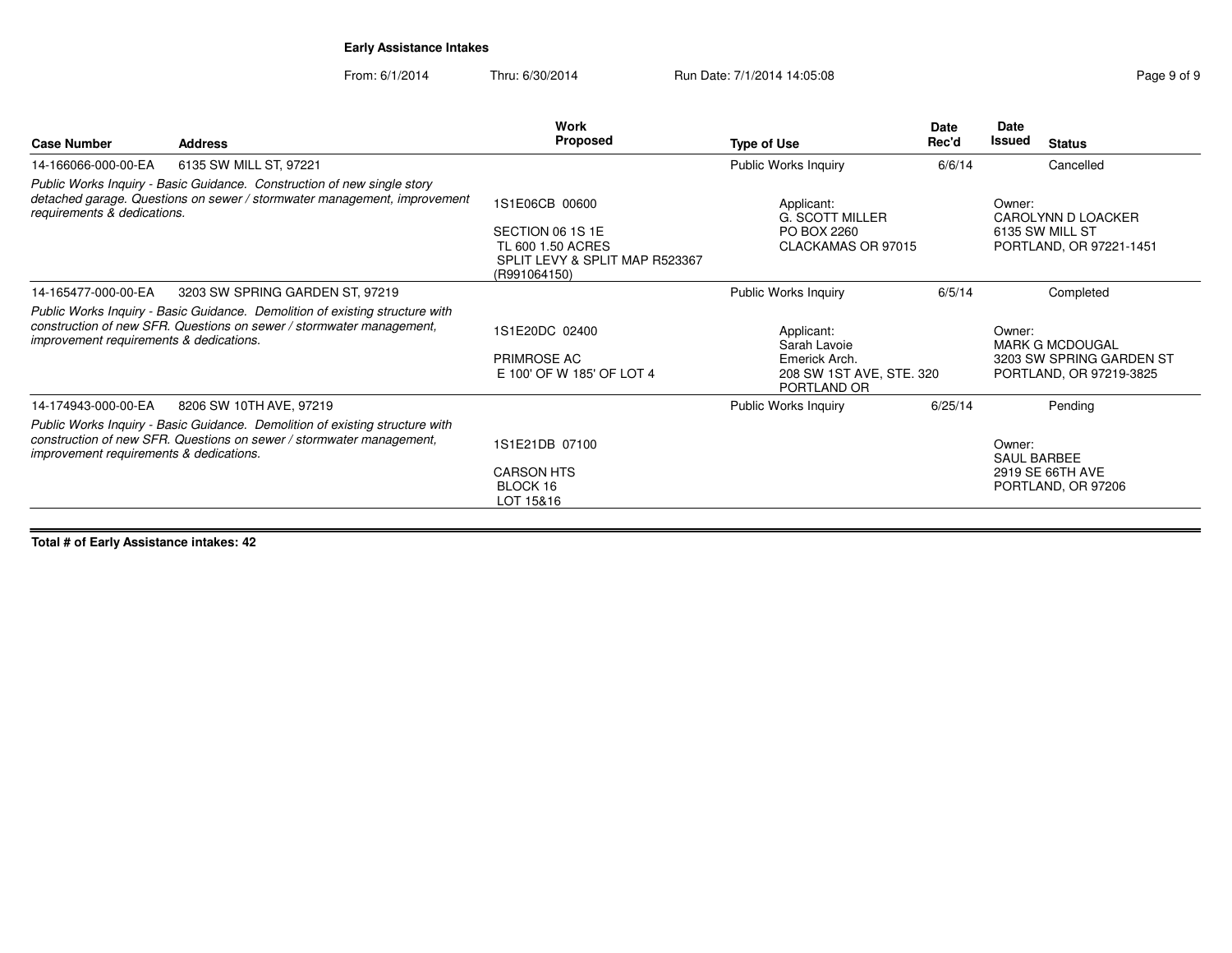From: 6/1/2014Thru: 6/30/2014 **Run Date: 7/1/2014 14:05:08** Rage 1 of 6

|                                                                                                                            |                                                                                                                                                                                                                                                                                                                                                                                                                                                                                                                                                                                                                                                                                        | <b>Work</b>                                                                    | Date                                                                                                          | Date                                                                                                                                    |
|----------------------------------------------------------------------------------------------------------------------------|----------------------------------------------------------------------------------------------------------------------------------------------------------------------------------------------------------------------------------------------------------------------------------------------------------------------------------------------------------------------------------------------------------------------------------------------------------------------------------------------------------------------------------------------------------------------------------------------------------------------------------------------------------------------------------------|--------------------------------------------------------------------------------|---------------------------------------------------------------------------------------------------------------|-----------------------------------------------------------------------------------------------------------------------------------------|
| <b>Case Number</b>                                                                                                         | <b>Address</b>                                                                                                                                                                                                                                                                                                                                                                                                                                                                                                                                                                                                                                                                         | <b>Proposed</b>                                                                | Rec'd<br><b>Type of Use</b>                                                                                   | <b>Issued</b><br><b>Status</b>                                                                                                          |
| 08-152412-000-00-FP                                                                                                        | 6225 SE 128TH AVE, 97236                                                                                                                                                                                                                                                                                                                                                                                                                                                                                                                                                                                                                                                               | FP - Final Plat Review                                                         | 6/30/14                                                                                                       | Application                                                                                                                             |
| private street tract, as                                                                                                   | Approval of a Preliminary Plan for a 4-lot subdivision that will result in 1 lot that<br>will contain an existing detached house (Lot 1) and 3 lots that may accommodate<br>attached or detached housing (Lots 2-4) that will be served by a shared court                                                                                                                                                                                                                                                                                                                                                                                                                              | 1S2E14CC 05800<br>SECTION 14 1S 2E<br>TL 5800 0.29 ACRES                       | Applicant:<br><b>LISA BARKER</b><br><b>LMB PERMIT SERVICES</b><br>307 NW 16TH AVENUE<br>BATTLEGROUND WA 98604 | Owner:<br><b>RYAN MAHAFFY</b><br>10362 HWY 241<br>COOS BAY, OR 97420<br>Owner:<br>SHAWNA MAHAFFY<br>10362 HWY 241<br>COOS BAY, OR 97420 |
| 13-210098-000-00-FP                                                                                                        | 97230                                                                                                                                                                                                                                                                                                                                                                                                                                                                                                                                                                                                                                                                                  | FP - Final Plat Review                                                         | 6/27/14                                                                                                       | Application                                                                                                                             |
| LUBA (#2014-044) Intent to Appeal:                                                                                         |                                                                                                                                                                                                                                                                                                                                                                                                                                                                                                                                                                                                                                                                                        |                                                                                |                                                                                                               |                                                                                                                                         |
| The appellant did not prevail in this appeal.                                                                              |                                                                                                                                                                                                                                                                                                                                                                                                                                                                                                                                                                                                                                                                                        | 1N2E36DB 04000                                                                 | Applicant:<br>DANNY GRUNEWALD                                                                                 | Owner:<br>BELLEVUE CUSTOM HOMES INC                                                                                                     |
|                                                                                                                            | Approval of a Preliminary Plan for a 7-lot subdivision that will result in two<br>standard lots (Lots 6 and 7), 5 narrow lots (Lots 1-5) and a public pedestrian<br>connection, as illustrated with Exhibits C.1-C.4, subject to the following conditions.                                                                                                                                                                                                                                                                                                                                                                                                                             | SECTION 36 1N 2E<br>TL 4000 0.70 ACRES                                         | PDX REDEVELOPMENT LLC<br>PORTLAND OR 97239                                                                    | 8650 SW MIAMI ST<br>4900 SW MACADAM AVE SUITE 24 WILSONVILLE, OR 97070-9798                                                             |
| 07-159614-000-01-FP                                                                                                        | 3812 SE 132ND AVE, 97236                                                                                                                                                                                                                                                                                                                                                                                                                                                                                                                                                                                                                                                               | FP - Final Plat Review                                                         | 6/27/14                                                                                                       | Application                                                                                                                             |
| surveyed location of the following:<br>application:<br>final plat application;<br>"Location of the existing sewer lateral; | Approval of a Preliminary Plan for a two lot partition, that will result in two<br>standard lots as illustrated with ExhibitC-1, subject to the following conditions:<br>A.Supplemental Plan. Three copies of an additional supplemental plan shall be<br>submitted with the final plat survey. That plan must portray how the conditions of<br>approval listed below are met. In addition, the supplemental plan must show the<br>"Any buildings or accessory structures on the site at the time of the final plat<br>"Any driveways and off-street vehicle parking areas on the site at the time of the<br>"Any other information specifically noted in the conditions listed below. | 1S2E11DB 11900<br>LINN PK<br>LOT 16 EXC PT IN PLAT OF COLEEN & EXC<br>PT IN ST | Applicant:<br><b>JUSTIN WOOD</b><br>FISH CONSTRUCTION, N W INC<br>1834 SW 58TH #102<br>PORTLAND OR 97221      | Owner:<br>LYNN E FISH<br>1834 SW 58TH AVE #102<br>PORTLAND, OR 97221                                                                    |
| 06-152520-000-01-FP                                                                                                        | 5705 SE 120TH AVE, 97266                                                                                                                                                                                                                                                                                                                                                                                                                                                                                                                                                                                                                                                               | FP - Final Plat Review                                                         | 6/27/14                                                                                                       | Application                                                                                                                             |
| to the following conditions:                                                                                               | Approval of a Preliminary Plan for a 2-lot partition, that will result in one corner lot<br>and one standard lot for detached housing as illustrated with Exhibit C.1, subject<br>Supplemental Plan. Three copies of an additional supplemental plan shall be                                                                                                                                                                                                                                                                                                                                                                                                                          | 1S2E15DA 05100<br><b>CALKINS</b><br>BLOCK <sub>3</sub>                         | Applicant:<br><b>JUSTIN WOOD</b><br>FISH CONSTRUCTION, N W INC<br>1834 SW 58TH #102                           | Owner:<br><b>LYNN E FISH</b><br>1834 SW 58TH AVE #102<br>PORTLAND, OR 97221-1455                                                        |
|                                                                                                                            |                                                                                                                                                                                                                                                                                                                                                                                                                                                                                                                                                                                                                                                                                        | LOT <sub>1</sub>                                                               | PORTLAND OR 97221                                                                                             |                                                                                                                                         |
| 07-147533-000-00-FP                                                                                                        | 6423 SE 97TH AVE, 97266                                                                                                                                                                                                                                                                                                                                                                                                                                                                                                                                                                                                                                                                | FP - Final Plat Review                                                         | 6/26/14                                                                                                       | Application                                                                                                                             |
|                                                                                                                            |                                                                                                                                                                                                                                                                                                                                                                                                                                                                                                                                                                                                                                                                                        | 1S2E16DC 03400<br><b>HAROLD ADD</b><br>BLOCK <sub>2</sub><br>LOT <sub>6</sub>  | Applicant:<br><b>RICK DIR</b><br>3370 SW HAZELBRUSH<br>WILSONVILLE OR 97070                                   | Owner:<br><b>JORDAN DIR</b><br>6423 SE 97TH AVE<br>PORTLAND, OR 97266-4529                                                              |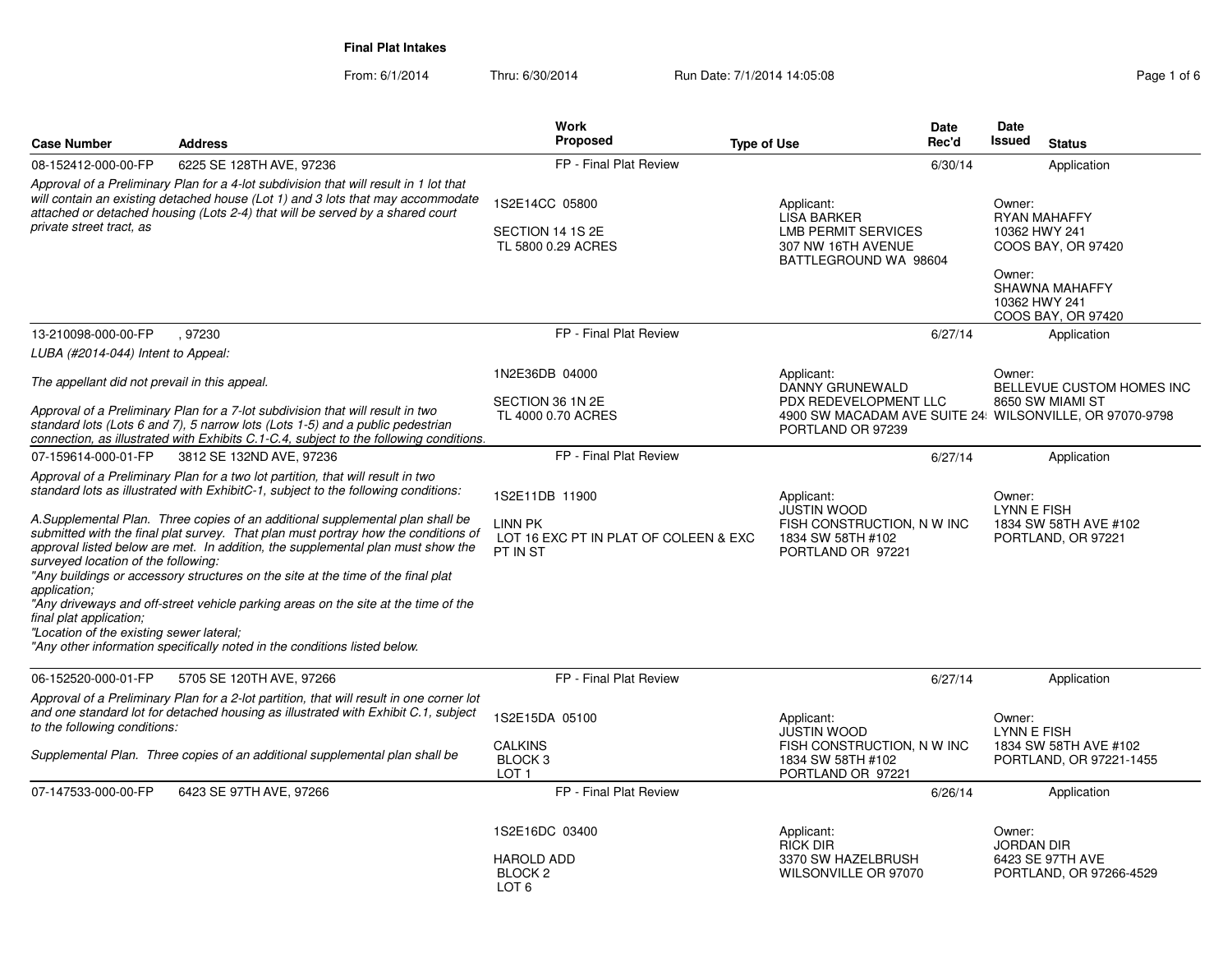From: 6/1/2014Thru: 6/30/2014 **Run Date: 7/1/2014 14:05:08** Rage 2 of 6

| <b>Case Number</b>                                                                      | <b>Address</b>                                                                                                                                                                                                                                                                                                                                                                                                                   | Work<br>Proposed                                          | <b>Type of Use</b>                                                                                   | <b>Date</b><br>Rec'd | <b>Date</b><br>Issued | <b>Status</b>                                                      |
|-----------------------------------------------------------------------------------------|----------------------------------------------------------------------------------------------------------------------------------------------------------------------------------------------------------------------------------------------------------------------------------------------------------------------------------------------------------------------------------------------------------------------------------|-----------------------------------------------------------|------------------------------------------------------------------------------------------------------|----------------------|-----------------------|--------------------------------------------------------------------|
| 08-167922-000-00-FP                                                                     | 16711 SE WASHINGTON ST, 97233                                                                                                                                                                                                                                                                                                                                                                                                    | FP - Final Plat Review                                    |                                                                                                      | 6/24/14              |                       | Application                                                        |
| The site is in the R7ah zone.                                                           | Applicant proposes to divide the (1.01-acre )43,953 sq.ft. site to create 6 lots. Lot<br>1 will be 6,591.94 sq.ft., Lot 2 will be 6,659.10 sq.ft. and the existing house will be<br>removed, Lot 3 will be 6,643.16 sq.ft., Lot 4 will be 5,225.57 sq.ft., Lot 5 will be<br>5,208.25 sq.ft., and Lot 6 will be 5,229.33 sq.ft. Applicant is displaying an<br>extension of SE Washington street(Tract) which will be 8,386 sq.ft. | 1S3E06BA 11100<br>SECTION 06 1S 3E<br>TL 11100 1.01 ACRES | Applicant:<br>ROBERT J GROVER<br>3948 SE ARBOR CT<br>HILLSBORO, OR 97123                             |                      |                       |                                                                    |
| 14-173982-000-00-FP                                                                     | 16711 SE WASHINGTON ST, 97233                                                                                                                                                                                                                                                                                                                                                                                                    | FP - Final Plat Review                                    |                                                                                                      | 6/24/14              |                       | Cancelled                                                          |
| The site is in the R7ah zone.                                                           | Applicant proposes to divide the (1.01-acre )43,953 sq.ft. site to create 6 lots. Lot<br>1 will be 6,591.94 sq.ft., Lot 2 will be 6,659.10 sq.ft. and the existing house will be<br>removed, Lot 3 will be 6,643.16 sq.ft., Lot 4 will be 5,225.57 sq.ft., Lot 5 will be<br>5,208.25 sq.ft., and Lot 6 will be 5,229.33 sq.ft. Applicant is displaying an<br>extension of SE Washington street(Tract) which will be 8,386 sq.ft. | 1S3E06BA 11100<br>SECTION 06 1S 3E<br>TL 11100 1.01 ACRES | Applicant:<br><b>MARK DANE</b><br>MARK DANE PLANNING INC<br>13630 SW BUTNER RD<br>BEAVERTON OR 97005 |                      | Owner:                | ROBERT J GROVER<br>3948 SE ARBOR CT<br>HILLSBORO, OR 97123         |
| 02-127345-000-00-FP                                                                     | 1945 SW ARNOLD ST, 97219                                                                                                                                                                                                                                                                                                                                                                                                         | FP - Final Plat Review                                    |                                                                                                      | 6/24/14              |                       | Application                                                        |
| Approval of the following Adjustments:<br>(Parcel 1) and 19,700 (Parcel 2) square feet. | - Lot area: Reduce the minimum lot area from 20,000 square feet to 16,173<br>Density: Increase maximum density for the site from 1 unit to 2 units.<br>Accessory Structure: Allow the existing accessory structure to remain on Parcel<br>2 without the presence of a primary structure subject to execution of a covenant                                                                                                       | 1S1E33BB 00100<br>ALDERCREST 2<br>LOT <sub>6</sub>        | Applicant:<br><b>THOMAS R EMERSON</b><br>1945 SW ARNOLD<br>PORTLAND, OR 97219                        |                      | Owner:                | <b>THOMAS R EMERSON</b><br>1945 SW ARNOLD ST<br>PORTLAND, OR 97219 |
| (Condition B.5 below).                                                                  | Approval of a Preliminary Plan for a 2-lot partition resulting in one standard lot<br>and one flag lot as illustrated with Exhibit C-1, subject to the following conditions:                                                                                                                                                                                                                                                     |                                                           |                                                                                                      |                      | Owner:                | ELLEN D EMERSON<br>1945 SW ARNOLD ST<br>PORTLAND, OR 97219         |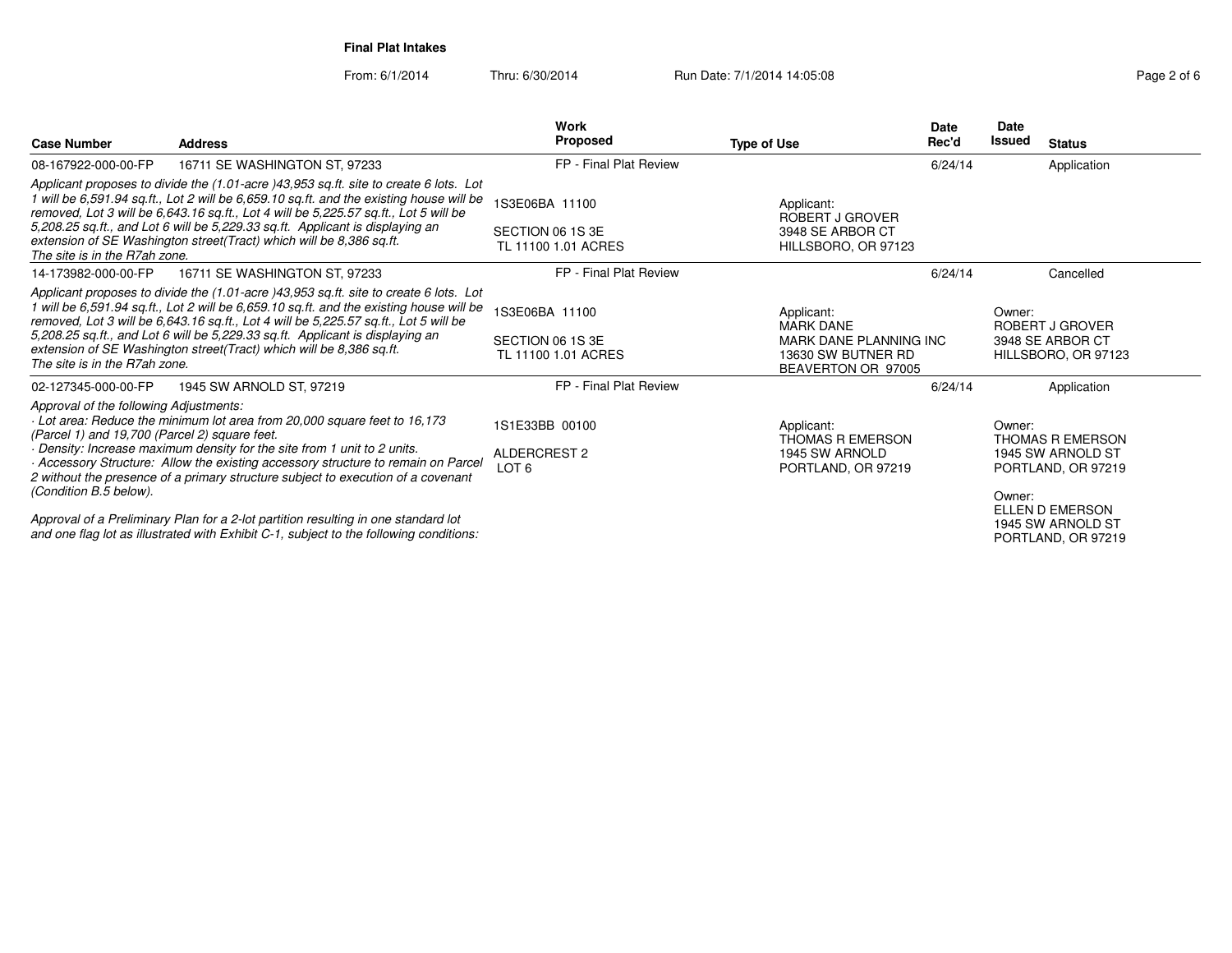From: 6/1/2014Thru: 6/30/2014 **Run Date: 7/1/2014 14:05:08** Run Date: 7/1/2014 14:05:08

| <b>Case Number</b>                                | Address                                                                                                                                                                                                                                                                                                                                                                                                                                                                                | Work<br><b>Proposed</b>                                       | <b>Type of Use</b>                                                                                      | <b>Date</b><br>Rec'd | Date<br>Issued        | <b>Status</b>                                  |
|---------------------------------------------------|----------------------------------------------------------------------------------------------------------------------------------------------------------------------------------------------------------------------------------------------------------------------------------------------------------------------------------------------------------------------------------------------------------------------------------------------------------------------------------------|---------------------------------------------------------------|---------------------------------------------------------------------------------------------------------|----------------------|-----------------------|------------------------------------------------|
| 13-206078-000-00-FP                               | .97206                                                                                                                                                                                                                                                                                                                                                                                                                                                                                 | FP - Final Plat Review                                        |                                                                                                         | 6/24/14              |                       | Application                                    |
| Exhibit C.3, subject to the following conditions: | Approval of a Preliminary Plan for a 2-parcel partition that will result in two lots for<br>detached houses or duplexes with accessory dwelling units, as illustrated with<br>A.Supplemental Plan. Three copies of an additional supplemental plan shall be<br>submitted with the final plat survey for review and approval. That plan must                                                                                                                                            | 1S2E05DD 02700<br><b>BOTTEMILLER TR</b><br>BLOCK <sub>2</sub> | Applicant:<br><b>TONI STANHOPE</b><br><b>Fidelity National Title Company</b><br>1001 SW Fifth Ave. #400 |                      | Owner:<br>AAV ONE LLC | 8733 SE DIVISION ST #201<br>PORTLAND, OR 97266 |
| "The proposed locations of future buildings;      | portray how the conditions of approval listed below are met. In addition, the<br>supplemental plan must show the surveyed location of the following:<br>"The reduced side setbacks allowed under 33.120.270.D for the ADUs, if used:<br>"The location of the proposed shared walkway and 8-foot side easement;<br>"Any other information specifically noted in the conditions listed below.                                                                                            | LOT <sub>3</sub>                                              | Portland, OR 97204                                                                                      |                      |                       |                                                |
| B. The final plat must show the following:        |                                                                                                                                                                                                                                                                                                                                                                                                                                                                                        |                                                               |                                                                                                         |                      |                       |                                                |
|                                                   | 1.An 8-foot wide Reciprocal Access Easement shall be shown and labeled on<br>the final plat, centered on the common property line between Parcels 1 and 2,<br>extending from SE 78th Street to the Accessory Dwelling Units at the rear of the<br>site, as shown on Exhibit C.2. The easement shall allow shared use of this area<br>for all of the purposes for which a pedestrian walkway would be typically used.                                                                   |                                                               |                                                                                                         |                      |                       |                                                |
| Multnomah County Deed Records."                   | 2.A recording block for the maintenance agreements required by Condition C.2<br>below. The recording block shall, at a minimum, include language substantially<br>similar to the following example: "A Declaration of Maintenance Agreement for<br>Reciprocal Access Easement has been recorded as document no.                                                                                                                                                                        |                                                               |                                                                                                         |                      |                       |                                                |
|                                                   | C. The following must occur prior to Final Plat approval:                                                                                                                                                                                                                                                                                                                                                                                                                              |                                                               |                                                                                                         |                      |                       |                                                |
| <b>Utilities</b>                                  |                                                                                                                                                                                                                                                                                                                                                                                                                                                                                        |                                                               |                                                                                                         |                      |                       |                                                |
| approval.                                         | 1. The applicant shall meet the requirements of the Fire Bureau for ensuring<br>adequate hydrant flow from the nearest hydrant. The applicant must provide<br>verification to the Fire Bureau that Appendix B of the Fire Code is met, the<br>exception is used, or provide an approved Fire Code Appeal prior final plat                                                                                                                                                              |                                                               |                                                                                                         |                      |                       |                                                |
| <b>Required Legal Documents</b>                   |                                                                                                                                                                                                                                                                                                                                                                                                                                                                                        |                                                               |                                                                                                         |                      |                       |                                                |
| Easement<br>to final plat approval.               | 2.A Maintenance Agreement shall be executed for the Reciprocal Access<br>described in Condition B.1 above. The agreement shall include provisions<br>assigning maintenance responsibilities for the easement area and any shared<br>facilities within that area, consistent with the purpose of the easement, and all<br>applicable City Code standards. The agreement must be reviewed by the City<br>Attorney and the Bureau of Development Services, and approved as to form, prior |                                                               |                                                                                                         |                      |                       |                                                |
| <b>Other Requirements</b>                         |                                                                                                                                                                                                                                                                                                                                                                                                                                                                                        |                                                               |                                                                                                         |                      |                       |                                                |

3.The applicant must pay into the City Tree Fund the amount equivalent to 8<br>inches of tree diameter. Payment must be made to the Bureau of Development<br>Services, which administers the fund for the Parks Bureau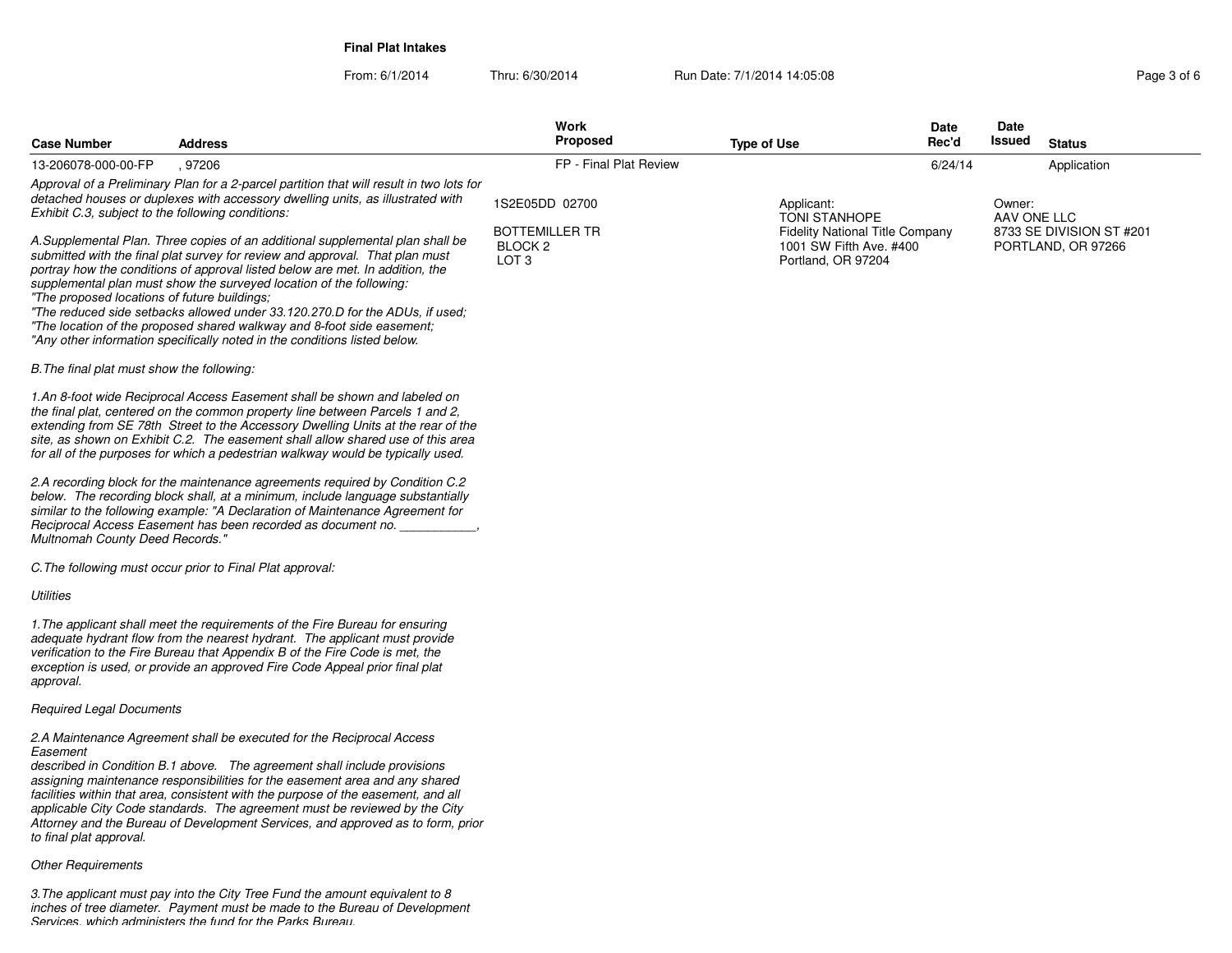*Services, which administers the fund for the Parks Bureau.*

*D.The following conditions are applicable to site preparation and thedevelopment of individual lots:*

*1.The public sidewalk corridor must be constructed to the satisfaction of the CityEngineer as a condition of Building Permit approval for each of the new homes.*

*2.The minimum and maximum density for the lots in this land division are asfollows:*

*ParcelMinimum DensityMaximum Density112222*

*3.The minimum density on Parcel 2 can be achieved through an ADU ordeveloping the site with a duplex.*

*4.A Disclaimer for Existing On-site Sewage Disposal System shall be completed*

| 08-118072-000-00-FP                | 307 NE 160TH AVE, 97230         | FP - Final Plat Review                                                     | 6/20/14                                                                                                             | <b>Under Review</b>                                                         |
|------------------------------------|---------------------------------|----------------------------------------------------------------------------|---------------------------------------------------------------------------------------------------------------------|-----------------------------------------------------------------------------|
| FINAL PLAT TO CREATE 6 LOTS        |                                 |                                                                            |                                                                                                                     |                                                                             |
|                                    |                                 | 1N2E36DA 04900<br>MEYERMEAD<br><b>BLOCK1</b><br>LOT 7 EXC E 140' OF S 107' | Applicant:<br><b>STEVEN BUCKLES</b><br><b>REPPETO &amp; ASSOCIATES</b><br><b>12730 SE STARK</b><br>PLAZA125, BLDG G | Owner:<br>LOUIS R MC MINDS<br>1240 SW AUTUMN CT<br>TROUTDALE, OR 97060-2172 |
|                                    |                                 |                                                                            | PORTLAND, OR 97233                                                                                                  | Owner:<br><b>GARY WHISTLER</b><br>PO BOX 2<br>ROCKAWAY, OR 97136            |
| 07-156868-000-00-FP                | 2834 SW TAYLORS FERRY RD, 97219 | FP - Final Plat Review                                                     | 6/17/14                                                                                                             | <b>Under Review</b>                                                         |
| <b>FINAL PLAT TO CREATE 2 LOTS</b> |                                 |                                                                            |                                                                                                                     |                                                                             |
|                                    |                                 | 1S1E29AD 01500                                                             | Applicant:                                                                                                          | Owner:                                                                      |
|                                    |                                 | SECTION 29 1S 1E<br>TL 1500 0.37 ACRES                                     | <b>LEE LEIGHTON</b><br><b>WESTLAKE CONSULTANTS INC</b><br>15115 SW SEQUOIA PKWY SUITE<br>150                        | <b>PAUL F LUNDGREN</b><br>840 SW CORONADO ST<br>PORTLAND, OR 97219-7681     |
|                                    |                                 |                                                                            | TIGARD OR 97224                                                                                                     | Owner:<br>CAROL S LUNDGREN<br>840 SW CORONADO ST<br>PORTLAND, OR 97219-7681 |
| 07-154528-000-00-FP                | 2939 SE 118TH AVE, 97266        | FP - Final Plat Review                                                     | 6/11/14                                                                                                             | <b>Under Review</b>                                                         |
| <b>FINAL PLAT TO CREATE 3 LOTS</b> |                                 |                                                                            |                                                                                                                     |                                                                             |
|                                    |                                 | 1S2E10AD 10800                                                             | Applicant:<br><b>ROB HUMPHREY</b>                                                                                   | Owner:<br><b>BIG RIVER INVESTMENTS LLC</b>                                  |
|                                    |                                 | SECTION 10 1S 2E<br>TL 10800 0.32 ACRES                                    | <b>FASTER PERMITS</b><br>14334 NW EAGLERIDGE LANE<br>PORTLAND, OR 97229                                             | 15080 S FORSYTHE RD<br>OREGON CITY, OR 97045                                |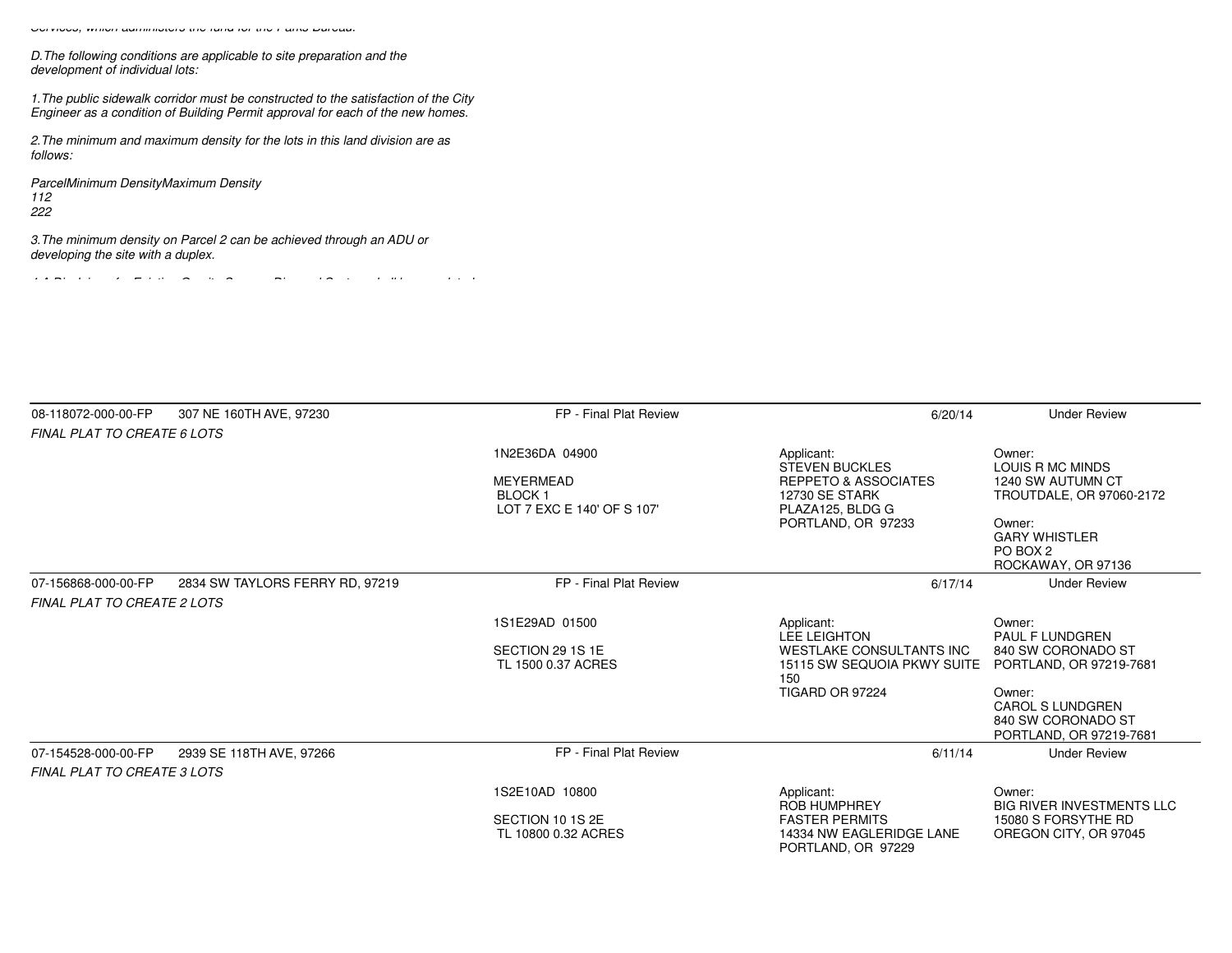From: 6/1/2014Thru: 6/30/2014 Run Date: 7/1/2014 14:05:08 Research 2010 2014 14:05:08

|                                            |                            | <b>Work</b><br>Proposed                                                                           |                                                                                                      | <b>Date</b> | Date                                                      |
|--------------------------------------------|----------------------------|---------------------------------------------------------------------------------------------------|------------------------------------------------------------------------------------------------------|-------------|-----------------------------------------------------------|
| <b>Case Number</b>                         | <b>Address</b>             |                                                                                                   | <b>Type of Use</b>                                                                                   | Rec'd       | <b>Issued</b><br><b>Status</b>                            |
| 13-150845-000-00-FP                        | 934 N PRESCOTT ST, 97217   | FP - Final Plat Review                                                                            |                                                                                                      | 6/9/14      | <b>Under Review</b>                                       |
| Final Plat to create four lots.            |                            |                                                                                                   |                                                                                                      |             |                                                           |
|                                            |                            | 1N1E22CA 04300<br><b>MULTNOMAH</b>                                                                | Applicant:<br><b>KEVIN PARTAIN</b><br><b>URBAN VISIONS</b>                                           |             | Owner:<br><b>EXCEPTIONAL HOMES BY ANDRE</b><br><b>INC</b> |
|                                            |                            | BLOCK <sub>2</sub><br>W 1/2 OF LOT 2 EXC PT IN ST<br>W 1/2 OF LOT 4<br>LOT <sub>6</sub>           | 223 NE 56TH AVE<br>PORTLAND OR 97213                                                                 |             | 14237 BRIDGE CT<br>LAKE OSWEGO, OR 97034-2177             |
| 13-209953-000-00-FP                        | 4012 NE RODNEY AVE, 97212  | FP - Final Plat Review                                                                            |                                                                                                      | 6/9/14      | <b>Under Review</b>                                       |
| Final Plat to create two lots.             |                            |                                                                                                   |                                                                                                      |             |                                                           |
|                                            |                            | 1N1E22DA 17000                                                                                    | Applicant:<br>MIKE COYLE                                                                             |             | Owner:<br>KLOH LLC                                        |
|                                            |                            | <b>ALBINA HMSTD</b><br>BLOCK 12<br><b>LOT 10</b>                                                  | <b>FASTER PERMITS</b><br>14334 NW EAGLERIDGE LANE<br>PORTLAND, OR 97229                              |             | 9700 SW CAPITOL HWY STE 100<br>PORTLAND, OR 97219         |
|                                            |                            |                                                                                                   | Applicant:<br><b>GEORGE HALE</b><br>KLOH, INC<br>9700 SW CAPITAL HWY, SUITE 100<br>PORTLAND OR 97219 |             |                                                           |
| 13-143892-000-00-FP                        | .97219                     | FP - Final Plat Review                                                                            |                                                                                                      | 6/6/14      | <b>Under Review</b>                                       |
| FP TO CREATE 2 LOTS (1 FLAG LOT)           |                            |                                                                                                   |                                                                                                      |             |                                                           |
|                                            |                            | 1S1E28CB 09300                                                                                    | Applicant:<br>MIKE COYLE                                                                             |             | Owner:<br>H HUDSON HOMES INC                              |
|                                            |                            | <b>EDGECLIFF</b><br><b>LOT 53</b>                                                                 | <b>FASTER PERMITS</b><br>14334 NW EAGLERIDGE LANE<br>PORTLAND, OR 97229                              |             | 9700 SW CAPITAL HWY #100<br>PORTLAND, OR 97219            |
|                                            |                            |                                                                                                   | Applicant:<br><b>GEORGE HALE</b><br>KLOH, INC<br>9700 SW CAPITAL HWY, SUITE 100<br>PORTLAND OR 97219 |             |                                                           |
| 14-125581-000-00-FP<br>3 LOT LAND DIVISION | 13015 SE SHERMAN ST, 97233 | FP - Final Plat Review                                                                            |                                                                                                      | 6/5/14      | <b>Under Review</b>                                       |
|                                            |                            | 1S2E02CD 02000                                                                                    | Applicant:<br><b>KEVIN PARTAIN</b>                                                                   |             | Owner:<br><b>CORNICE GROUP LLC</b>                        |
|                                            |                            | DAGMAR AC<br><b>BLOCK 7</b><br>E 100' OF W 231' OF S 38.46' OF LOT 5<br>E 100' OF W 231' OF LOT 6 | <b>URBAN VISIONS</b><br>223 NE 56TH AVE<br>PORTLAND OR 97213                                         |             | PO BOX 11778<br>PORTLAND, OR 97211-1778                   |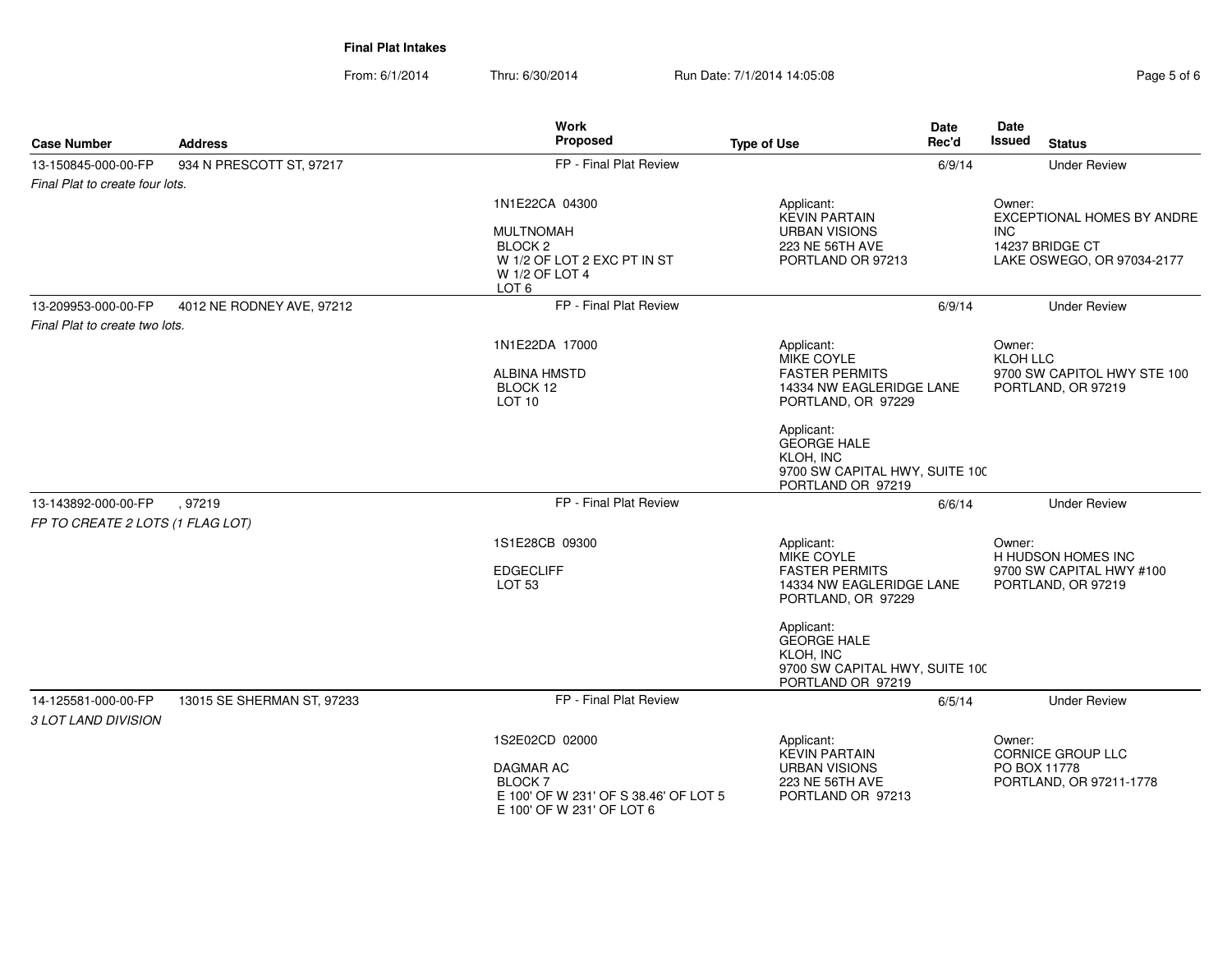From: 6/1/2014Thru: 6/30/2014 Run Date: 7/1/2014 14:05:08 Research 2010 2014 14:05:08

| <b>Case Number</b>                          | <b>Address</b>                                                                                     | <b>Work</b><br>Proposed                                                            | <b>Type of Use</b>                                                                                  | <b>Date</b><br>Rec'd | Date<br><b>Issued</b>  | <b>Status</b>                                                                   |
|---------------------------------------------|----------------------------------------------------------------------------------------------------|------------------------------------------------------------------------------------|-----------------------------------------------------------------------------------------------------|----------------------|------------------------|---------------------------------------------------------------------------------|
| 13-191304-000-00-FP                         | 4260 SW CARSON ST, 97219                                                                           | FP - Final Plat Review                                                             |                                                                                                     | 6/5/14               |                        | <b>Under Review</b>                                                             |
| <b>FINAL PLAT TO CREATE 2 LOTS</b>          |                                                                                                    |                                                                                    |                                                                                                     |                      |                        |                                                                                 |
|                                             |                                                                                                    | 1S1E20CC 07900<br>LUNALILO<br>BLOCK <sub>2</sub><br>LOT 4 TL 7900                  | Applicant:<br>MIKE COYLE<br><b>FASTER PERMITS</b><br>14334 NW EAGLERIDGE LANE<br>PORTLAND, OR 97229 |                      | Owner:<br>INC.         | DREAMBUILDER CUSTOM HOMES<br>6700 SW 105TH AVE #216<br>BEAVERTON, OR 97008-8825 |
| 14-111263-000-00-FP                         | 4309 NE 7TH AVE, 97211                                                                             | FP - Final Plat Review                                                             |                                                                                                     | 6/3/14               |                        | <b>Under Review</b>                                                             |
| Land Division Partition to create two lots. |                                                                                                    |                                                                                    |                                                                                                     |                      |                        |                                                                                 |
|                                             |                                                                                                    | 1N1E23CB 02900<br>LINCOLN PK ANX<br>BLOCK 3<br>LOT <sub>7</sub>                    | Applicant:<br><b>KEVIN PARTAIN</b><br><b>URBAN VISIONS</b><br>223 NE 56TH AVE<br>PORTLAND, OR 97213 |                      | Owner:<br>ANNA M ELLIS | 57 NE MORRIS ST<br>PORTLAND, OR 97212-3016                                      |
|                                             | Total # of FP FP - Final Plat Review permit intakes: 18                                            |                                                                                    |                                                                                                     |                      |                        |                                                                                 |
| 13-140129-000-00-FP                         | 3805 SE 31ST AVE, 97202<br>Planned Development to allow street-facing attached garages on attached | FP/FDP - Final Plat and Dev<br>Plan                                                |                                                                                                     | 6/30/14              |                        | Application                                                                     |
|                                             | houses that are less than 22' wide, accompanied by a 2-parcel partition.                           | 1S1E12CA 02600<br><b>TOMLINSONS ADD</b><br>BLOCK <sub>1</sub><br>LOT <sub>11</sub> | Applicant:<br><b>KEVIN PARTAIN</b><br><b>URBAN VISIONS</b><br>223 NE 56TH AVE<br>PORTLAND, OR 97213 |                      | Owner:                 | RICHARD KASSEBAUM<br>16081 S MOORE RD<br>OREGON CITY, OR 97045-9340             |
|                                             | Total # of FP FP/FDP - Final Plat and Dev Plan permit intakes: 1                                   |                                                                                    |                                                                                                     |                      |                        |                                                                                 |

**Total # of Final Plat intakes: 19**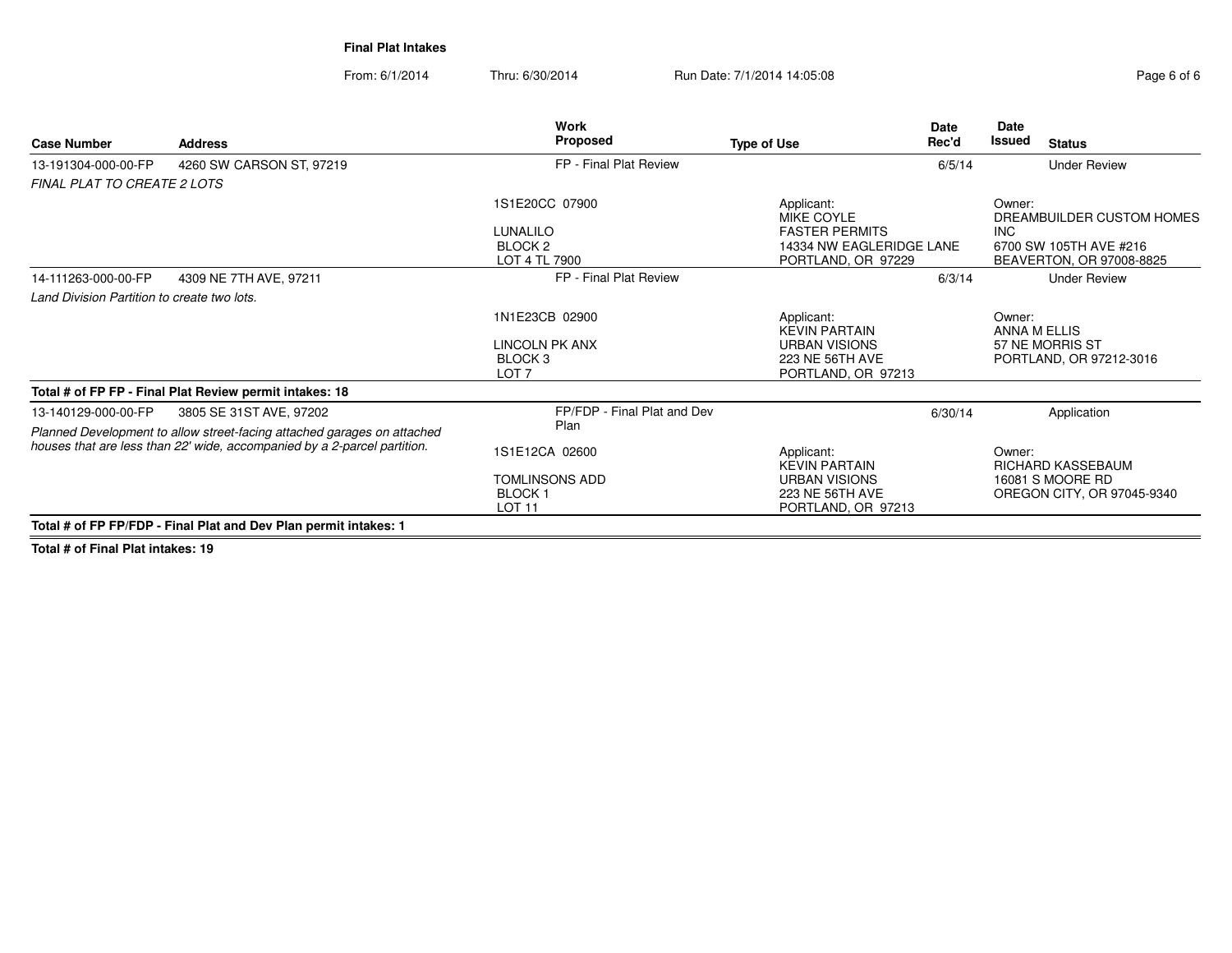From: 6/1/2014Thru: 6/30/2014 Run Date: 7/1/2014 14:05:08 Research 2010 2014 14:05:08

|                     |                                                                                   | <b>Work</b>                             |                                                     | <b>Date</b> | Date                                                  |
|---------------------|-----------------------------------------------------------------------------------|-----------------------------------------|-----------------------------------------------------|-------------|-------------------------------------------------------|
| <b>Case Number</b>  | <b>Address</b>                                                                    | Proposed                                | <b>Type of Use</b>                                  | Rec'd       | <b>Issued</b><br><b>Status</b>                        |
| 14-163716-000-00-LU | 0110 SW CURRY ST - Unit A, 97201                                                  | AD - Adjustment                         | Type 2 procedure                                    | 6/2/14      | Pending                                               |
|                     | Adjustment request to convert an existing detached structure that is greater than |                                         |                                                     |             |                                                       |
| 800sf to an ADU     |                                                                                   | 1S1E10BD 04000                          | Applicant:<br><b>KATE C LAGRAND</b>                 |             | Owner:<br>KATE C LAGRAND                              |
|                     |                                                                                   | <b>CARUTHERS ADD</b>                    | 0110 SW CURRY ST                                    |             | 0110 SW CURRY ST                                      |
|                     |                                                                                   | BLOCK 145                               | PORTLAND, OR 97239-4375                             |             | PORTLAND, OR 97239-4375                               |
|                     |                                                                                   | INC PT VAC ST LOT 7&8                   |                                                     |             |                                                       |
|                     |                                                                                   |                                         | Applicant:<br>MARJORY A WALL                        |             | Owner:<br>MARJORY A WALL                              |
|                     |                                                                                   |                                         | 0110 SW CURRY ST                                    |             | 0110 SW CURRY ST                                      |
|                     |                                                                                   |                                         | PORTLAND, OR 97239-4375                             |             | PORTLAND, OR 97239-4375                               |
| 14-164952-000-00-LU | 146 N GERTZ RD, 97217                                                             | AD - Adjustment                         | Type 2 procedure                                    | 6/4/14      | Incomplete                                            |
|                     | Adjustment to the L3 landscaping along MLK frontage                               |                                         |                                                     |             |                                                       |
|                     |                                                                                   | 1N1E03D 00200                           | Applicant:                                          |             | Owner:                                                |
|                     |                                                                                   | SECTION 03 1N 1E                        | <b>CALVIN MERTZ</b><br><b>FIRST CONSTRUCTION</b>    |             | OLD DOMINION FREIGHT LINE INC<br>500 OLD DOMINION WAY |
|                     |                                                                                   | TL 200 19.45 ACRES                      | 10138 S 460 W, STE. 1                               |             | THOMASVILLE, NC 27360-8923                            |
|                     |                                                                                   | LAND & IMPS SEE R314443 (R941032061)    | SOUTH JORDAN UT                                     |             |                                                       |
|                     | 2801 N GANTENBEIN AVE, 97227                                                      | <b>FOR BILLBOARD</b><br>AD - Adjustment | Type 2 procedure                                    |             |                                                       |
| 14-165242-000-00-LU |                                                                                   |                                         |                                                     | 6/4/14      | Pending                                               |
| New sign            |                                                                                   |                                         |                                                     |             |                                                       |
|                     |                                                                                   | 1N1E27AC 00300                          | Applicant:<br><b>THOMASINA GABRIELE</b>             |             | Owner:<br><b>EMANUEL HOSPITAL</b>                     |
|                     |                                                                                   | <b>ABENDS ADD</b>                       | 2424 NW NORTHRUP ST                                 |             | 1919 NW LOVEJOY ST                                    |
|                     |                                                                                   | BLOCK <sub>3</sub>                      | PORTLAND, OR 97210                                  |             | PORTLAND, OR 97209-1503                               |
|                     |                                                                                   | INC PT VAC STS LOT 1-16                 |                                                     |             | Owner:                                                |
|                     |                                                                                   |                                         |                                                     |             | <b>LARRY HILL</b>                                     |
|                     |                                                                                   |                                         |                                                     |             | <b>LEGACY HEALTH SYSTEM</b>                           |
|                     |                                                                                   |                                         |                                                     |             | <b>MANAGEMENT</b><br>1919 NW LOVEJOY                  |
|                     |                                                                                   |                                         |                                                     |             | PORTLAND OR 97209                                     |
| 14-165180-000-00-LU | 6416 N CAMPBELL AVE, 97217                                                        | AD - Adjustment                         | Type 2 procedure                                    | 6/4/14      | Pending                                               |
|                     | Adjustment to rear seback to allow ADU addition to existing garage within         |                                         |                                                     |             |                                                       |
| setback.            |                                                                                   | 1N1E16DA 03900                          | Applicant:                                          |             | Owner:                                                |
|                     |                                                                                   | <b>GRANVILLE</b>                        | <b>BRETT NANCE</b><br>6416 N CAMPBELL AVE           |             | <b>BRETT A NANCE</b><br>6416 N CAMPBELL AVE           |
|                     |                                                                                   | <b>BLOCK1</b>                           | PORTLAND, OR 97217                                  |             | PORTLAND, OR 97217-4917                               |
|                     |                                                                                   | LOT 1 EXC S 45'                         |                                                     |             |                                                       |
| 14-166453-000-00-LU | 3531 NE RODNEY AVE, 97212                                                         | AD - Adjustment                         | Type 2 procedure                                    | 6/6/14      | Incomplete                                            |
|                     | AD to side setback for existing house associated w/lot con/PLA                    |                                         |                                                     |             |                                                       |
|                     |                                                                                   | 1N1E22DD 18100                          | Applicant:                                          |             | Owner:                                                |
|                     |                                                                                   | <b>ALBINA HMSTD</b>                     | <b>STEVE EDELMAN</b><br>4224 NE HALSEY ST SUITE 310 |             | <b>DONNA S ADAMS</b><br>6203 NE 17TH AVE              |
|                     |                                                                                   | BLOCK <sub>20</sub>                     | PORTLAND, OR 97213                                  |             | PORTLAND, OR 97211                                    |
|                     |                                                                                   | LOT <sub>5</sub><br>N 16 2/3' OF LOT 6  |                                                     |             |                                                       |
|                     |                                                                                   |                                         |                                                     |             |                                                       |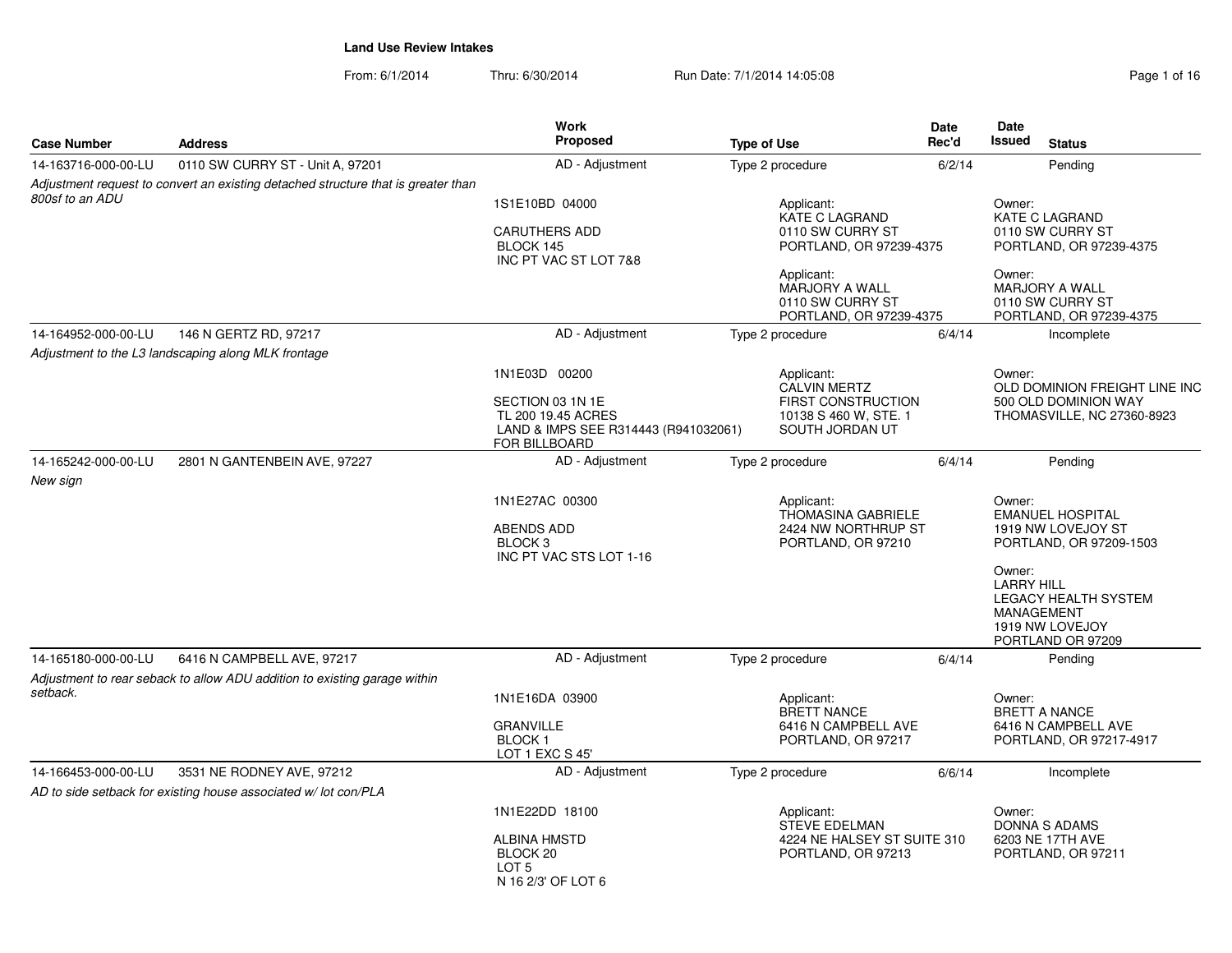From: 6/1/2014Thru: 6/30/2014 **Run Date: 7/1/2014 14:05:08** Pag

| Page 2 of 16 |  |  |  |  |
|--------------|--|--|--|--|
|--------------|--|--|--|--|

|                                           |                                                                                                                                                    | <b>Work</b>                                                                                     |                                                                                          | Date    | Date                                                                                                     |  |
|-------------------------------------------|----------------------------------------------------------------------------------------------------------------------------------------------------|-------------------------------------------------------------------------------------------------|------------------------------------------------------------------------------------------|---------|----------------------------------------------------------------------------------------------------------|--|
| <b>Case Number</b>                        | <b>Address</b>                                                                                                                                     | Proposed                                                                                        | <b>Type of Use</b>                                                                       | Rec'd   | <b>Issued</b><br><b>Status</b>                                                                           |  |
| 14-166393-000-00-LU                       | 4640 SW ORMANDY WAY, 97221                                                                                                                         | AD - Adjustment                                                                                 | Type 2 procedure                                                                         | 6/6/14  | Pending                                                                                                  |  |
| Side setback AD                           |                                                                                                                                                    |                                                                                                 |                                                                                          |         |                                                                                                          |  |
|                                           |                                                                                                                                                    | 1S1E07AD 01500                                                                                  | Applicant:<br><b>KEVIN EBNER</b>                                                         |         | Owner:<br><b>MARISA EBNER</b>                                                                            |  |
|                                           |                                                                                                                                                    | <b>GREEN HILLS</b><br>4640 SW Ormandy Way<br>BLOCK 35<br>Portland, OR 97221<br>LOT <sub>7</sub> |                                                                                          |         | 4640 SW ORMANDY WAY<br>PORTLAND, OR 97221                                                                |  |
| 14-166440-000-00-LU                       | 3915 N VANCOUVER AVE, 97227                                                                                                                        | AD - Adjustment                                                                                 | Type 2 procedure                                                                         | 6/6/14  | Incomplete                                                                                               |  |
| AD to maximum size of ADU                 |                                                                                                                                                    |                                                                                                 |                                                                                          |         |                                                                                                          |  |
|                                           |                                                                                                                                                    | 1N1E22DC 01900                                                                                  | Applicant:<br>ANDY DAHLTON                                                               |         | Owner:<br>ARIANNE R COHEN                                                                                |  |
|                                           |                                                                                                                                                    | <b>CENTRAL ALBINA</b><br>BLOCK 24<br>LOT <sub>7</sub>                                           | <b>OWL HOMES LLC</b><br>3729 SE 64th Ave<br>Portland, OR 97206                           |         | 1526 NE ALBERTA ST<br>PORTLAND, OR 97211-5046                                                            |  |
| 14-167133-000-00-LU                       | .97202                                                                                                                                             | AD - Adjustment                                                                                 | Type 2 procedure                                                                         | 6/9/14  | Pending                                                                                                  |  |
| Adjustments to min lot area and lot depth |                                                                                                                                                    |                                                                                                 |                                                                                          |         |                                                                                                          |  |
|                                           |                                                                                                                                                    | 1S1E11AB 17600                                                                                  | Applicant:<br><b>JAY HIGGINS</b>                                                         |         | Owner:<br>TRI-COUNTY METROPOLITAN                                                                        |  |
|                                           |                                                                                                                                                    | <b>TIBBETTS HMSTD</b><br>BLOCK 6<br>LOT <sub>4</sub><br>INC PT VAC ST LOT 5                     | <b>TRIMET</b><br>1800 SW 1ST AVE<br>PORTLAND OR 97201                                    |         | 710 NE HOLLADAY ST<br>PORTLAND, OR 97232-2168                                                            |  |
| 14-167065-000-00-LU                       | 1305 SE GIDEON ST, 97202                                                                                                                           | AD - Adjustment                                                                                 | Type 2 procedure                                                                         | 6/9/14  | Pending                                                                                                  |  |
|                                           | Adjustments to min lot size and min lot depth in the EG1 zone. Related to                                                                          |                                                                                                 |                                                                                          |         |                                                                                                          |  |
| 14-167056-PR                              |                                                                                                                                                    | 1S1E11BA 07700                                                                                  | Applicant:                                                                               |         | Owner:                                                                                                   |  |
|                                           |                                                                                                                                                    | <b>TIBBETTS HMSTD</b><br>BLOCK <sub>3</sub><br>LOT <sub>4</sub>                                 | Jay Higgins<br>1800 SW 1st Ave, Suite 300<br>Portland, OR 97201                          |         | TRI-COUNTY METROPOLITAN<br><b>TRANSPORTATION DISTRICT OF</b><br>710 NE HOLLADAY ST<br>PORTLAND, OR 97232 |  |
| 14-166859-000-00-LU                       | 6840 SW 7TH AVE, 97219                                                                                                                             | AD - Adjustment                                                                                 | Type 2 procedure                                                                         | 6/9/14  | Application                                                                                              |  |
| garage entrance setback                   |                                                                                                                                                    |                                                                                                 |                                                                                          |         |                                                                                                          |  |
|                                           |                                                                                                                                                    | 1S1E21AA 01300                                                                                  | Applicant:<br>Joseph Patrick                                                             |         | Owner:<br><b>WESLEY C RISHER</b>                                                                         |  |
|                                           |                                                                                                                                                    | <b>BURLINGAME</b><br>BLOCK 58<br>INC 15' OF VAC SW 7TH AVE WLY OF & ADJ<br>LOT <sub>2</sub>     | <b>LAMONT BROS</b><br>2050 S Beavercreek Road, Suite<br>101-305<br>Oregon City, OR 97045 |         | 6840 SW 7TH AVE<br>PORTLAND, OR 97219-2102                                                               |  |
| 14-167529-000-00-LU                       | 3704 N LONGVIEW AVE, 97227                                                                                                                         | AD - Adjustment                                                                                 | Type 2 procedure                                                                         | 6/10/14 | Pending                                                                                                  |  |
|                                           | R5, 5,000 sf corner lot. addjustment review for setbacks, addtion is to expand                                                                     |                                                                                                 |                                                                                          |         |                                                                                                          |  |
|                                           | with of streetfacing elevation and add 18 by 12 to rear of existing detached<br>garage. within the gararge entrance and side setback. see comment. | 1N1E21DD 10900                                                                                  | Applicant:<br>FRED A BREWER                                                              |         | Owner:<br>FRED A BREWER                                                                                  |  |
|                                           |                                                                                                                                                    | <b>OVERLOOK</b><br>BLOCK <sub>23</sub><br>LOT <sub>9</sub>                                      | 3704 N LONGVIEW AVE<br>PORTLAND, OR 97227                                                |         | 3704 N LONGVIEW AVE<br>PORTLAND, OR 97227                                                                |  |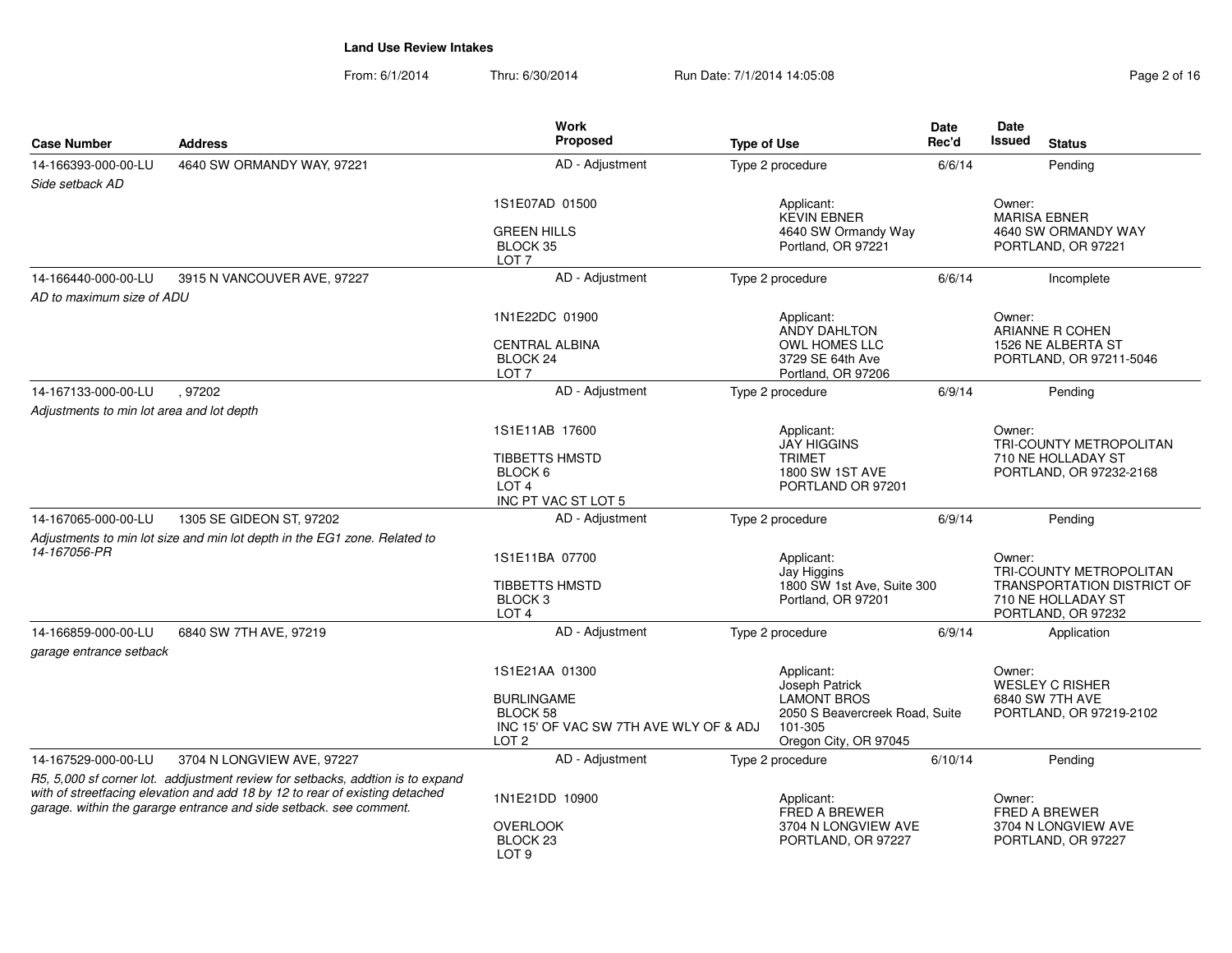| <b>Case Number</b>                                                                            | <b>Address</b>                                                                                                                                           | Work<br><b>Proposed</b>                                                       | <b>Type of Use</b>                                                                                                                         | <b>Date</b><br>Rec'd                                                       | <b>Date</b><br><b>Issued</b>                                                                                        | <b>Status</b>                                                                          |
|-----------------------------------------------------------------------------------------------|----------------------------------------------------------------------------------------------------------------------------------------------------------|-------------------------------------------------------------------------------|--------------------------------------------------------------------------------------------------------------------------------------------|----------------------------------------------------------------------------|---------------------------------------------------------------------------------------------------------------------|----------------------------------------------------------------------------------------|
| 14-168486-000-00-LU                                                                           | 1811 SE HARRISON ST, 97214                                                                                                                               | AD - Adjustment                                                               | Type 2 procedure                                                                                                                           | 6/11/14                                                                    |                                                                                                                     | Incomplete                                                                             |
| AD for radon system in side setback                                                           |                                                                                                                                                          |                                                                               |                                                                                                                                            |                                                                            |                                                                                                                     |                                                                                        |
|                                                                                               |                                                                                                                                                          | 1S1E02DB 04700<br><b>LADDS ADD</b><br>BLOCK <sub>23</sub><br>LOT <sub>4</sub> | Applicant:<br><b>SCOTT NANCE</b><br><b>ALPHA ENVIRONMENTAL</b><br><b>SERVICES</b><br>11080 SW ALLEN BLVD, SUITE 100<br>BEAVERTON, OR 97005 | Owner:<br><b>JOHN CHULICK</b><br>1811 SE HARRISON ST<br>PORTLAND, OR 97214 |                                                                                                                     |                                                                                        |
| 14-170561-000-00-LU                                                                           | 1033 SE MAIN ST, 97214                                                                                                                                   | AD - Adjustment                                                               | Type 2 procedure                                                                                                                           | 6/17/14                                                                    |                                                                                                                     | Pending                                                                                |
| Adjustment to parking lot landscaping and parking stall width for non-conforming<br>upgrades. |                                                                                                                                                          | 1S1E02BD 06200                                                                | Applicant:<br>P. ANNIE KIRK                                                                                                                |                                                                            | Owner:                                                                                                              | <b>DEAN MCGREGOR</b>                                                                   |
|                                                                                               |                                                                                                                                                          | <b>HAWTHORNE PK</b><br>BLOCK 214<br>$LOT 3-6$                                 | <b>RED BIRD RESTORATIVE</b><br><b>GARDENS</b><br>P.O. BOX 83<br>AURORA, OR 97002                                                           |                                                                            | P.O. BOX 513                                                                                                        | SUMPTER HOLDINGS LLC AND 11<br><b>MAIN VENTURE LLC</b><br>WILSONVILLE, OR 97070        |
| 14-170771-000-00-LU<br>Sign Adjustment                                                        | 11703 NE GLENN WIDING DR, 97220                                                                                                                          | AD - Adjustment                                                               | Type 2 procedure                                                                                                                           | 6/17/14                                                                    |                                                                                                                     | Pending                                                                                |
|                                                                                               |                                                                                                                                                          | 1N2E15AC 00701                                                                | Applicant:                                                                                                                                 |                                                                            | Owner:                                                                                                              |                                                                                        |
|                                                                                               |                                                                                                                                                          | INT'L CORPORATE CTR NO 3<br>LOT <sub>6</sub>                                  | <b>BRANDON HOWARD</b><br>ES&A<br>89975 PRAIRIE RD<br>EUGENE, OR 97218                                                                      |                                                                            | DENNIS STOECKLIN<br>CONCORDIA UNIVERSITY, VICE<br>PRESIDENT-ADMINISTRATON<br>2811 NE HOLMAN ST<br>PORTLAND OR 97211 |                                                                                        |
|                                                                                               |                                                                                                                                                          |                                                                               |                                                                                                                                            |                                                                            | Owner:                                                                                                              | <b>205 PROPERTIES LLC</b><br>12000 SE MILL PLAIN BLVD #202<br>VANCOUVER, WA 98684-6062 |
| 14-170527-000-00-LU                                                                           | 6030 SE 41ST AVE, 97202                                                                                                                                  | AD - Adjustment                                                               | Type 2 procedure                                                                                                                           | 6/17/14                                                                    |                                                                                                                     | Incomplete                                                                             |
|                                                                                               | Reduce side setback from 5 feet to 2 feet and garage entrance setback from 18<br>feet to 5 feet for new garage with second story accessory dwelling unit | 1S2E18CC 16400<br><b>WOODSTOCK</b><br>BLOCK 38                                | Applicant:<br><b>SHANNON C MORAN</b><br>6030 SE 41ST AVE<br>PORTLAND, OR 97202                                                             |                                                                            | Owner:                                                                                                              | <b>SHANNON C MORAN</b><br>6030 SE 41ST AVE<br>PORTLAND, OR 97202                       |
|                                                                                               |                                                                                                                                                          | LOT <sub>3</sub>                                                              |                                                                                                                                            |                                                                            |                                                                                                                     |                                                                                        |
| 14-171407-000-00-LU                                                                           | 2814 NE 28TH AVE, 97212                                                                                                                                  | AD - Adjustment                                                               | Type 2 procedure                                                                                                                           | 6/18/14                                                                    |                                                                                                                     | Pending                                                                                |
|                                                                                               | Adjustment request to side/rear setback to allow construction of a detached                                                                              |                                                                               |                                                                                                                                            |                                                                            |                                                                                                                     |                                                                                        |
| garage 18 ft x 29 ft 3-inches                                                                 |                                                                                                                                                          | 1N1E25BC 14700<br><b>GLENEYRIE</b><br>BLOCK <sub>5</sub><br>LOT <sub>4</sub>  | Applicant:<br><b>RYAN R BAKER</b><br>2814 NE 28TH AVE<br>PORTLAND, OR 97212                                                                |                                                                            | Owner:<br>Owner:                                                                                                    | <b>RYAN R BAKER</b><br>2814 NE 28TH AVE<br>PORTLAND, OR 97212                          |
|                                                                                               |                                                                                                                                                          |                                                                               |                                                                                                                                            |                                                                            |                                                                                                                     | <b>KELLY O BAKER</b><br>2814 NE 28TH AVE<br>PORTLAND, OR 97212                         |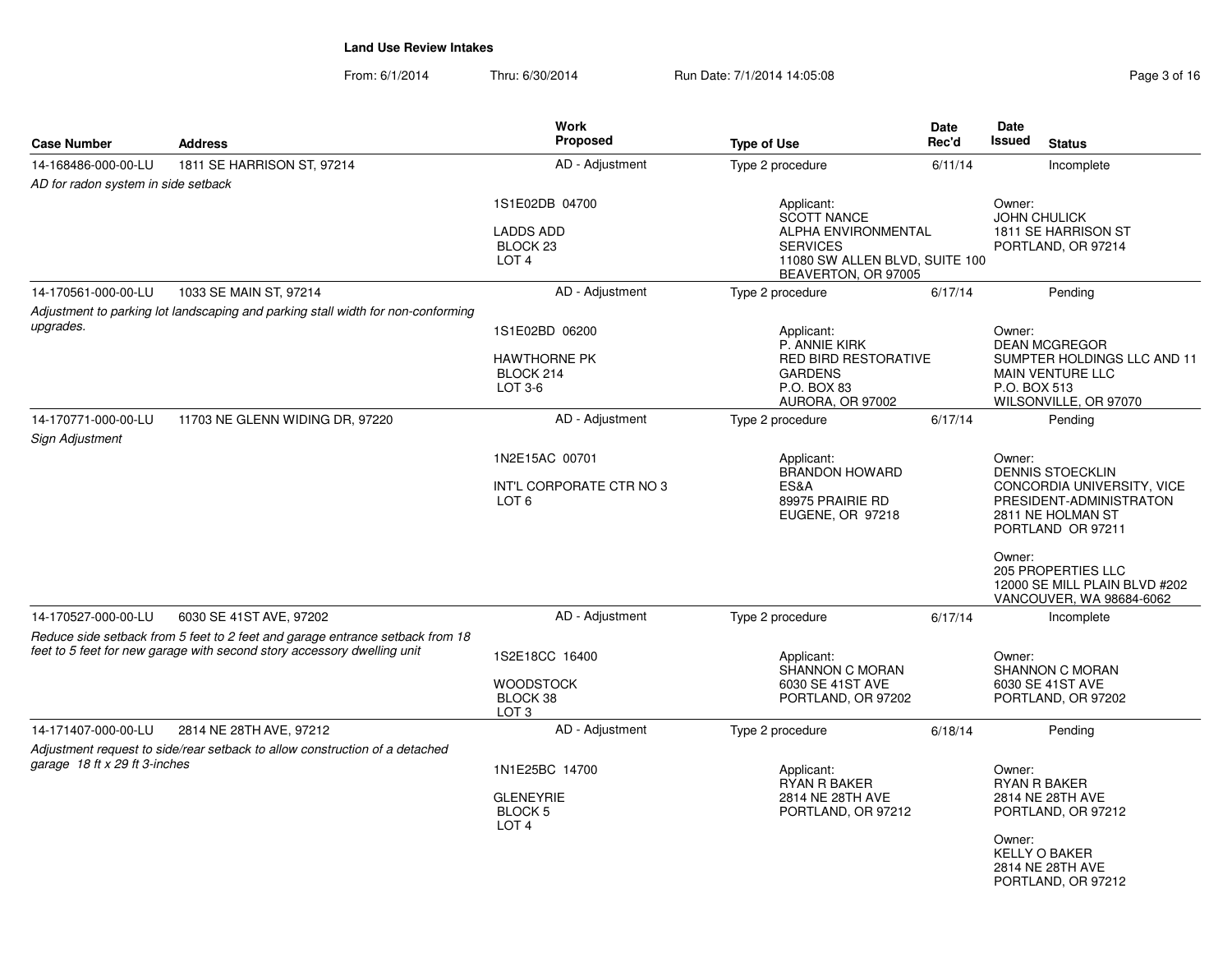| <b>Case Number</b>                            | <b>Address</b>                                                                                                                                | <b>Work</b><br><b>Proposed</b>                                           | <b>Type of Use</b>                                                                                  | Date<br>Rec'd                                | Date<br><b>Issued</b><br><b>Status</b>                                                                    |
|-----------------------------------------------|-----------------------------------------------------------------------------------------------------------------------------------------------|--------------------------------------------------------------------------|-----------------------------------------------------------------------------------------------------|----------------------------------------------|-----------------------------------------------------------------------------------------------------------|
| 14-171908-000-00-LU                           | 8029 SW 57TH AVE, 97219                                                                                                                       | AD - Adjustment                                                          | Type 2 procedure                                                                                    | 6/19/14                                      | Pending                                                                                                   |
| AD to front setback due to street dedication. |                                                                                                                                               |                                                                          |                                                                                                     |                                              |                                                                                                           |
|                                               |                                                                                                                                               | 1S1E19CA 05700<br>SECTION 19 1S 1E<br>TL 5700 0.96 ACRES                 | Applicant:<br>MIKE COYLE<br><b>FASTER PERMITS</b><br>14334 NW EAGLERIDGE LANE<br>PORTLAND, OR 97229 |                                              | Owner:<br><b>VLAD RUDNITSKY</b><br>DILUSSO HOMES LLC<br>4415 NE SANDY BLVD SUITE 202<br>PORTLAND OR 97213 |
| 14-171932-000-00-LU                           | 2651 NW WESTOVER RD, 97210                                                                                                                    | AD - Adjustment                                                          | Type 2 procedure                                                                                    | 6/19/14                                      | Incomplete                                                                                                |
|                                               | Adjustment for setback for parking pad. See code compliance case 14-137040.                                                                   |                                                                          |                                                                                                     |                                              |                                                                                                           |
|                                               |                                                                                                                                               | 1N1E32AD 02700<br><b>WESTOVER TERR</b>                                   | Applicant:<br>JEAN M BENEVENTO<br>2651 NW WESTOVER RD                                               |                                              | Owner:<br><b>ALAN CABELLY</b><br>2651 NW WESTOVER RD                                                      |
|                                               |                                                                                                                                               | BLOCK 6<br>S 20' OF LOT 9<br>LOT <sub>10</sub>                           | PORTLAND, OR 97210                                                                                  |                                              | PORTLAND, OR 97210                                                                                        |
| 14-172962-000-00-LU                           | 7017 N HAIGHT AVE, 97217                                                                                                                      | AD - Adjustment                                                          | Type 2 procedure                                                                                    | 6/20/14                                      | Pending                                                                                                   |
| accessory structure.                          | Adjust side setback from 5 feet to 2 feet to increase height of existing detached                                                             | 1N1E15AB 09700<br>Applicant:                                             |                                                                                                     |                                              | Owner:<br><b>MARK LYLES</b>                                                                               |
|                                               |                                                                                                                                               | <b>GREEN C LOVE ADD</b><br>BLOCK <sub>2</sub><br>LOT <sub>6</sub>        | 7017 N HAIGHT AVE                                                                                   | <b>MARK LYLES</b><br>PORTLAND, OR 97217-1723 |                                                                                                           |
| 14-172979-000-00-LU<br><b>ADJUSTMENT</b>      | 3131 SE WOODWARD ST, 97202                                                                                                                    | AD - Adjustment                                                          | Type 2 procedure                                                                                    | 6/20/14                                      | Pending                                                                                                   |
|                                               |                                                                                                                                               | 1S1E12BA 11200<br><b>WAVERLY</b><br>E 50' OF S 100' OF BLOCK 35          | Applicant:<br>SUSAN BEAL<br>3131 SE WOODWARD ST<br>PORTLAND, OR 97202-1461                          |                                              | Owner:<br><b>SUSAN BEAL</b><br>3131 SE WOODWARD ST<br>PORTLAND, OR 97202-1461                             |
| 14-173592-000-00-LU<br>AD to on-site parking  | 2002 NE 11TH AVE, 97212                                                                                                                       | AD - Adjustment                                                          | Type 2 procedure                                                                                    | 6/23/14                                      | Pending                                                                                                   |
|                                               |                                                                                                                                               | 1N1E26CD 03700<br><b>WEST IRVINGTON</b><br>BLOCK 124<br>LOT <sub>5</sub> | Applicant:<br>SUSAN F LIMPRECHT<br>2002 NE 11TH AVE<br>PORTLAND, OR 97212-4026                      |                                              | Owner:<br>RODNEY T LIMPRECHT<br>2002 NE 11TH AVE<br>PORTLAND, OR 97212-4026                               |
| 14-173305-000-00-LU                           | 11002 NE MORRIS ST, 97220                                                                                                                     | AD - Adjustment                                                          | Type 2 procedure                                                                                    | 6/23/14                                      | Pending                                                                                                   |
|                                               | Adjustment to 33.110.250.D.2. to allow the building coverage of the remodeled<br>garage to be larger than the building coverage of the house. | 1N2E27BD 04300                                                           | Applicant:                                                                                          |                                              | Owner:                                                                                                    |
|                                               |                                                                                                                                               | PARKROSE HTS<br>BLOCK <sub>9</sub><br>LOT <sub>5</sub>                   | DONALD I ANGELL<br>11002 NE MORRIS ST<br>PORTLAND, OR 97220-2730                                    |                                              | DONALD I ANGELL<br>11002 NE MORRIS ST<br>PORTLAND, OR 97220-2730                                          |
|                                               |                                                                                                                                               |                                                                          | Applicant:<br><b>GINA J ANGELL</b><br>11002 NE MORRIS ST<br>PORTLAND, OR 97220-2730                 |                                              | Owner:<br><b>GINA J ANGELL</b><br>11002 NE MORRIS ST<br>PORTLAND, OR 97220-2730                           |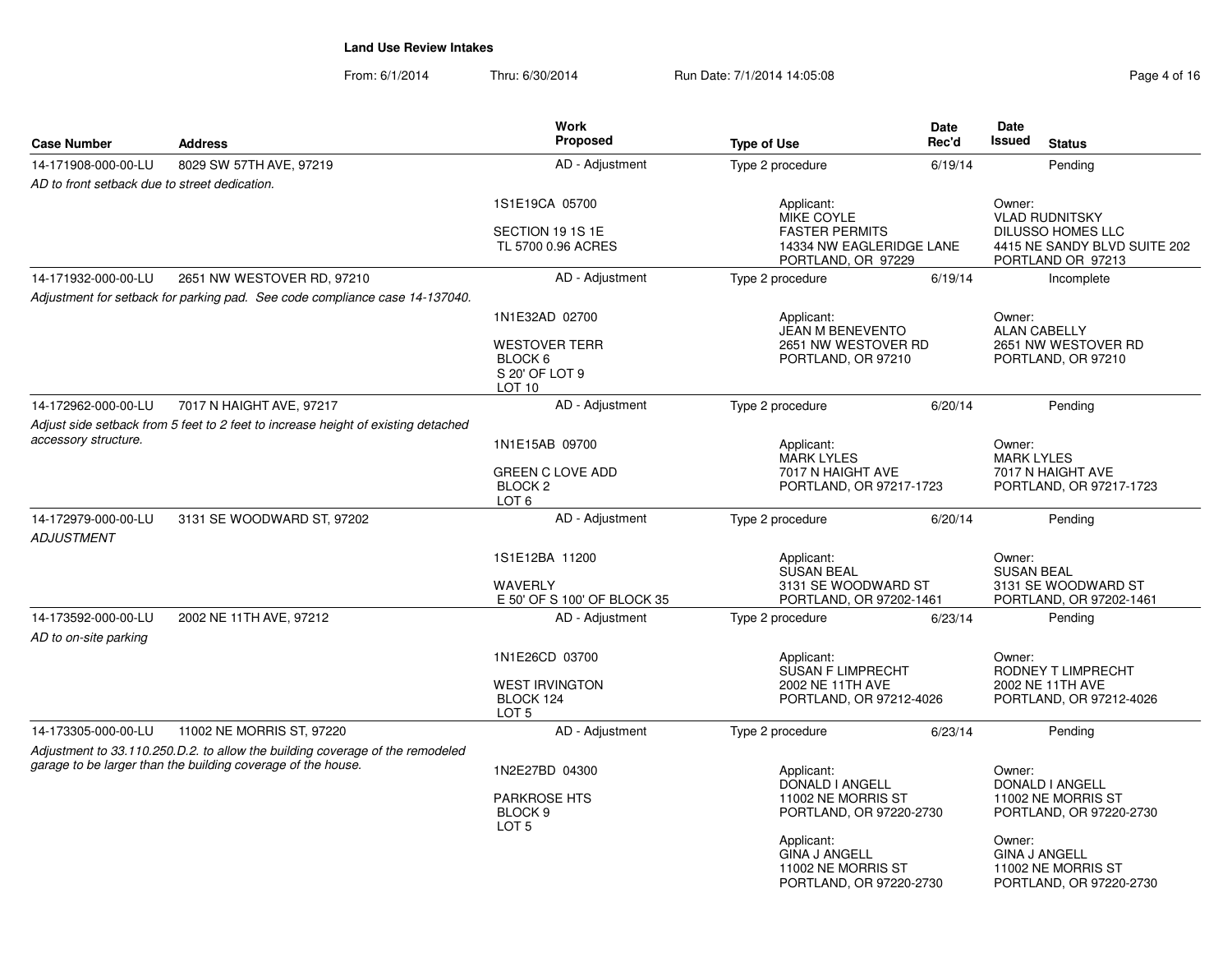From: 6/1/2014Thru: 6/30/2014 Run Date: 7/1/2014 14:05:08 Run Date: 7/1/2014 14:05:08

| <b>Case Number</b>                           | <b>Address</b>                                                                  | Work<br>Proposed                                                                 | <b>Type of Use</b>                     | <b>Date</b><br>Rec'd | <b>Date</b><br><b>Issued</b><br><b>Status</b>                                           |
|----------------------------------------------|---------------------------------------------------------------------------------|----------------------------------------------------------------------------------|----------------------------------------|----------------------|-----------------------------------------------------------------------------------------|
| 14-174278-000-00-LU                          | 1618 NE 6TH AVE, 97232                                                          | AD - Adjustment                                                                  | Type 2 procedure                       | 6/24/14              | Application                                                                             |
|                                              | Setback adjustment for accessory trash enclosure - setback requested at 0 feet. |                                                                                  |                                        |                      |                                                                                         |
|                                              |                                                                                 | 1N1E26CC 10500                                                                   | Applicant:<br><b>WILLIAM MILLER</b>    |                      | Owner:<br><b>WILLIAM C DE BAUW</b>                                                      |
|                                              |                                                                                 | <b>HOLLADAYS ADD</b><br>BLOCK 219<br>LOT 3&4                                     | 2728 N. JESSUP ST<br>PORTLAND OR 97217 |                      | 13500 SW PACIFIC HWY PMB 179<br><b>TIGARD, OR 97223</b>                                 |
|                                              |                                                                                 |                                                                                  |                                        |                      | Owner:<br>VIRGINIA M DE BAUW<br>13500 SW PACIFIC HWY PMB 179<br><b>TIGARD, OR 97223</b> |
| 14-175085-000-00-LU                          | 5030 SE 60TH AVE, 97206                                                         | AD - Adjustment                                                                  | Type 2 procedure                       | 6/25/14              | Pending                                                                                 |
|                                              | Adjustment for second story addition to existing home with non-conforming side  |                                                                                  |                                        |                      |                                                                                         |
| setback                                      |                                                                                 | 1S2E18AD 01400                                                                   | Applicant:<br>SERGEY KAZAKOV           |                      | Owner:<br>SERGEY KAZAKOV                                                                |
|                                              |                                                                                 | <b>FORD ADD</b>                                                                  | 17111 GURNEE AVE                       |                      | 17111 GURNEE AVE                                                                        |
|                                              |                                                                                 | LOT 1 TL 1400                                                                    | GLADSTONE, OR 97027-1285               |                      | GLADSTONE, OR 97027-1285                                                                |
| 14-175766-000-00-LU                          | 7155 N DENVER AVE, 97217                                                        | AD - Adjustment                                                                  | Type 2 procedure                       | 6/26/14              | Pending                                                                                 |
| Side setback AD                              |                                                                                 |                                                                                  |                                        |                      |                                                                                         |
|                                              |                                                                                 | 1N1E16AB 21900                                                                   | Applicant:<br>FURAT J M AL-MUKTAR      |                      | Owner:<br>FURAT J M AL-MUKTAR                                                           |
|                                              |                                                                                 | FIRST ELECTRIC ADD<br><b>BLOCK5</b>                                              | PMB 289 6327 SW CAPITOL HWY<br>#C      |                      | PMB 289 6327 SW CAPITOL HWY<br>#C                                                       |
|                                              |                                                                                 | LOT 25&26 EXC PT IN ST                                                           | PORTLAND, OR 97221                     |                      | PORTLAND, OR 97221                                                                      |
|                                              | Total # of LU AD - Adjustment permit intakes: 25                                |                                                                                  |                                        |                      |                                                                                         |
| 14-169298-000-00-LU                          | .97217                                                                          | <b>CU</b> - Conditional Use                                                      | Type 2 procedure                       | 6/13/14              | Pending                                                                                 |
|                                              | Conditional Use Review to remove two properties from the boundary of the        |                                                                                  |                                        |                      |                                                                                         |
| Conditional Use site for the church          |                                                                                 | 1N1E22AC 15900                                                                   | Applicant:<br><b>MICHAEL CERBONE</b>   |                      | Owner:<br><b>JAMES E SWEENEY</b>                                                        |
|                                              |                                                                                 | CENTRAL ALBINA ADD                                                               | CARDNO                                 |                      | NORTH PORTLAND BIBLE                                                                    |
|                                              |                                                                                 | <b>BLOCK1</b>                                                                    | 5415 SW WESTGATE DR                    |                      | <b>COLLEGE INC</b>                                                                      |
|                                              |                                                                                 | LOT 1 EXC PT IN ST<br>LOT 2&3                                                    | PORTLAND OR 97206                      |                      | 4905 N VANCOUVER AVE<br>PORTLAND OR 97217                                               |
| 14-174911-000-00-LU                          | 1844 SE CESAR E CHAVEZ BLVD, 97214                                              | <b>CU</b> - Conditional Use                                                      | Type 2 procedure                       | 6/25/14              | Pending                                                                                 |
| Adding antennas to existing stealth RF site. |                                                                                 |                                                                                  |                                        |                      |                                                                                         |
|                                              |                                                                                 | 1S1E01DA 06200                                                                   | Applicant:                             |                      | Owner:                                                                                  |
|                                              |                                                                                 |                                                                                  | JEFFORY DUNHAM                         |                      | <b>CENTRAL CHRISTIAN CHURCH</b>                                                         |
|                                              |                                                                                 | SECTION 01 1S 1E                                                                 | <b>SPRINT</b><br>6580 SPRINH PKWY      |                      | 1844 SE CESAR E CHAVEZ BLVD                                                             |
|                                              |                                                                                 | TL 6200 0.99 ACRES<br>LAND ONLY SEE R557470 (R991013441) FOR<br><b>CELL SITE</b> | <b>OVERLAND PARK KS 66251</b>          |                      | PORTLAND, OR 97214-5216                                                                 |

**Total # of LU CU - Conditional Use permit intakes: 2**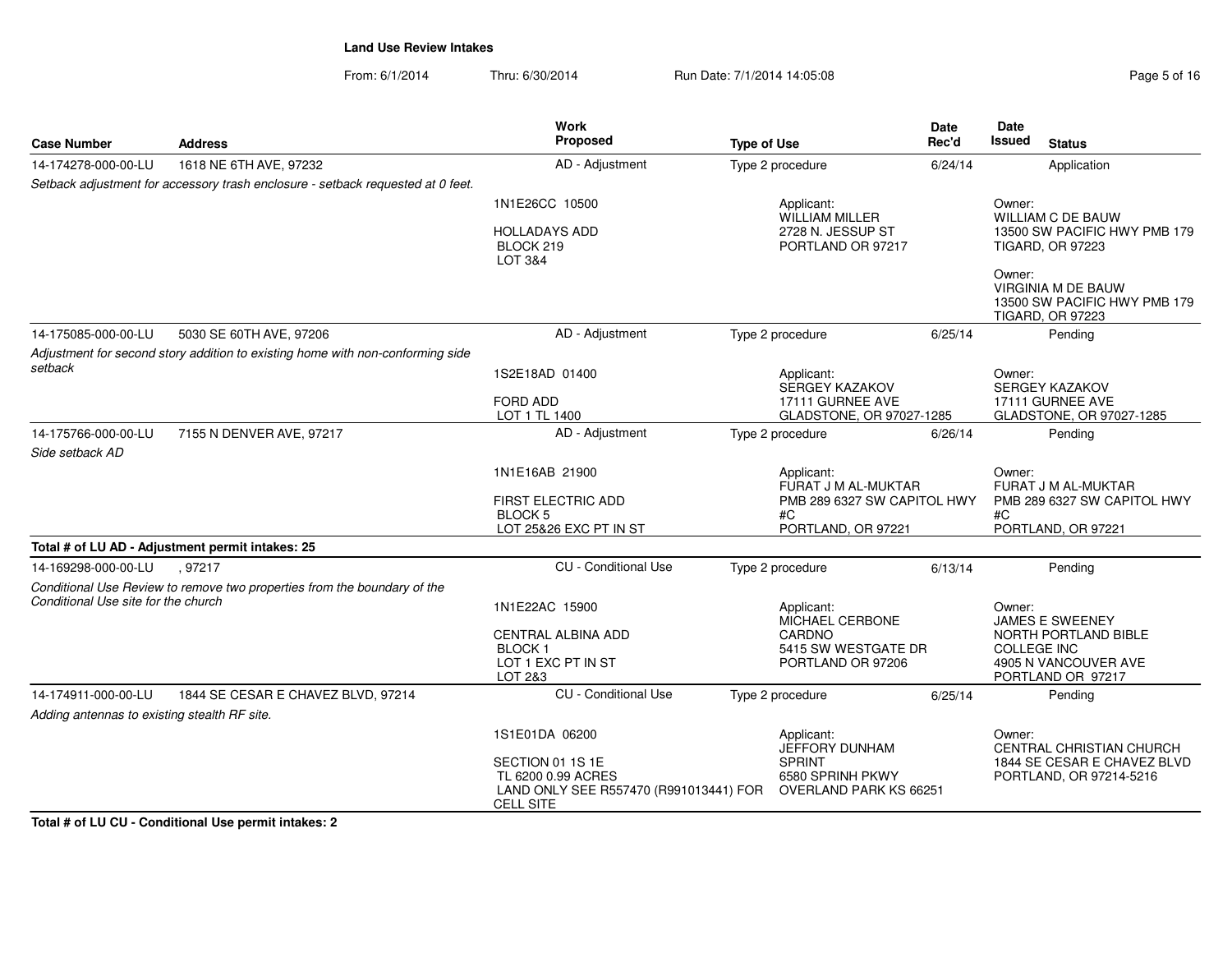| <b>Case Number</b>                           | <b>Address</b>                                                                   | Work<br>Proposed                                                                      | <b>Type of Use</b>                                                   |         | Date<br><b>Issued</b>                                                                | <b>Status</b>                                                    |
|----------------------------------------------|----------------------------------------------------------------------------------|---------------------------------------------------------------------------------------|----------------------------------------------------------------------|---------|--------------------------------------------------------------------------------------|------------------------------------------------------------------|
| 14-164344-000-00-LU                          | 430 NE LLOYD BLVD, 97232                                                         | DZ - Design Review                                                                    | Type 2 procedure                                                     | 6/3/14  |                                                                                      | Pending                                                          |
| exterior alterations and drive-thru addition |                                                                                  |                                                                                       |                                                                      |         |                                                                                      |                                                                  |
| SEE comment tab for payment                  |                                                                                  | 1N1E35CB 00400                                                                        | Applicant:<br>JOSEPH C BROWN                                         |         | Owner:<br><b>RICH'S/ANGEL LLC</b><br>4900 SW GRIFFITH DR #269<br>BEAVERTON, OR 97005 |                                                                  |
|                                              |                                                                                  | <b>EAST PORTLAND</b><br>N 94.67' OF E 1/2 OF BLOCK 111 EXC PT IN<br><b>STS</b>        | 402 SE 20TH AVE<br>PORTLAND, OR 97214-1560                           |         |                                                                                      |                                                                  |
| 14-175788-000-00-LU                          | 900 SE SANDY BLVD, 97214                                                         | DZ - Design Review                                                                    | Type 2 procedure                                                     | 6/26/14 |                                                                                      | Pending                                                          |
|                                              | Design Review for Storefront remodels and awnings/lighting                       |                                                                                       |                                                                      |         |                                                                                      |                                                                  |
|                                              |                                                                                  | 1N1E35CD 08800                                                                        | Applicant:<br><b>CHRIS OLENYIK</b>                                   |         | Owner:                                                                               | <b>ROBERT S WILSON</b>                                           |
|                                              |                                                                                  | <b>EAST PORTLAND</b><br>BLOCK 200<br>LOT 1 EXC PT IN ST                               | 2525 E. BURNSIDE<br>PORTLAND OR 97214                                |         |                                                                                      | 9204 NW MCKENNA DR<br>PORTLAND, OR 97229-8037                    |
|                                              |                                                                                  | LOT 2&7&8                                                                             |                                                                      |         | Owner:                                                                               | LAUREN J WILSON<br>9204 NW MCKENNA DR<br>PORTLAND, OR 97229-8037 |
| 14-165065-000-00-LU                          | 4400 NE BROADWAY, 97213                                                          | DZ - Design Review                                                                    | Type 2 procedure                                                     | 6/4/14  |                                                                                      | Pending                                                          |
| Three panel antennas on rooftop              |                                                                                  |                                                                                       |                                                                      |         |                                                                                      |                                                                  |
|                                              |                                                                                  | 1N2E30CC 12100                                                                        | Applicant:<br>AMANDA HOFFMAN                                         |         | Owner:                                                                               | HOME FORWARD DEVELOPMENT                                         |
|                                              |                                                                                  | SECTION 30 1N 2E<br>TL 12100 2.05 ACRES                                               | <b>SPRINT</b><br>621 SW ALDER ST SUITE 660                           |         | 135 SW ASH ST 5TH FLOOR<br>PORTLAND, OR 97204-3540                                   |                                                                  |
| 14-175063-000-00-LU                          | 1 N FREMONT ST, 97227                                                            | DZ - Design Review                                                                    | PORTLAND OR<br>Type 2 procedure                                      | 6/25/14 |                                                                                      | Pending                                                          |
| Two new mixed use office/retail              |                                                                                  |                                                                                       |                                                                      |         |                                                                                      |                                                                  |
|                                              |                                                                                  | 1N1E22DC 14100                                                                        | Applicant:<br>CASSIDY BOLGER                                         |         | Owner:                                                                               | <b>KARUNA PROPERTIES II LLC</b>                                  |
|                                              |                                                                                  | <b>ALBINA HMSTD</b><br>BLOCK 30                                                       | HOLST ARCHITECTURE, PC<br>110 SE 8TH AVE                             |         | 3013 NE 9TH AVE<br>PORTLAND, OR 97212                                                |                                                                  |
| 14-174858-000-00-LU                          |                                                                                  | LOT 6-8 EXC PT IN ST<br>DZ - Design Review                                            | PORTLAND OR 97214                                                    |         |                                                                                      |                                                                  |
|                                              | Design Review of NSFR on vacant lot in Gateway Plan District                     |                                                                                       | Type 2 procedure                                                     | 6/25/14 |                                                                                      | Pending                                                          |
|                                              |                                                                                  |                                                                                       |                                                                      |         |                                                                                      |                                                                  |
|                                              |                                                                                  | 1N2E33DD 09401                                                                        | Applicant:<br><b>DAVID GREEN</b>                                     |         | Owner:                                                                               | <b>VITALIY KOLPAKOV</b>                                          |
|                                              |                                                                                  | PRUNEDALE ADD                                                                         | DAVID GREEN CONSTRUCTION                                             |         |                                                                                      | 11334 SE HIGHLAND LOOP                                           |
|                                              |                                                                                  | BLOCK <sub>9</sub><br>N 35' OF LOT 13&14                                              | <b>LLC</b><br>161 NW ADAMS AVE SUITE 214<br>HILLSBORO, OR 97124      |         |                                                                                      | CLACKAMAS, OR 97015                                              |
| 14-172023-000-00-LU                          | 97227                                                                            | DZ - Design Review                                                                    | Type 2 procedure                                                     | 6/19/14 |                                                                                      | Application                                                      |
|                                              | Design Review for a new 52,000 sq. ft. building with 50 residential units, three |                                                                                       |                                                                      |         |                                                                                      |                                                                  |
|                                              | ground floor commercial spaces, and 25% on-site parking                          | 1N1E27AB 11300                                                                        | Applicant:<br>ANDREA WALLACE                                         |         | Owner:                                                                               | SOLTERRA CANOPY LLC                                              |
|                                              |                                                                                  | <b>WILLIAMS AVE ADD</b><br>BLOCK <sub>3</sub><br>S 23.1' OF LOT 3<br>LOT <sub>4</sub> | SOLTERRA SYSTEMS<br>79 SE TAYLOR ST, SUITE 401<br>PROTLAND, OR 97214 |         |                                                                                      | 3220 1ST AVE S #800<br>SEATTLE, WA 98134                         |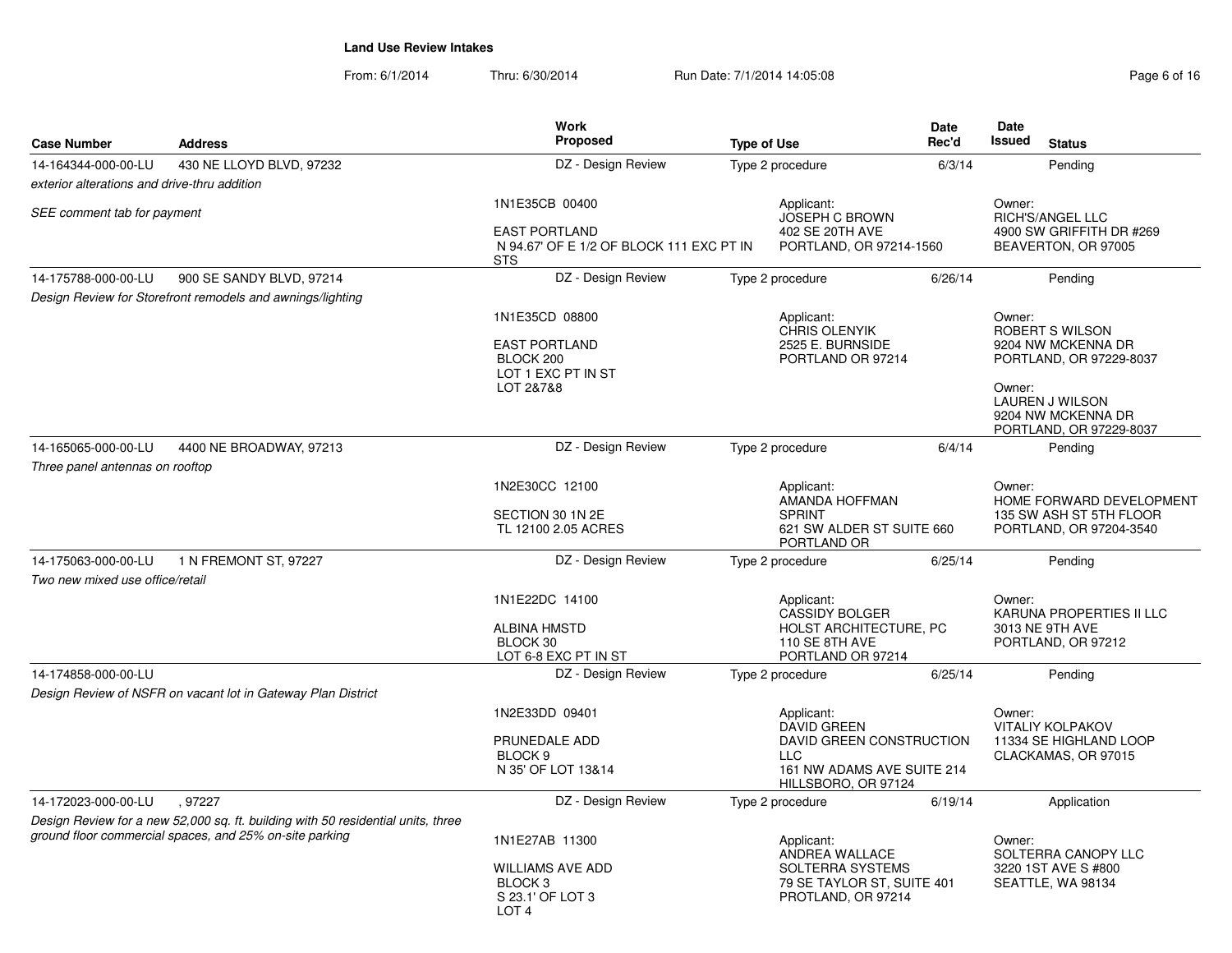From: 6/1/2014Thru: 6/30/2014 Run Date: 7/1/2014 14:05:08 Research 2010 2014 14:05:08

| <b>Case Number</b>                                                                                                                                                                                                                    | <b>Address</b>                                                | <b>Work</b><br>Proposed                                        | <b>Type of Use</b>                                                                                       | Date<br>Rec'd                                                           | Date<br><b>Issued</b> | <b>Status</b>                                                                                              |
|---------------------------------------------------------------------------------------------------------------------------------------------------------------------------------------------------------------------------------------|---------------------------------------------------------------|----------------------------------------------------------------|----------------------------------------------------------------------------------------------------------|-------------------------------------------------------------------------|-----------------------|------------------------------------------------------------------------------------------------------------|
| 14-169847-000-00-LU                                                                                                                                                                                                                   | 2201 LLOYD CENTER                                             | DZ - Design Review                                             | Type 2 procedure                                                                                         | 6/16/14                                                                 |                       | Pendina                                                                                                    |
| Design Review for North Elevation Entryway                                                                                                                                                                                            |                                                               |                                                                |                                                                                                          |                                                                         |                       |                                                                                                            |
|                                                                                                                                                                                                                                       |                                                               | 1N1E35BA 00101                                                 | Applicant:<br>SHAWN HOMBERG                                                                              |                                                                         | Owner:                | CAPREF LLOYD CENTER LLC                                                                                    |
|                                                                                                                                                                                                                                       |                                                               | PARTITION PLAT 1999-146<br>LOT <sub>1</sub>                    | Suite 200<br>Portland, OR 97205                                                                          | <b>WATERLEAF ARCHITECTURE</b><br>419 SW 11th Avenue                     |                       | 2201 LLOYD CENTER<br>PORTLAND, OR 97232                                                                    |
| 14-168038-000-00-LU                                                                                                                                                                                                                   | 603 SW BROADWAY, 97205                                        | DZ - Design Review                                             | Type 2 procedure                                                                                         | 6/11/14                                                                 |                       | Pendina                                                                                                    |
| Remodeling existing storefront                                                                                                                                                                                                        |                                                               |                                                                |                                                                                                          |                                                                         |                       |                                                                                                            |
|                                                                                                                                                                                                                                       |                                                               | 1N1E34CC 08300                                                 | Applicant:<br>OREGON PROPERTY FACTORS                                                                    |                                                                         | Owner:                | OREGON PROPERTY FACTORS                                                                                    |
|                                                                                                                                                                                                                                       |                                                               | <b>PORTLAND</b><br>LOT 1 BLOCK 212                             | <b>PO BOX 353</b><br>PORTLAND, OR 97207-0353                                                             |                                                                         | <b>PO BOX 353</b>     | PORTLAND, OR 97207-0353                                                                                    |
| 14-176997-000-00-LU                                                                                                                                                                                                                   | .97227                                                        | DZ - Design Review                                             | Type 2 procedure                                                                                         | 6/30/14                                                                 |                       | Application                                                                                                |
|                                                                                                                                                                                                                                       | 5 STORY MIXED USE BUILDING. 30 MULTI FAMILY & 46 GROUP LIVING |                                                                |                                                                                                          |                                                                         |                       |                                                                                                            |
|                                                                                                                                                                                                                                       | UNITS. GROUND FLOOR COMMERCIAL/RETAIL SPACE                   | 1N1E22DB 13600                                                 | Applicant:<br>ROBERT THOMPSON                                                                            |                                                                         | Owner:                | SHAVER STREET PARTNERS LLC                                                                                 |
|                                                                                                                                                                                                                                       |                                                               | <b>ALBINA HMSTD</b><br>BLOCK <sub>27</sub><br>LOT <sub>9</sub> | TVA ARCHITECTS INC<br>920 SW 6TH AVE STE 1500<br>PORTLAND OR 97204                                       |                                                                         |                       | 2746 SE 26TH AVE<br>PORTLAND, OR 97202                                                                     |
|                                                                                                                                                                                                                                       |                                                               |                                                                | Applicant:<br><b>RICHARD RAPP</b><br><b>TVA ARCHITECTS</b><br>920 SW 6TH AVE. #1500<br>PORTLAND OR 97204 |                                                                         | Owner:                | <b>VICTOR REMMERS</b><br>EVERETT CUSTOM HOMES INC.<br>735 SW 158TH AVE, STE 180<br>BEAVERTON OR 97006-4952 |
| 14-163732-000-00-LU                                                                                                                                                                                                                   | 4540 SW KELLY AVE, 97201                                      | DZ - Design Review                                             | Type 2 procedure                                                                                         | 6/2/14                                                                  |                       | Pendina                                                                                                    |
| Alterations to an existing building including 2nd story addition, rear trellis, ADA<br>parking space and loading zone, stormwater swale, landscaping improvements,<br>new ground-based HVAC units. Replacing sewer line. NCU's apply. |                                                               | 1S1E15BA 03600                                                 | Applicant:                                                                                               |                                                                         | Owner:                | <b>DNSM INTERNATIONAL LLC</b>                                                                              |
|                                                                                                                                                                                                                                       |                                                               | PORTLAND HMSTD<br>TL 3600 BLOCK C                              | 150                                                                                                      | <b>TONY YRAGUEN</b><br>9414 SW BARBUR BLVD. SUITE<br>PORTLAND, OR 97219 |                       | 4540 SW KELLY AVE<br>PORTLAND, OR 97239                                                                    |
| 14-168151-000-00-LU                                                                                                                                                                                                                   | 664 N RUSSELL ST, 97227                                       | DZ - Design Review                                             | Type 2 procedure                                                                                         | 6/11/14                                                                 |                       | Pending                                                                                                    |
|                                                                                                                                                                                                                                       | Design Review for alerations to exterior at street frontage.  |                                                                |                                                                                                          |                                                                         |                       |                                                                                                            |
|                                                                                                                                                                                                                                       |                                                               | 1N1E27CA 01400                                                 | Applicant:<br>Lauren Hackett                                                                             |                                                                         | Owner:                | 664 RUSSELL LLC                                                                                            |
|                                                                                                                                                                                                                                       |                                                               | <b>ALBINA</b><br>BLOCK 48<br>W 60' OF LOT 17&18                | 524 E Burnside St. Suite 320<br>Portland, OR 97214                                                       |                                                                         |                       | 265 N HANCOCK ST #100<br>PORTLAND, OR 97227                                                                |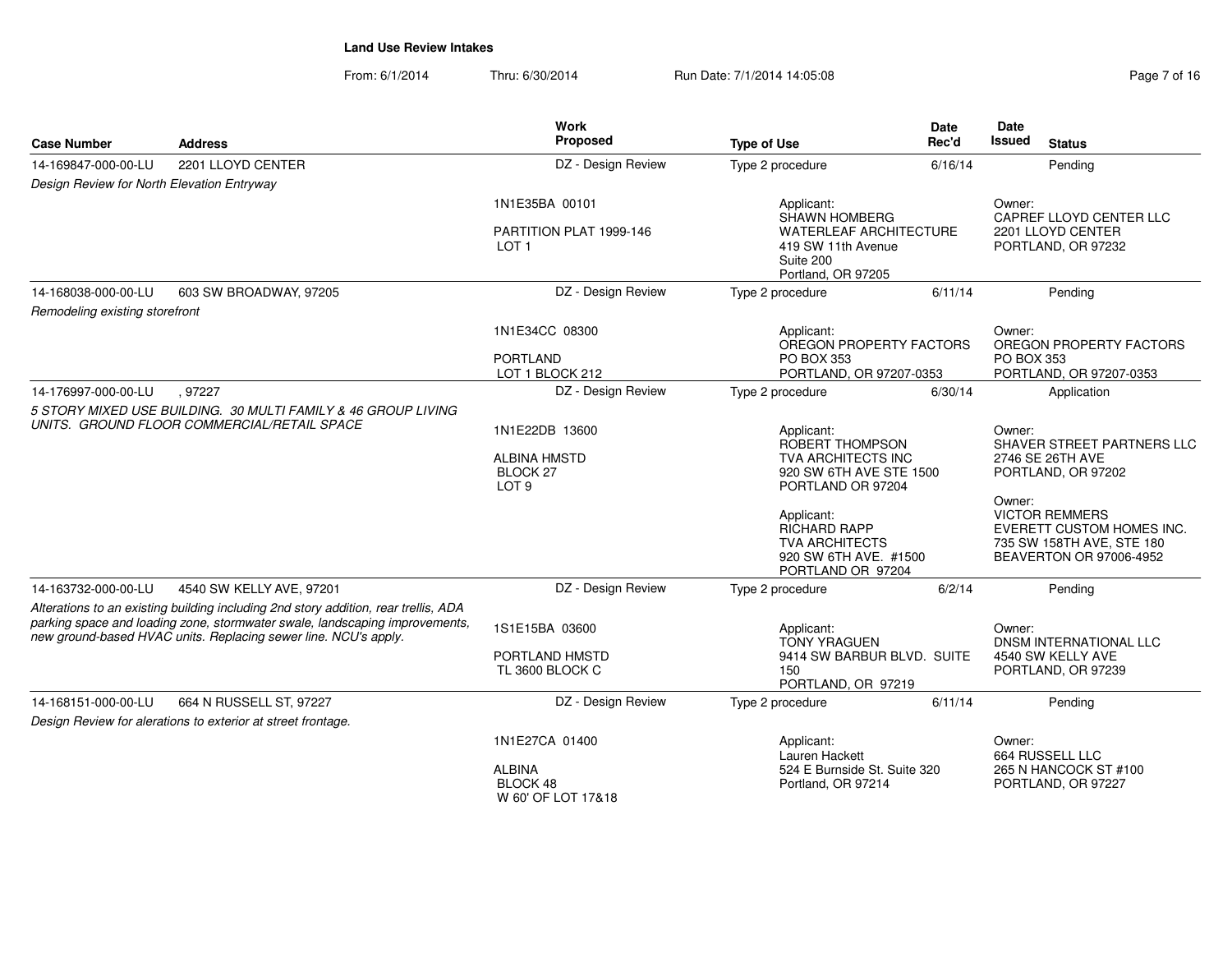From: 6/1/2014Thru: 6/30/2014 Run Date: 7/1/2014 14:05:08 Research 2010 Rage 8 of 16

| <b>Case Number</b>  | <b>Address</b>                                                                                                 | <b>Work</b><br><b>Proposed</b>                                          | <b>Type of Use</b>                                                                                         | <b>Date</b><br>Rec'd | Date<br>Issued<br><b>Status</b>                                                                                                                                                              |
|---------------------|----------------------------------------------------------------------------------------------------------------|-------------------------------------------------------------------------|------------------------------------------------------------------------------------------------------------|----------------------|----------------------------------------------------------------------------------------------------------------------------------------------------------------------------------------------|
| 14-167687-000-00-LU | 500 NE MULTNOMAH ST, 97232<br>SHIFTING EXISTING NORTH ENTRY DOOR TO THE NORTH                                  | DZ - Design Review                                                      | Type 2 procedure                                                                                           | 6/10/14              | Pending                                                                                                                                                                                      |
|                     | Total # of LU DZ - Design Review permit intakes: 12                                                            | 1N1E35BB 02400<br><b>HOLLADAYS ADD</b><br>BLOCK 73&80 TL 2400           | Applicant:<br><b>WARREN TYLER</b><br><b>PKA ARCHITECTS</b><br>6969 SW HAMPTON ST<br>PORTLAND, OR 97210     |                      | Owner:<br><b>Willy Paul</b><br>Kaiser Permanente<br>500 NE Multnomah #100<br>Portland, OR 97232<br>Owner:<br>KAISER FOUNDATION HEALTH<br>500 NE MULTNOMAH ST #100<br>PORTLAND, OR 97232-2031 |
| 14-175290-000-00-LU | 2600 SW MOODY AVE, 97201                                                                                       | DZM - Design Review w/                                                  | Type 1x procedure                                                                                          | 6/26/14              |                                                                                                                                                                                              |
|                     | Design Review for reconfiguring entrance of parking lot and adding pedestrian                                  | Modifications                                                           |                                                                                                            |                      | Application                                                                                                                                                                                  |
|                     | walkway and modification to perimeter parking lot landscaping                                                  | 1S1E03DC 00500                                                          | Applicant:<br><b>OREGON HEALTH</b>                                                                         |                      | Owner:<br><b>OREGON HEALTH</b>                                                                                                                                                               |
|                     |                                                                                                                | SECTION 03 1S 1E<br>TL 500 5.59 ACRES                                   | PORTLAND, OR 97239-3011                                                                                    |                      | 3181 SW SAM JACKSON PARK RD 3181 SW SAM JACKSON PARK RD<br>PORTLAND, OR 97239-3011                                                                                                           |
|                     |                                                                                                                |                                                                         |                                                                                                            |                      | Owner:<br><b>SCIENCE</b><br>3181 SW SAM JACKSON PARK RD<br>PORTLAND, OR 97239-3011<br>Owner:<br><b>UNIVERSITY</b><br>3181 SW SAM JACKSON PARK RD<br>PORTLAND, OR 97239-3011                  |
| 14-170358-000-00-LU | 9827 N EXETER AVE, 97203<br>New housing including one with zero lot line and modification to building coverage | DZM - Design Review w/<br><b>Modifications</b>                          | Type 2 procedure                                                                                           | 6/17/14              | Pending                                                                                                                                                                                      |
|                     |                                                                                                                | 1N1E05CC 04200<br><b>COLLEGE PL</b><br>BLOCK 22<br>LOT 3&4 EXC PT IN ST | Applicant:<br><b>KEVIN PARTAIN</b><br><b>URBAN VISIONS</b><br>223 NE 56TH AVE<br>PORTLAND, OR 97213        |                      | Owner:<br><b>JUSTIN WOOD</b><br>FISH CONSTRUCTION, N W INC<br>1834 SW 58TH #102<br>PORTLAND OR 97221                                                                                         |
| 14-170471-000-00-LU | 97209<br>New Multnomah County Health Department Headquarters                                                   | DZM - Design Review w/<br><b>Modifications</b>                          | Type 3 procedure                                                                                           | 6/17/14              | Pending                                                                                                                                                                                      |
|                     |                                                                                                                | 1N1E34BD 02400<br>COUCHS ADD<br><b>BLOCK U</b><br>LOT 8 TL 2400         | Applicant:<br><b>JULIE LIVINGSTON</b><br><b>HOME FORWARD</b><br>135 SW ASH ST 5TH FLR<br>PORTLAND OR 97204 |                      | Owner:<br>PORTLAND CITY OF (PORTLAND<br>421 SW 6TH AVE #500<br>PORTLAND, OR 97204-1620<br>Owner:<br><b>HOUSING BUREAU</b><br>421 SW 6TH AVE #500<br>PORTLAND, OR 97204-1620                  |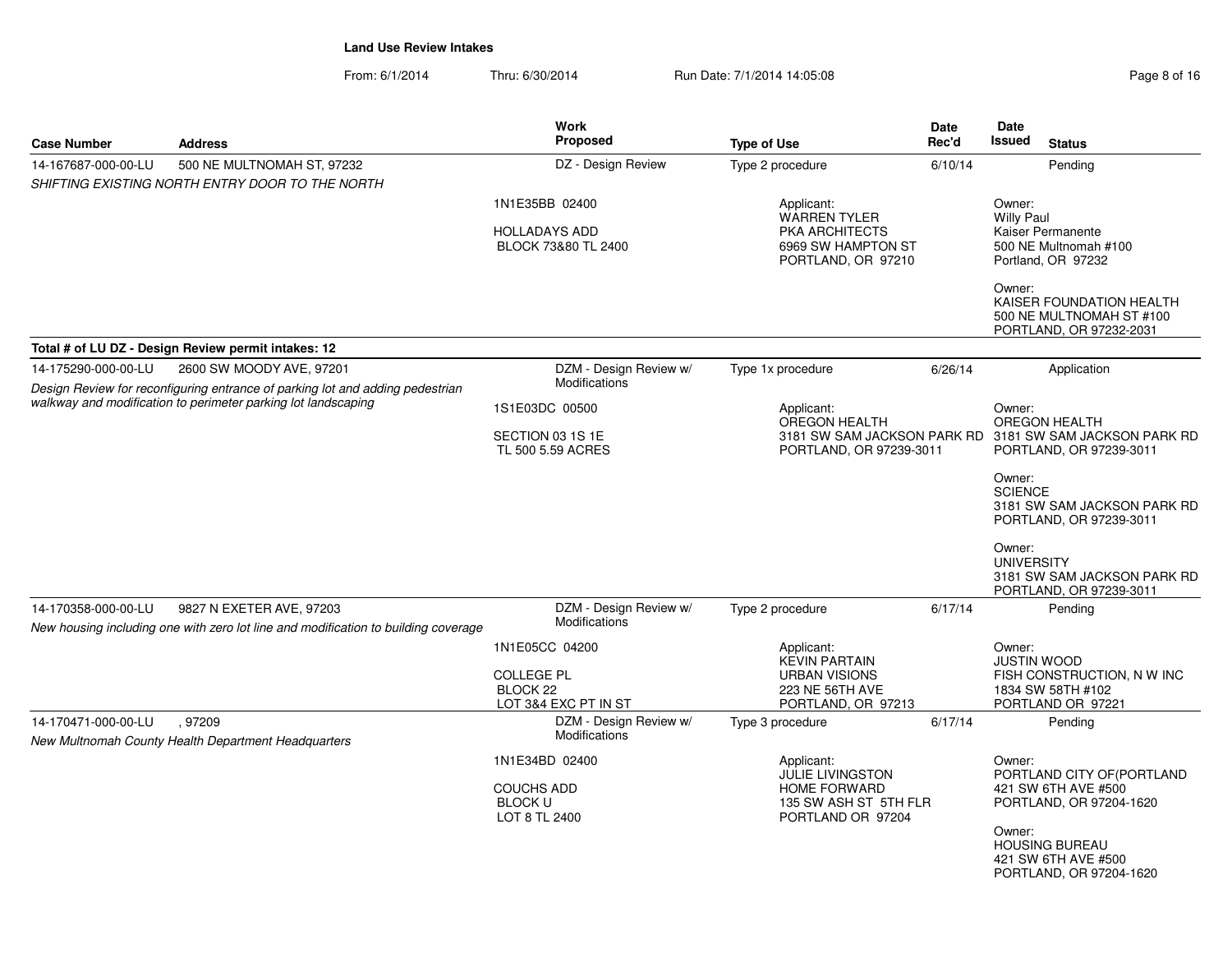|                                                                                                                                                                                                                                                                                                          |                                                                                                                          |                                                              | <b>Work</b>                                                                                    |                                                                                                         | <b>Date</b>                           | <b>Date</b>                                                                                        |                                                                             |
|----------------------------------------------------------------------------------------------------------------------------------------------------------------------------------------------------------------------------------------------------------------------------------------------------------|--------------------------------------------------------------------------------------------------------------------------|--------------------------------------------------------------|------------------------------------------------------------------------------------------------|---------------------------------------------------------------------------------------------------------|---------------------------------------|----------------------------------------------------------------------------------------------------|-----------------------------------------------------------------------------|
| <b>Case Number</b>                                                                                                                                                                                                                                                                                       | <b>Address</b>                                                                                                           |                                                              | <b>Proposed</b>                                                                                | <b>Type of Use</b>                                                                                      | Rec'd                                 | <b>Issued</b>                                                                                      | <b>Status</b>                                                               |
| 14-169513-000-00-LU                                                                                                                                                                                                                                                                                      | 419 E BURNSIDE ST, 97232                                                                                                 |                                                              | DZM - Design Review w/                                                                         | Type 3 procedure                                                                                        | 6/13/14                               |                                                                                                    | Pending                                                                     |
| Design Review for new 3/4 block mixed-use building with 2 modifications.<br>Encroachment review for an arcade.                                                                                                                                                                                           |                                                                                                                          | 1N1E35CB 08900                                               | Modifications                                                                                  | Applicant:<br><b>ERIK WINTER</b>                                                                        | Owner:<br><b>CENTRAL CITY CONCERN</b> |                                                                                                    |                                                                             |
|                                                                                                                                                                                                                                                                                                          |                                                                                                                          | <b>EAST PORTLAND</b><br>BLOCK 107<br>LOT <sub>3</sub>        | LOT 4 EXC PT IN ST                                                                             | MYHRE GROUP ARCHITECTS<br>620 SW 5TH AVE SUITE 500<br>PORTLAND OR 97204                                 |                                       | 232 NW 6TH AVE<br>PORTLAND, OR 97209-3609<br>Owner:<br>RH BURNSIDE LLC<br>2250 NW FLANDERS ST #G02 |                                                                             |
|                                                                                                                                                                                                                                                                                                          |                                                                                                                          |                                                              |                                                                                                |                                                                                                         |                                       | Owner:<br>Allison Finn                                                                             | PORTLAND, OR 97210-3475<br>605 1st Street Suite 100<br>Seattle, WA 98104    |
|                                                                                                                                                                                                                                                                                                          |                                                                                                                          |                                                              |                                                                                                |                                                                                                         |                                       | Owner:<br>Jack Paauw                                                                               | Trinsic Acquisition Company, LLC<br>605 First Ave #100<br>Seattle, WA 98104 |
| 14-176986-000-00-LU                                                                                                                                                                                                                                                                                      | 2140 NW QUIMBY ST, 97210                                                                                                 |                                                              | DZM - Design Review w/                                                                         | Type 3 procedure                                                                                        | 6/26/14                               |                                                                                                    | Pending                                                                     |
| Project designed to feature 163 units of housing ranging in size from compact<br>studios to 3-bed family-sized apartments.                                                                                                                                                                               |                                                                                                                          |                                                              | Modifications                                                                                  |                                                                                                         |                                       |                                                                                                    |                                                                             |
|                                                                                                                                                                                                                                                                                                          |                                                                                                                          | 1N1E33BA 05800<br><b>COUCHS ADD</b><br>BLOCK 297<br>LOT 1-10 |                                                                                                | Applicant:<br><b>ADRIAN BOLY</b><br>GRES LANDING INVESTORS, LLC<br>710 NW 14TH AVE<br>PORTLAND OR 97209 |                                       | Owner:<br><b>ROSAN INC</b><br>PO BOX 6712<br>PORTLAND, OR 97228-6712                               |                                                                             |
|                                                                                                                                                                                                                                                                                                          |                                                                                                                          |                                                              |                                                                                                | Applicant:<br><b>ALEX YALE</b><br>YBA ARCHITECTS PC<br>123 NW 2nd Ave, Suite 204<br>Portland OR 97209   |                                       |                                                                                                    |                                                                             |
| 14-167875-000-00-LU                                                                                                                                                                                                                                                                                      | 2098 NW FRONT AVE                                                                                                        |                                                              | DZM - Design Review w/                                                                         | Type 3 procedure                                                                                        | 6/11/14                               |                                                                                                    | Pending                                                                     |
|                                                                                                                                                                                                                                                                                                          | Riverscape Lot 8 development of two, 70 foot tall, 6-story apartment buildings                                           |                                                              | Modifications                                                                                  |                                                                                                         |                                       |                                                                                                    |                                                                             |
| with 250 units total, ecoroofs, below-grade parking for 200 vehicles and a surface<br>parking lot for 25 vehicles. One Modification requested to allow some garage<br>parking spaces to be less than 8.5 feet wide. One Modification requested to allow<br>bike rackes to be spaced less than 24" apart. | 1N1E28D 00322                                                                                                            |                                                              | Applicant:<br>KURT SCHULTZ<br><b>SERA DESIGN</b><br>338 NW 5th AVENUE<br>PORTLAND OREGON 97209 |                                                                                                         | Owner:<br>PO BOX 87970                | <b>HOLT DISTRESSED PROPERTY</b><br>VANCOUVER, WA 98687-7970                                        |                                                                             |
| 14-176475-000-00-LU                                                                                                                                                                                                                                                                                      | 1306 NE 2ND AVE, 97232<br>NEW SIX STORY "5 OVER 1" CONSTRUCTION OF 47 UNIT                                               |                                                              | DZM - Design Review w/<br><b>Modifications</b>                                                 | Type 3 procedure                                                                                        | 6/27/14                               |                                                                                                    | Pending                                                                     |
|                                                                                                                                                                                                                                                                                                          | MULTI-DWELLING BUILDING WITH GROUND FLOOR COMMUNITY SERVICE,<br>STORAGE, ASSEMBLY FUNCTIONS AND BUILDING SYSTEMS SUPPORT | 1N1E34AA 01400                                               |                                                                                                | Applicant:<br><b>BEN WHITE</b>                                                                          |                                       | Owner:                                                                                             | PORTLAND CITY OF (PORTLAND                                                  |
| <b>WITH OPEN COURTYARD.</b>                                                                                                                                                                                                                                                                              |                                                                                                                          | <b>HOLLADAYS ADD</b><br>BLOCK 62<br>LOT <sub>4</sub>         |                                                                                                | CARLETON HART ARCHITECTURE 421 SW 6TH AVE #500<br>322 NW 8TH AVE<br>PORTLAND OR 97209                   |                                       |                                                                                                    | PORTLAND, OR 97204-1620                                                     |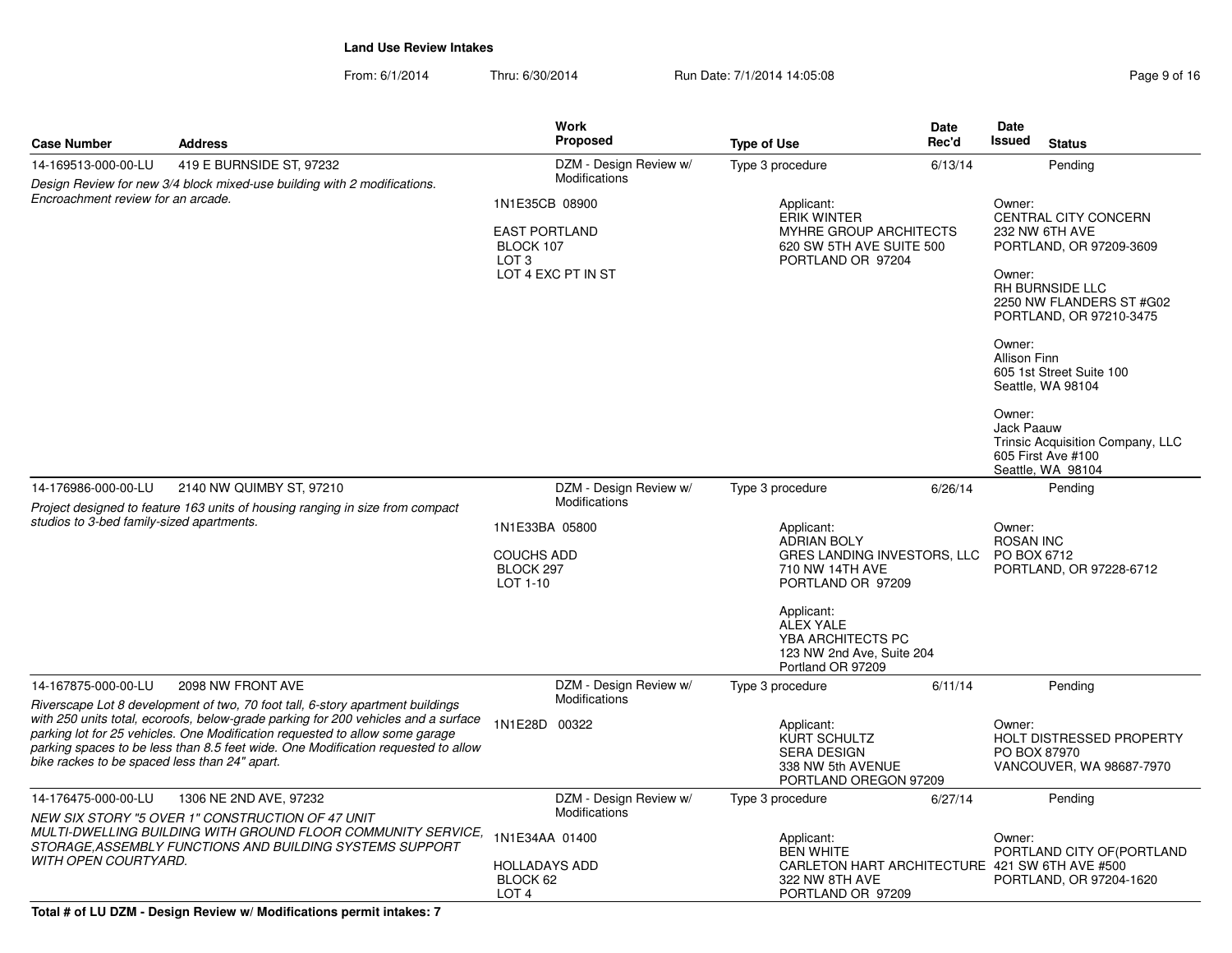| <b>Case Number</b>             | <b>Address</b>                                                                | <b>Work</b><br>Proposed                                       | <b>Type of Use</b>                                                                                                                                                                                          | Date<br>Rec'd | <b>Date</b><br>Issued<br><b>Status</b>                                                                                                                                                                 |
|--------------------------------|-------------------------------------------------------------------------------|---------------------------------------------------------------|-------------------------------------------------------------------------------------------------------------------------------------------------------------------------------------------------------------|---------------|--------------------------------------------------------------------------------------------------------------------------------------------------------------------------------------------------------|
| 14-164599-000-00-LU<br>Outfall | 7313 NE COLUMBIA BLVD, 97218                                                  | <b>EN</b> - Environmental Review                              | Type 2 procedure                                                                                                                                                                                            | 6/3/14        | Pending                                                                                                                                                                                                |
|                                |                                                                               | 1N2E17 00400<br>SECTION 17 1N 2E<br>TL 400 50.40 ACRES        | Applicant:<br>STEVE SIEBER<br><b>TRAMMELL CROW COMPANY</b><br>1300 SW 5TH AVE SUITE 3050<br>PORTLAND OR 97201                                                                                               |               | Owner:<br>PORTLAND CITY OF (BUREAU OF<br>1120 SW 5TH AVE #1302<br>PORTLAND, OR 97204-1912<br>Owner:<br><b>PARKS</b><br>1120 SW 5TH AVE #1302<br>PORTLAND, OR 97204-1912<br>Owner:<br><b>RECREATION</b> |
|                                |                                                                               |                                                               |                                                                                                                                                                                                             |               | 1120 SW 5TH AVE #1302<br>PORTLAND, OR 97204-1912<br>Owner:<br>William W. Saunders, Jr.<br><b>Colwood Limited Partnership</b><br>2155 Kalakaua Avenue, Ste 692<br>Honolulu, HI 96815                    |
| 14-174355-000-00-LU            | 17400 NE MARINE DR, 97230                                                     | <b>EN</b> - Environmental Review                              | Type 2 procedure                                                                                                                                                                                            | 6/24/14       | Pending                                                                                                                                                                                                |
| in an existing ROW.            | Columbia South Shore Environmental Review approval for construction of a road | 1N3E19B 01600<br>SECTION 19 1N 3E<br>TL 1600 20.40 ACRES      | Applicant:<br>SUZANNAH STANLEY<br><b>MACKENZIE</b><br>1515 SE WATER AVE<br>PORTLAND, OR 97214<br>Applicant:<br><b>JOHN HENDRY</b><br>HPG CAMERON BLVD., LLC<br>1111 MAIN ST SUITE 700<br>VANCOUVER WA 98660 |               | Owner:<br><b>ENTERCOM PORTLAND LLC</b><br>0700 SW BANCROFT ST<br>PORTLAND, OR 97239                                                                                                                    |
| 14-177124-000-00-LU            | 2103 SE TENINO ST, 97202                                                      | <b>EN</b> - Environmental Review                              | Type 2 procedure                                                                                                                                                                                            | 6/30/14       | Application                                                                                                                                                                                            |
|                                | Environmental restoration culvert replacement and rebuild street.             |                                                               |                                                                                                                                                                                                             |               |                                                                                                                                                                                                        |
|                                |                                                                               | 1S1E23DD 02501<br>PARTITION PLAT 1997-162<br>LOT <sub>1</sub> | Applicant:<br><b>RONDA FAST</b><br><b>BUREAU OF ENVIRONMENTAL</b><br><b>SERVICES</b><br>1120 SW 5TH AVE #1000<br>PORTLAND OR 97204                                                                          |               | Owner:<br>MITCHELL P GROCE<br>2103 SE TENINO ST<br>PORTLAND, OR 97202-6843                                                                                                                             |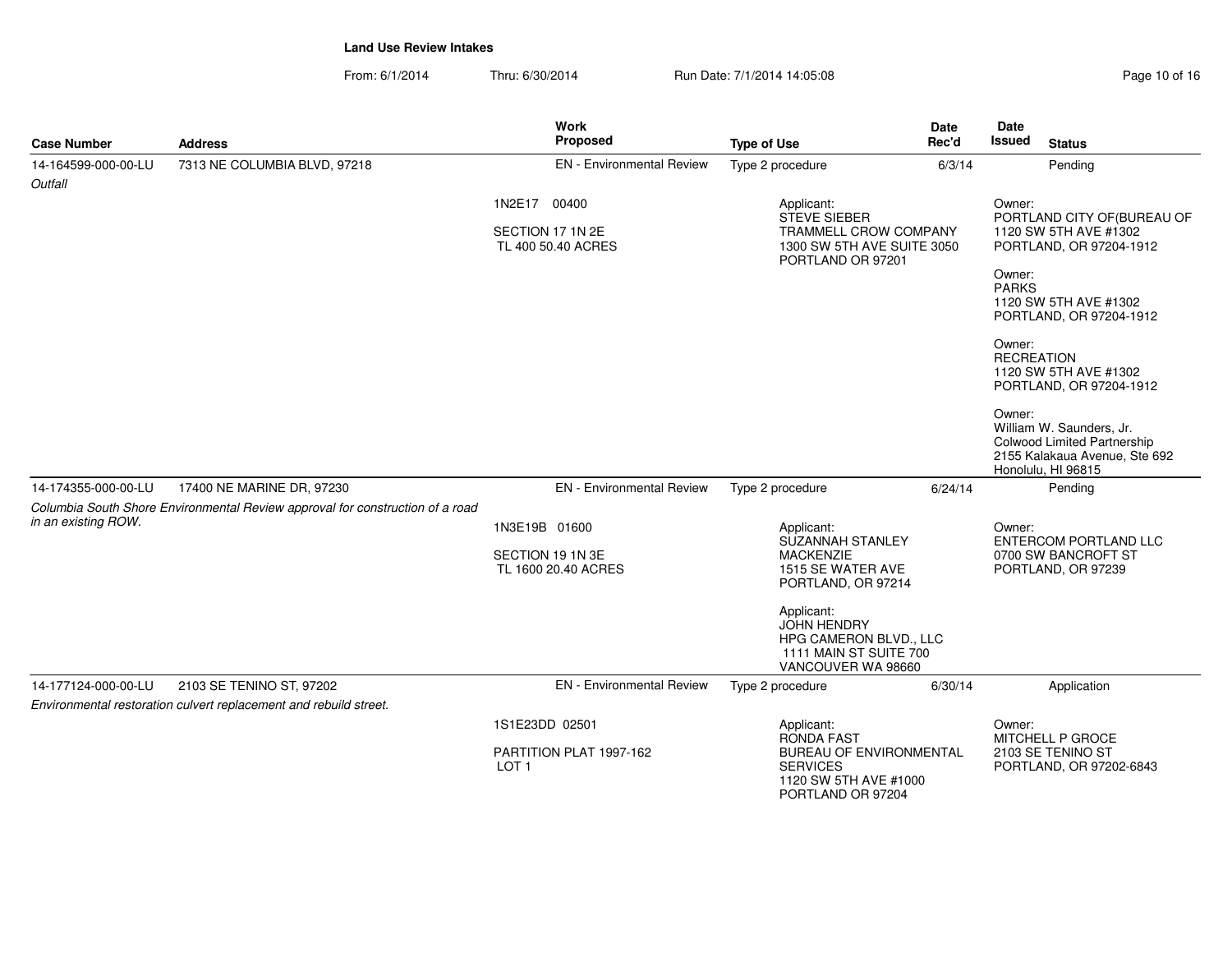|                                                                                                                                                                                                                                                        |                                                                                                                                                             | Work                                                             |                                                                                  | <b>Date</b> | Date                          |                                                                       |
|--------------------------------------------------------------------------------------------------------------------------------------------------------------------------------------------------------------------------------------------------------|-------------------------------------------------------------------------------------------------------------------------------------------------------------|------------------------------------------------------------------|----------------------------------------------------------------------------------|-------------|-------------------------------|-----------------------------------------------------------------------|
| <b>Case Number</b>                                                                                                                                                                                                                                     | <b>Address</b>                                                                                                                                              | <b>Proposed</b>                                                  | <b>Type of Use</b>                                                               | Rec'd       | <b>Issued</b>                 | <b>Status</b>                                                         |
| 14-167308-000-00-LU                                                                                                                                                                                                                                    |                                                                                                                                                             | <b>EN</b> - Environmental Review                                 | Type 2 procedure                                                                 | 6/10/14     |                               | Pending                                                               |
|                                                                                                                                                                                                                                                        | Environmental review to modify the boundary of the environmental conservation<br>zone and Adjustment to maximum parking to construct 150 new parking spaces |                                                                  |                                                                                  |             |                               |                                                                       |
|                                                                                                                                                                                                                                                        | accessory to existing office use on nearby property.                                                                                                        | 1N2E16B 00101                                                    | Applicant:<br><b>ELISE HENDRICKSON</b>                                           |             | Owner:                        | PORT OF PORTLAND(LEASED                                               |
|                                                                                                                                                                                                                                                        |                                                                                                                                                             | PORTLAND INT'L CENTER<br>LOT 8 TL 101                            | PORTLAND DEVELOPMENT<br><b>COMMISSION</b><br>222 NW 5TH AVE<br>PORTLAND OR 97209 |             | Owner:<br><b>PDC</b>          | 222 NW 5TH AVE<br>PORTLAND, OR 97209                                  |
|                                                                                                                                                                                                                                                        |                                                                                                                                                             |                                                                  | Applicant:<br>Kevin Apperson<br><b>WH Pacific</b>                                |             |                               | 222 NW 5TH AVE<br>PORTLAND, OR 97209                                  |
|                                                                                                                                                                                                                                                        | Total # of LU EN - Environmental Review permit intakes: 4                                                                                                   |                                                                  |                                                                                  |             |                               |                                                                       |
| 14-166497-000-00-LU<br>GW for new UP parking lot                                                                                                                                                                                                       | 5828 N VAN HOUTEN PL, 97203                                                                                                                                 | GW - Greenway                                                    | Type 2 procedure                                                                 | 6/6/14      |                               | Incomplete                                                            |
|                                                                                                                                                                                                                                                        |                                                                                                                                                             | 1N1E18 00100                                                     | Applicant:<br><b>ISAAC HARRIS</b>                                                |             | Owner:<br><b>JEFF KUFFNER</b> |                                                                       |
|                                                                                                                                                                                                                                                        |                                                                                                                                                             | SECTION 18 1N 1E<br>TL 100 33.43 ACRES                           | SODERSTROM ARCHITECTURE<br>1200 NW NAITO PKWY SUITE 410<br>PORTLAND OR 97209     |             |                               | UNIVERSITY OF PORTLAND<br>5000 N WILLAMETTE BLVD<br>PORTLAND OR 97204 |
|                                                                                                                                                                                                                                                        | Total # of LU GW - Greenway permit intakes: 1                                                                                                               |                                                                  |                                                                                  |             |                               |                                                                       |
| 14-167086-000-00-LU<br>Dormer addition                                                                                                                                                                                                                 | 2440 NE 25TH AVE, 97212                                                                                                                                     | <b>HR</b> - Historic Resource<br>Review                          | Type 1 procedure new                                                             | 6/9/14      |                               | Pending                                                               |
|                                                                                                                                                                                                                                                        |                                                                                                                                                             | 1N1E25CB 06000                                                   | Applicant:<br>MICHAEL HOWELLS                                                    |             | Owner:                        | <b>BRIAN LINDSTROM</b>                                                |
|                                                                                                                                                                                                                                                        |                                                                                                                                                             | <b>BRAZEE ST ADD</b><br>BLOCK <sub>3</sub><br>LOT 1-3            | HOWELLS ARCHITECTURE<br>4133 SE 34TH AVENUE<br>PORTLAND, OR 97202                |             |                               | 2440 NE 25TH AVE<br>PORTLAND, OR 97212-4836                           |
| 14-164269-000-00-LU                                                                                                                                                                                                                                    | 1833 SE 20TH AVE, 97214                                                                                                                                     | <b>HR</b> - Historic Resource                                    | Type 1 procedure new                                                             | 6/3/14      |                               | Incomplete                                                            |
| Historic Resource Review for existing bungalow and garage located in Ladd's<br>Addition Historic District. Works includes siding replacement, front porch columns<br>and railings, replacement windows, exterior garage lighting, eave extensions, new |                                                                                                                                                             | Review<br>1S1E02DA 19700                                         | Applicant:<br><b>GEORGE H ROBERTSON</b>                                          |             | Owner:                        | <b>GEORGE H ROBERTSON</b>                                             |
|                                                                                                                                                                                                                                                        | roofing, and minor roof consolidation. Noncontributing 1919 bungalow-style house<br>& 1942 double car garage. Known as the Tom and Hanna Jeros Residence.   | <b>LADDS ADD</b><br>BLOCK 22<br>S 14' OF LOT 3<br>N 36' OF LOT 4 | 1833 SE 20TH AVE<br>PORTLAND, OR 97214-4803                                      |             |                               | 1833 SE 20TH AVE<br>PORTLAND, OR 97214-4803                           |
| 14-169970-000-00-LU                                                                                                                                                                                                                                    | 2149 NW HOYT ST, 97210                                                                                                                                      | <b>HR</b> - Historic Resource                                    | Type 1 procedure new                                                             | 6/16/14     |                               | Pending                                                               |
|                                                                                                                                                                                                                                                        | Historic resource Review to repair front porch posts, stairs, surface of porch.                                                                             | Review                                                           |                                                                                  |             |                               |                                                                       |
|                                                                                                                                                                                                                                                        |                                                                                                                                                             | 1N1E33BD 07900                                                   | Applicant:<br>MICHAEL E JANNIRO                                                  |             | Owner:                        | MICHAEL E JANNIRO                                                     |
|                                                                                                                                                                                                                                                        |                                                                                                                                                             | KINGS 2ND ADD<br>BLOCK <sub>11</sub><br>W 1/2 OF LOT 9           | 2248 NW JOHNSON ST<br>PORTLAND, OR 97210-3229                                    |             |                               | 2248 NW JOHNSON ST<br>PORTLAND, OR 97210-3229                         |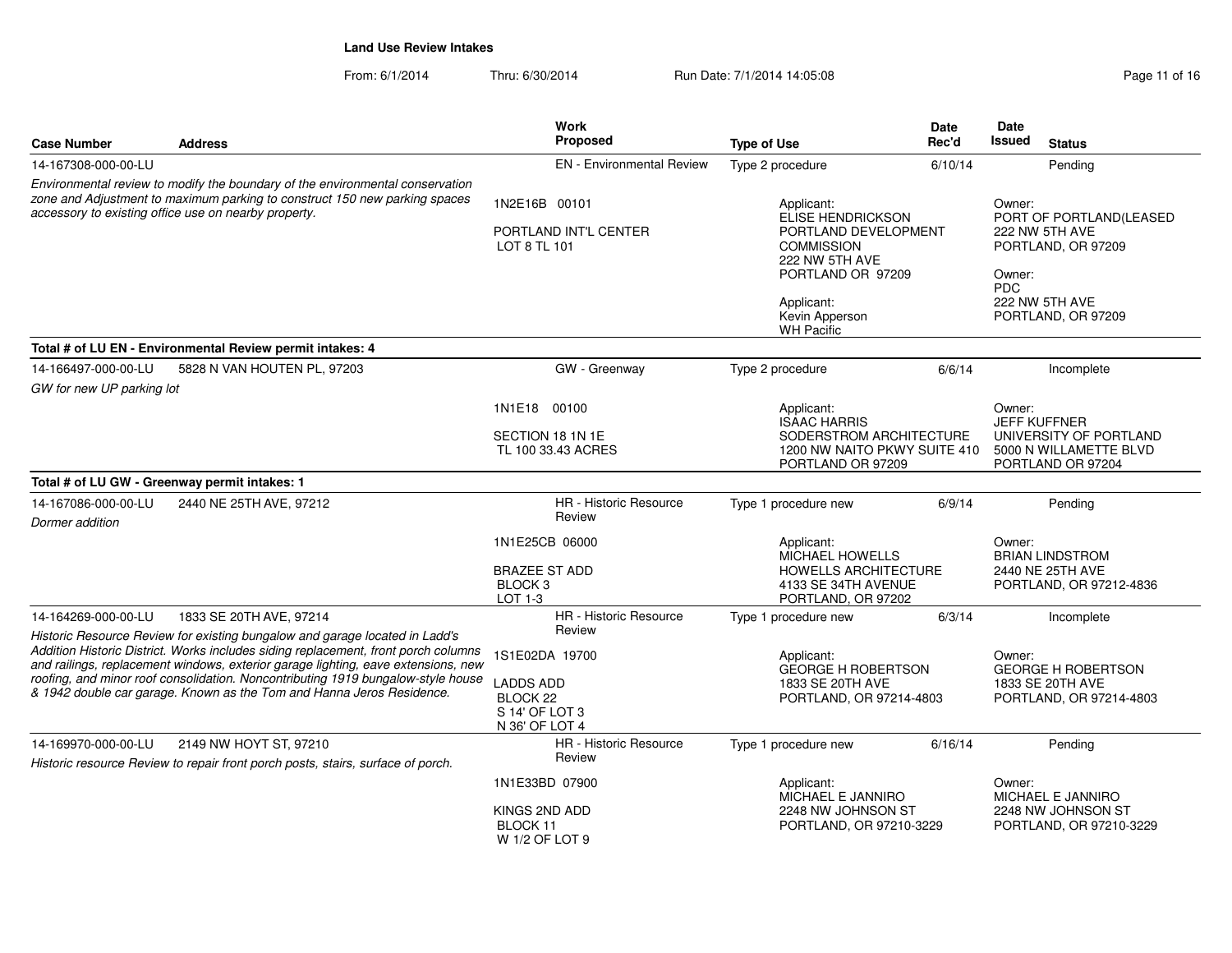| <b>Case Number</b>                               | <b>Address</b>                                                                                                                                                                                                               | Work<br>Proposed                                                                                                                                | <b>Type of Use</b>                                                               | <b>Date</b><br>Rec'd                                                             | Date<br><b>Issued</b><br><b>Status</b>                                                                                                      |
|--------------------------------------------------|------------------------------------------------------------------------------------------------------------------------------------------------------------------------------------------------------------------------------|-------------------------------------------------------------------------------------------------------------------------------------------------|----------------------------------------------------------------------------------|----------------------------------------------------------------------------------|---------------------------------------------------------------------------------------------------------------------------------------------|
| 14-166352-000-00-LU                              | 2821 NE 10TH AVE, 97212                                                                                                                                                                                                      | HR - Historic Resource                                                                                                                          | Type 1 procedure new                                                             | 6/6/14                                                                           | Pending                                                                                                                                     |
| different locations.                             | Historic Resource Review for removal of windows and replacement of windows in                                                                                                                                                | Review                                                                                                                                          |                                                                                  |                                                                                  |                                                                                                                                             |
|                                                  |                                                                                                                                                                                                                              | 1N1E26BD 07700<br><b>IRVINGTON</b><br>BLOCK 102<br>S 12 1/2' OF LOT 3<br>N 1/2 OF LOT 4                                                         | Applicant:<br>YASMINE A BRANDEN<br>2821 NE 10TH AVE<br>PORTLAND, OR 97212-3211   | Owner:<br>YASMINE A BRANDEN<br>2821 NE 10TH AVE<br>PORTLAND, OR 97212-3211       |                                                                                                                                             |
| 14-170274-000-00-LU                              | 2725 NE 20TH AVE, 97212                                                                                                                                                                                                      | <b>HR</b> - Historic Resource                                                                                                                   | Type 1 procedure new                                                             | 6/17/14                                                                          | Pending                                                                                                                                     |
| JKenny, June 25, 2014.                           | Historic Resource Review - Removal of chimney: EXEMPT FROM HISTORIC<br>RESOURCE REVIEW PER 33.445.320.B2. No permit is required and this<br>chimney is not listed in the Contributing property Historic District nomination. | Review<br>1N1E26AD 07600<br><b>IRVINGTON</b><br>BLOCK 32                                                                                        | Applicant:<br><b>KEVIN FISCHER</b><br><b>ALICE DESIGN</b><br>4803 NE 32ND AVENUE |                                                                                  | Owner:<br>KATHERINE R CRANE<br>2725 NE 20TH AVE<br>PORTLAND, OR 97212-3402                                                                  |
|                                                  |                                                                                                                                                                                                                              | LOT <sub>8</sub>                                                                                                                                | PORTLAND OR 97211                                                                |                                                                                  |                                                                                                                                             |
| 14-175282-000-00-LU                              | 2517 NE 21ST AVE, 97212<br>TYpe I Historic Resaource Review for exterior alteration of an existing dwelling in                                                                                                               | HR - Historic Resource<br>Review                                                                                                                | Type 1 procedure new                                                             | 6/26/14                                                                          | Application                                                                                                                                 |
| the R5 zone, Irvington Historic District         |                                                                                                                                                                                                                              | 1N1E26DA 01400<br>Applicant:<br><b>BRYAN TOOLEY</b><br><b>IRVINGTON</b><br>2110 NE KNOTT ST<br>BLOCK 24<br>PORTLAND, OR 97212<br>N 30' OF LOT 9 |                                                                                  |                                                                                  | Owner:<br><b>BRYAN TOOLEY</b><br>2110 NE KNOTT ST<br>PORTLAND, OR 97212                                                                     |
| 14-168294-000-00-LU<br>HR for replacement window | 2018 SE LADD AVE, 97214                                                                                                                                                                                                      | HR - Historic Resource<br>Review                                                                                                                | Type 1 procedure new                                                             | 6/11/14                                                                          | Pending                                                                                                                                     |
|                                                  | 1S1E02DC 04700<br><b>LADDS ADD</b><br><b>BLOCK 25</b><br>LOT <sub>26</sub>                                                                                                                                                   |                                                                                                                                                 | Applicant:<br>LINDA NETTEKOVEN<br>2018 SE LADD AVE<br>PORTLAND, OR 97214-5419    |                                                                                  | Owner:<br><b>LAWRENCE M WALLACK</b><br>2018 SE LADD AVE<br>PORTLAND, OR 97214-5419<br>Owner:<br><b>LINDA NETTEKOVEN</b><br>2018 SE LADD AVE |
|                                                  |                                                                                                                                                                                                                              |                                                                                                                                                 |                                                                                  |                                                                                  | PORTLAND, OR 97214-5419                                                                                                                     |
| 14-171846-000-00-LU                              | 816 NW 23RD AVE, 97210<br>Historic Resource Review for exterior deck/patio and new exterior door on west                                                                                                                     | <b>HR</b> - Historic Resource<br>Review                                                                                                         | Type 1x procedure                                                                | 6/19/14                                                                          | Pending                                                                                                                                     |
| elevation                                        |                                                                                                                                                                                                                              | 1N1E33BC 01100                                                                                                                                  | Applicant:                                                                       |                                                                                  | Owner:                                                                                                                                      |
|                                                  |                                                                                                                                                                                                                              | KINGS 2ND ADD<br>BLOCK <sub>2</sub><br>N 30' OF S 40' OF LOT 17                                                                                 | <b>SHANE ADLER</b><br>WILL LEATHERS GOODS<br>100 CAP CT<br>Eugene, OR 97402      | HOLLAND INVESTMENTS AK LLC<br>1242 BERKELEY ST #3<br>SANTA MONICA, CA 90404-1657 |                                                                                                                                             |
| 14-176128-000-00-LU                              | 3422 SW 1ST AVE, 97201                                                                                                                                                                                                       | HR - Historic Resource                                                                                                                          | Type 2 procedure                                                                 | 6/27/14                                                                          | Pending                                                                                                                                     |
|                                                  | Historic Resource Review for a new front porch, awning and rail, and a 3-story                                                                                                                                               | Review                                                                                                                                          |                                                                                  |                                                                                  |                                                                                                                                             |
| rear addition                                    |                                                                                                                                                                                                                              | 1S1E10BC 10400<br><b>CARUTHERS ADD</b><br>BLOCK 132<br>LOT <sub>6</sub>                                                                         | Applicant:<br>MICHAEL HANSEN<br>3422 SW 1ST AVE<br>PORTLAND, OR 97239            |                                                                                  | Owner:<br>MICHAEL HANSEN<br>3422 SW 1ST AVE<br>PORTLAND, OR 97239                                                                           |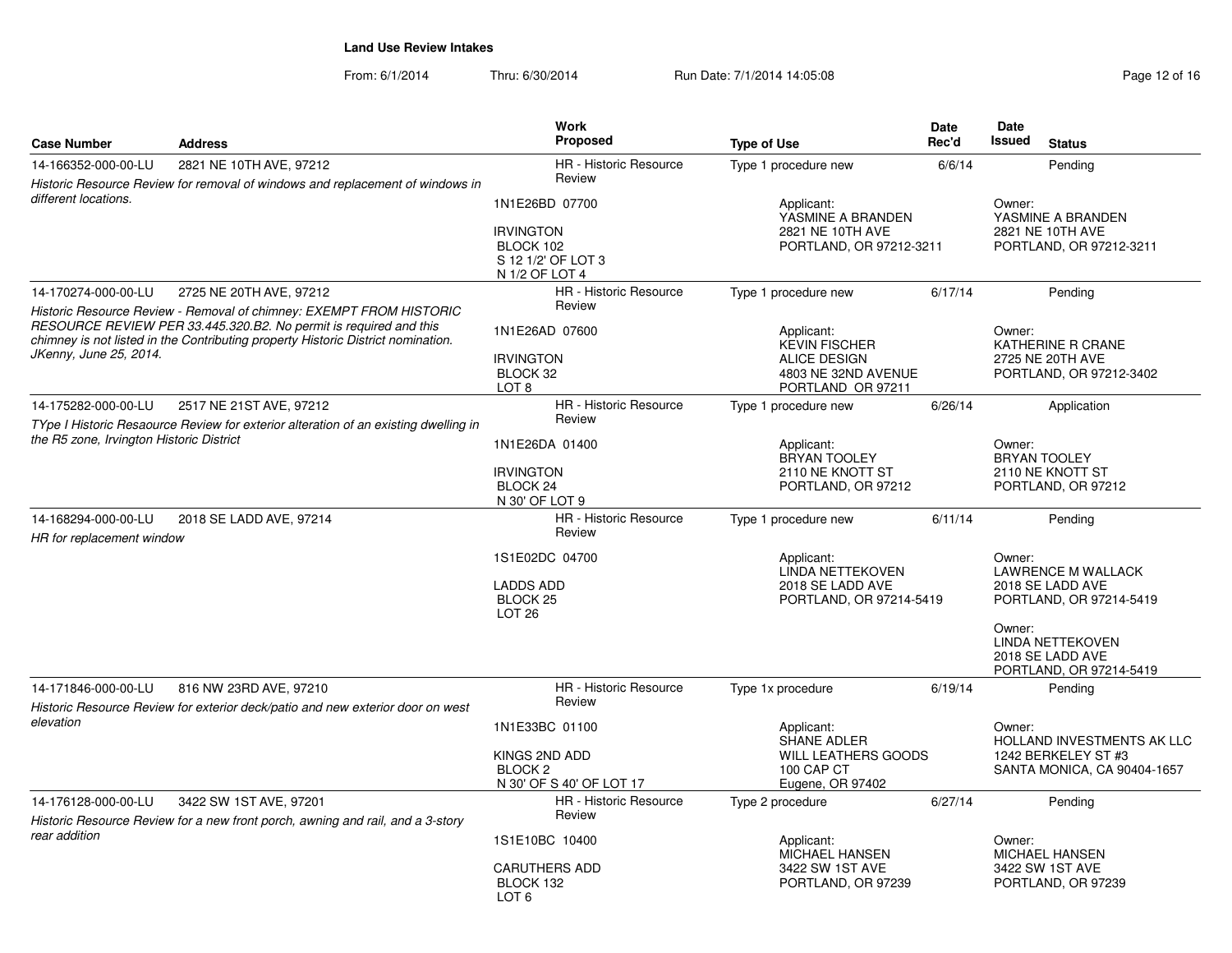|                                                   |                                                                                                                                                   | <b>Work</b>                                                                                       |                                                                                                                                  | Date                                                                                       | Date                                                                                                   |  |
|---------------------------------------------------|---------------------------------------------------------------------------------------------------------------------------------------------------|---------------------------------------------------------------------------------------------------|----------------------------------------------------------------------------------------------------------------------------------|--------------------------------------------------------------------------------------------|--------------------------------------------------------------------------------------------------------|--|
| <b>Case Number</b>                                | <b>Address</b>                                                                                                                                    | Proposed                                                                                          | <b>Type of Use</b>                                                                                                               | Rec'd                                                                                      | <b>Issued</b><br><b>Status</b>                                                                         |  |
| 14-170349-000-00-LU                               | 1834 SW 5TH AVE, 97201                                                                                                                            | HR - Historic Resource                                                                            | Type 2 procedure                                                                                                                 | 6/17/14                                                                                    | Pending                                                                                                |  |
| Exterior alterations to an existing structure     |                                                                                                                                                   | Review                                                                                            |                                                                                                                                  |                                                                                            |                                                                                                        |  |
|                                                   |                                                                                                                                                   | 1S1E03CB 02700<br><b>PORTLAND</b>                                                                 | Applicant:<br><b>KATHY JOHNSON</b>                                                                                               | Owner:<br><b>HARRISON COURT LLC</b><br>HENNEBERY EDDY ARCHITECTS, 333 S STATE ST STE V-249 |                                                                                                        |  |
|                                                   |                                                                                                                                                   | BLOCK 153<br>LOT 5<br>S 15' OF LOT 6<br>HISTORIC PROPERTY 15 YR 2006;<br>POTENTIAL ADDITIONAL TAX | INC.<br>250<br>PORTLAND OR 97205                                                                                                 | 921 SW WASHINGTON ST, SUITE                                                                |                                                                                                        |  |
| 14-174602-000-00-LU                               | 1956 NW EVERETT ST, 97209                                                                                                                         | <b>HR</b> - Historic Resource                                                                     | Type 2 procedure                                                                                                                 | 6/25/14                                                                                    | Pending                                                                                                |  |
| basement windows on street facing facade          | Historic Resource Review deck addtion and roof line of deck and adding                                                                            | Review                                                                                            |                                                                                                                                  |                                                                                            |                                                                                                        |  |
|                                                   |                                                                                                                                                   | 1N1E33DB 08900<br><b>COUCHS ADD</b>                                                               | Applicant:<br>MELODY EMERICK<br><b>EMERICK ARCHITECTS</b>                                                                        |                                                                                            | Owner:<br><b>DAVID GUARRAIA</b><br>1956 NW EVERETT ST                                                  |  |
|                                                   |                                                                                                                                                   | E 1/2 OF LOT 11&12 BLOCK 276                                                                      | 208 SW 1ST AVE, SUITE 320<br>PORTLAND, OR 97204                                                                                  |                                                                                            | PORTLAND, OR 97209-1919                                                                                |  |
| 14-176221-000-00-LU                               | 2256 NW JOHNSON ST, 97210<br>Historic Resource review for changes to basement stair, windows and doors and                                        | HR - Historic Resource<br>Review                                                                  | Type 2 procedure                                                                                                                 | 6/27/14                                                                                    | Pending                                                                                                |  |
| walkway on historic landmark in historic district |                                                                                                                                                   | 1N1E33BC 01700                                                                                    | Applicant:<br><b>Todd Lasher</b>                                                                                                 |                                                                                            | Owner:<br>JEFFREY H BERKAW                                                                             |  |
|                                                   |                                                                                                                                                   | KINGS 2ND ADD<br>BLOCK <sub>8</sub><br><b>LOT 11</b>                                              | 5632 N ATLANTIC AVE<br>PORTLAND, OR 97217                                                                                        |                                                                                            | 1989 DARBY PL<br>THE VILLAGES, FL 32162                                                                |  |
|                                                   | Total # of LU HR - Historic Resource Review permit intakes: 12                                                                                    |                                                                                                   |                                                                                                                                  |                                                                                            |                                                                                                        |  |
| 14-174845-000-00-LU                               | 2216 NE 27TH AVE, 97212                                                                                                                           | <b>HRM - Historic Resource</b>                                                                    | Type 1 procedure new                                                                                                             | 6/25/14                                                                                    | Pending                                                                                                |  |
|                                                   | Historic Resource Review to convert existing garage to an ADU and with<br>modifications to side/rear setback for the existing garage to be an ADU | Review w/Modifications                                                                            |                                                                                                                                  |                                                                                            |                                                                                                        |  |
|                                                   |                                                                                                                                                   | 1N1E25CB 14300                                                                                    | Applicant:<br><b>JACK BARNES</b>                                                                                                 |                                                                                            | Owner:<br>THOMAS A NEWHOUSE                                                                            |  |
|                                                   |                                                                                                                                                   | <b>EAST IRVINGTON</b><br>BLOCK 4<br>LOT <sub>3</sub>                                              | <b>JACK BARNES ARCHITECT</b><br>615 SE Alder St. Suite 304<br>PORTLAND, OR 97214-2253                                            |                                                                                            | 2216 NE 27TH AVE<br>PORTLAND, OR 97212-5027                                                            |  |
|                                                   |                                                                                                                                                   |                                                                                                   |                                                                                                                                  |                                                                                            | Owner:<br>SHARON C IVEY<br>2216 NE 27TH AVE<br>PORTLAND, OR 97212-5027                                 |  |
| 14-169337-000-00-LU                               | 2145 NE HANCOCK ST, 97212                                                                                                                         | <b>HRM - Historic Resource</b><br>Review w/Modifications                                          | Type 2 procedure                                                                                                                 | 6/13/14                                                                                    | Pending                                                                                                |  |
| parking standards                                 | Historic review for additions to existing apartment complex with modifcation to                                                                   | 1N1E26DD 10100                                                                                    | Applicant:                                                                                                                       |                                                                                            | Owner:                                                                                                 |  |
|                                                   |                                                                                                                                                   | JOHN IRVINGS 1ST ADD<br>BLOCK 18<br>LOT 3 EXC E 10' OF S 100'<br>LOT 4&5                          | <b>DAVID RODEBACK</b><br>DAVID RODEBACK ARCHITECT LLI PJ HANCOCK LLC, C/O CAPITAL<br>1711 SE 10TH AVE #201<br>PORTLAND, OR 97214 |                                                                                            | <b>DAN PETRUSICH</b><br>PROPERTY MANAGEMENT<br>SERVICES INC.<br>1539 NW 19TH AVE<br>PORTLAND, OR 97209 |  |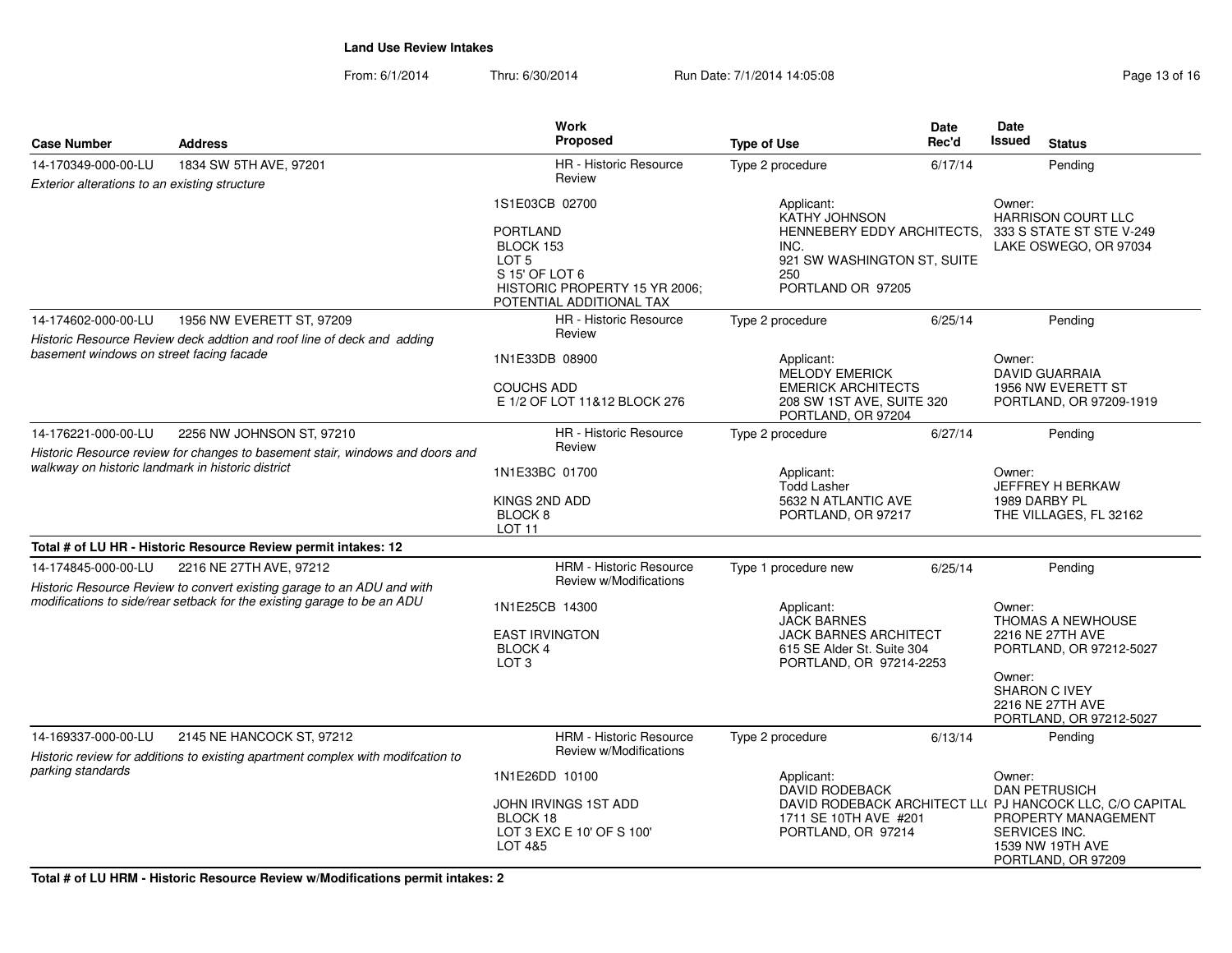| <b>Case Number</b>                                      | <b>Address</b>                                                                                                  | <b>Work</b><br>Proposed                                                          | <b>Type of Use</b>                                                                                                                                | Date<br>Rec'd    | <b>Date</b><br><b>Issued</b>                                                                                | <b>Status</b>                                                       |
|---------------------------------------------------------|-----------------------------------------------------------------------------------------------------------------|----------------------------------------------------------------------------------|---------------------------------------------------------------------------------------------------------------------------------------------------|------------------|-------------------------------------------------------------------------------------------------------------|---------------------------------------------------------------------|
| 14-169980-000-00-LU                                     | 6812 SW 46TH AVE, 97219                                                                                         | LC - Lot Consolidation                                                           | Type 1x procedure                                                                                                                                 | 6/16/14          |                                                                                                             | Pending                                                             |
|                                                         | Lot consolidation required as condition of street vacation                                                      |                                                                                  |                                                                                                                                                   |                  |                                                                                                             |                                                                     |
|                                                         |                                                                                                                 | 1S1E19AA 00500<br><b>BELLA VISTA</b><br><b>BLOCK 2</b><br><b>LOT 7-9</b>         | Applicant:<br><b>CHRIS HAGERMAN</b><br>THE BOOKIN GROUP LLC<br>813 SW ALDER ST SUITE 320<br>PORTLAND OR 97205                                     |                  | Owner:                                                                                                      | ST LUKE'S LUTHERAN CHURCH<br>6835 SW 46TH AVE<br>PORTLAND, OR 97219 |
|                                                         | Total # of LU LC - Lot Consolidation permit intakes: 1                                                          |                                                                                  |                                                                                                                                                   |                  |                                                                                                             |                                                                     |
| 14-173928-000-00-LU<br>Creation of 3 lots               |                                                                                                                 | LDP - Land Division Review<br>(Partition)                                        | Type 1x procedure                                                                                                                                 | 6/24/14          |                                                                                                             | Pending                                                             |
|                                                         |                                                                                                                 | 1S2E02BC 04101<br>SPECHT AC<br>LOT <sub>29</sub>                                 | Applicant:<br><b>VICTOR LOCKE</b><br>6734 SW 35TH AVE<br>PORTLAND, OR 97219-1727                                                                  |                  | Owner:<br><b>VICTOR LOCKE</b>                                                                               | 6734 SW 35TH AVE<br>PORTLAND, OR 97219-1727                         |
| 14-171882-000-00-LU                                     | 11313 NE DAVIS ST, 97220<br>R5a, East Corridor Plan district, 10,200 sf lot. 2 parcels proposed, existing house | LDP - Land Division Review<br>(Partition)                                        | Type 1x procedure                                                                                                                                 | 6/19/14          |                                                                                                             | Pending                                                             |
| to remain.                                              | 1N2E34DB 11100<br><b>IREAN VILLAGE &amp; PLAT 2-3</b><br>BLOCK 6<br>LOT <sub>12</sub>                           | Applicant:<br>Tran (Awin) Huynh<br>106 NE 141st Avenue<br>Portland, OR 97230     |                                                                                                                                                   | Owner:<br>Owner: | NANCY & SON LLC<br>2440 SE 89TH AVE #1<br>PORTLAND, OR 97216<br><b>TERESA NGUYEN</b><br>9124 SE HIGHGATE DR |                                                                     |
| 14-176819-000-00-LU<br>Requesting two lot land division | 7405 SE 64TH AVE, 97206                                                                                         | LDP - Land Division Review<br>(Partition)                                        | Type 1x procedure                                                                                                                                 | 6/30/14          |                                                                                                             | Application                                                         |
|                                                         |                                                                                                                 | 1S2E20BC 11000<br><b>BRENTWOOD &amp; SUB</b><br>BLOCK 27<br>N 100' OF LOT 4      | Applicant:<br><b>MLADEN BARICEVIC</b><br><b>ARBE HOMES</b><br><b>PO BOX 284</b><br>PORTLAND, OR 972070284                                         |                  | Owner:<br>P O BOX 284                                                                                       | ARBE HOMES LLC<br>PORTLAND, OR 97207-0284                           |
| 14-167113-000-00-LU                                     | 3832 SE WOODSTOCK BLVD, 97202<br>Two lot partition proposed for 10,000sf R5-zoned lot                           | LDP - Land Division Review<br>(Partition)                                        | Type 1x procedure                                                                                                                                 | 6/9/14           |                                                                                                             | Incomplete                                                          |
|                                                         |                                                                                                                 | 1S1E13DD 01200<br><b>WOODSTOCK</b><br>BLOCK 63<br>LOT <sub>1</sub>               | Applicant:<br>Owner:<br><b>STEVE BUCKLES</b><br>REPPETO & ASSOCIATES, INC<br><b>LAND SURVEYORS</b><br>12730 SE STARK STREET<br>PORTLAND, OR 97233 |                  | <b>CRESCENT CUSTOM HOMES LLC</b><br>15743 SE PALERMO AVE<br>HAPPY VALLEY, OR 97086-4248                     |                                                                     |
| 14-168653-000-00-LU                                     | 5804 NE 11TH AVE, 97211<br>Creation of two lots. Both lots will face NE Jarrett St. Existing house will be      | LDP - Land Division Review<br>(Partition)                                        | Type 1x procedure                                                                                                                                 | 6/12/14          |                                                                                                             | Pendina                                                             |
| demolished.                                             |                                                                                                                 | 1N1E14CD 06000<br><b>HIGHLAND PK</b><br>BLOCK <sub>13</sub><br>LOT <sub>23</sub> | Applicant:<br>Garner Moody<br><b>LLoyd Development LLC</b><br>P.O. BOX 11560<br>PORTLAND OR                                                       |                  | Owner:<br>PETE S HUNT                                                                                       | 330 W HEDDING ST STE 100<br>SAN JOSE, CA 95110                      |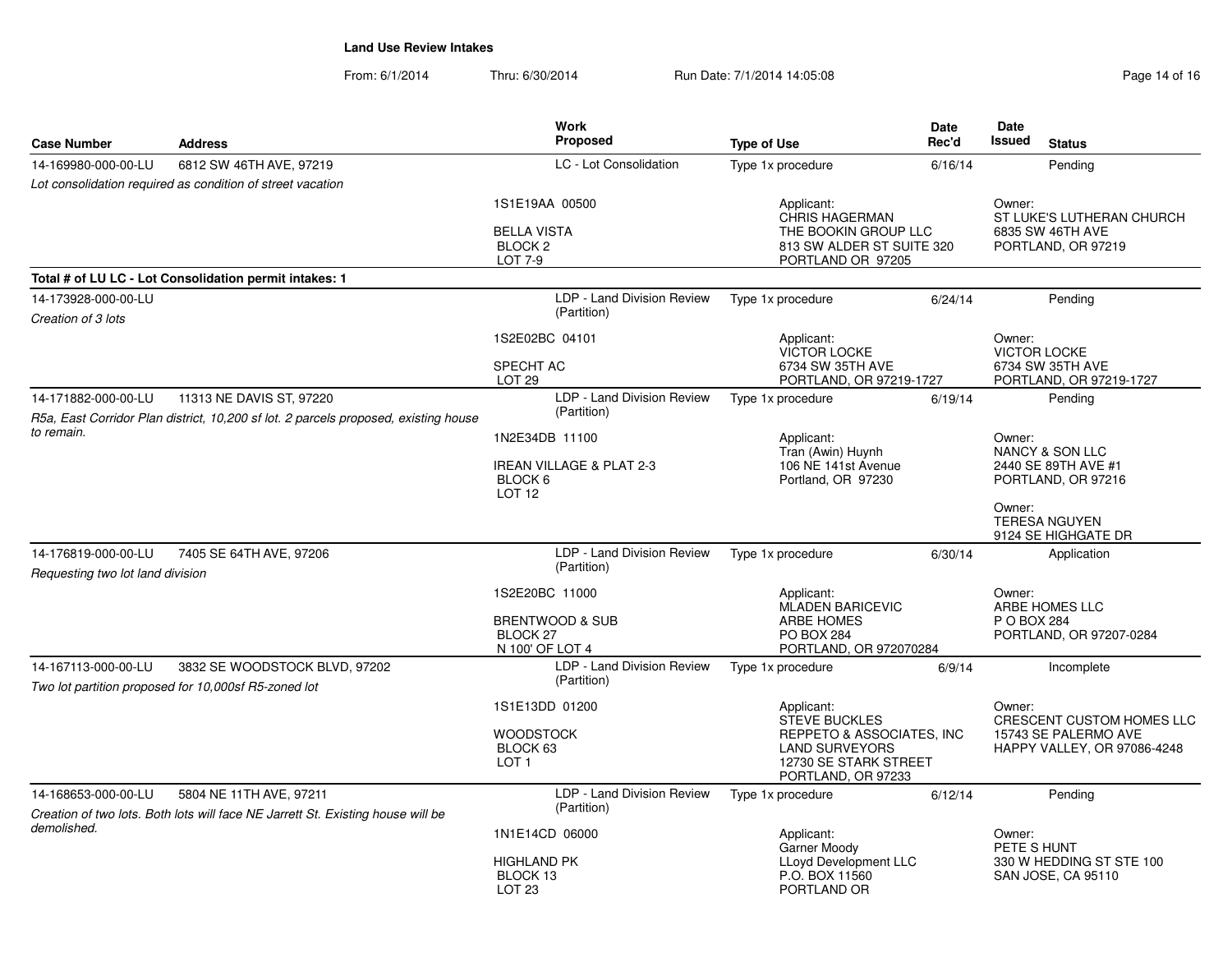| <b>Case Number</b>                      | <b>Address</b>                                                                        | Work<br>Proposed                                                    | <b>Type of Use</b>                                                              | Date<br>Rec'd | Date<br><b>Issued</b><br><b>Status</b>                                                      |
|-----------------------------------------|---------------------------------------------------------------------------------------|---------------------------------------------------------------------|---------------------------------------------------------------------------------|---------------|---------------------------------------------------------------------------------------------|
| 14-167581-000-00-LU                     | , 97211<br>2 parcel partition of a vacant lot. New narrow lots with detached housing. | LDP - Land Division Review<br>(Partition)                           | Type 1x procedure                                                               | 6/10/14       | Pending                                                                                     |
|                                         |                                                                                       | 1N1E14CC 10700                                                      | Applicant:<br><b>MIKE COYLE</b>                                                 |               | Owner:<br><b>BRENT KEYS</b>                                                                 |
|                                         |                                                                                       | <b>CLOVERDALE EXTN &amp; PLAT 2</b><br>BLOCK 13<br>LOT <sub>7</sub> | <b>FASTER PERMITS</b><br>14334 NW EAGLERIDGE LANE<br>PORTLAND, OR 97229         |               | <b>BRISTOL CREEK HOMES &amp;</b><br>DEVELOPMENT CO<br>3055 NW YEON AVE<br>PORTLAND OR 97210 |
| 14-167671-000-00-LU                     | , 97212<br>2 LOT PARTITION WITH REDUCED INTERIOR SIDE YARD SETBACK                    | LDP - Land Division Review<br>(Partition)                           | Type 1x procedure                                                               | 6/10/14       | Pending                                                                                     |
|                                         |                                                                                       | 1N1E27AA 11700                                                      | Applicant:<br>MIKE COYLE                                                        |               | Owner:<br><b>EVERETT CUSTOM HOMES INC</b>                                                   |
|                                         |                                                                                       | <b>WILLIAMS AVE ADD</b><br>BLOCK 8<br><b>LOT 24</b>                 | <b>FASTER PERMITS</b><br>14334 NW EAGLERIDGE LANE<br>PORTLAND, OR 97229         |               | 735 SW 158TH AVE #180<br>BEAVERTON, OR 97006-4952                                           |
| 14-176965-000-00-LU                     | 4748 NE 23RD AVE, 97211<br>2-lot partition for development with attached houses.      | LDP - Land Division Review<br>(Partition)                           | Type 1x procedure                                                               | 6/30/14       | Application                                                                                 |
|                                         |                                                                                       | 1N1E23AD 16500                                                      | Applicant:<br>ANDREW TULL                                                       |               | Owner:<br>LB RESIDENTIAL PROPERTIES LL(                                                     |
|                                         |                                                                                       | <b>VERNON</b><br>BLOCK 55<br>W 1/2 OF LOT 1&2                       | 3J CONSULTING INC<br>5075 SW GRIFFTH DR, STE 150<br>BEAVERTON OR 97005          |               | 3305 NE GLISAN ST<br>PORTLAND, OR 97232                                                     |
| 14-163874-000-00-LU<br>3-lot partition. | 3003 NE DEKUM ST, 97211                                                               | LDP - Land Division Review<br>(Partition)                           | Type 1x procedure                                                               | 6/2/14        | Incomplete                                                                                  |
|                                         |                                                                                       | 1N1E13BD 02700                                                      | Applicant:<br><b>MIKE COYLE</b>                                                 |               | Owner:<br><b>MEDHANIE EMBAYE</b>                                                            |
|                                         |                                                                                       | SUNDERLAND AC & PLAT 3<br><b>BLOCK B</b><br>LOT 22&23               | <b>FASTER PERMITS</b><br>14334 NW EAGLERIDGE LANE<br>PORTLAND, OR 97229         |               | 1107 SW LINNEMAN AVE<br>GRESHAM, OR 97080-8356                                              |
|                                         |                                                                                       |                                                                     |                                                                                 |               | Owner:<br><b>SABA BAHTA</b><br>1107 SW LINNEMAN AVE<br>GRESHAM, OR 97080-8356               |
| 14-174121-000-00-LU                     | 5817 SE STARK ST, 97215<br>3 lot land partition with an adjustment to a rear setback. | LDP - Land Division Review<br>(Partition)                           | Type 2x procedure                                                               | 6/24/14       | Pending                                                                                     |
|                                         |                                                                                       | 1N2E31DD 10100                                                      | Applicant:<br><b>LAUREN HACKETT</b>                                             |               | Owner:<br><b>MICHAEL T QUINN</b>                                                            |
|                                         |                                                                                       | SECTION 31 1N 2E<br>TL 10100 0.58 ACRES                             | <b>WORKS PARTNERSHIP</b><br><b>ARCHITECTURE</b><br>524 E BURNSIDE ST. SUITE 320 |               | PO BOX 5908<br>PORTLAND, OR 97228-5908                                                      |
|                                         |                                                                                       |                                                                     | PORTLAND OR 97214                                                               |               | Owner:<br>WILLIAM R NEBURKA<br>PO BOX 5908<br>PORTLAND, OR 97228-5908                       |